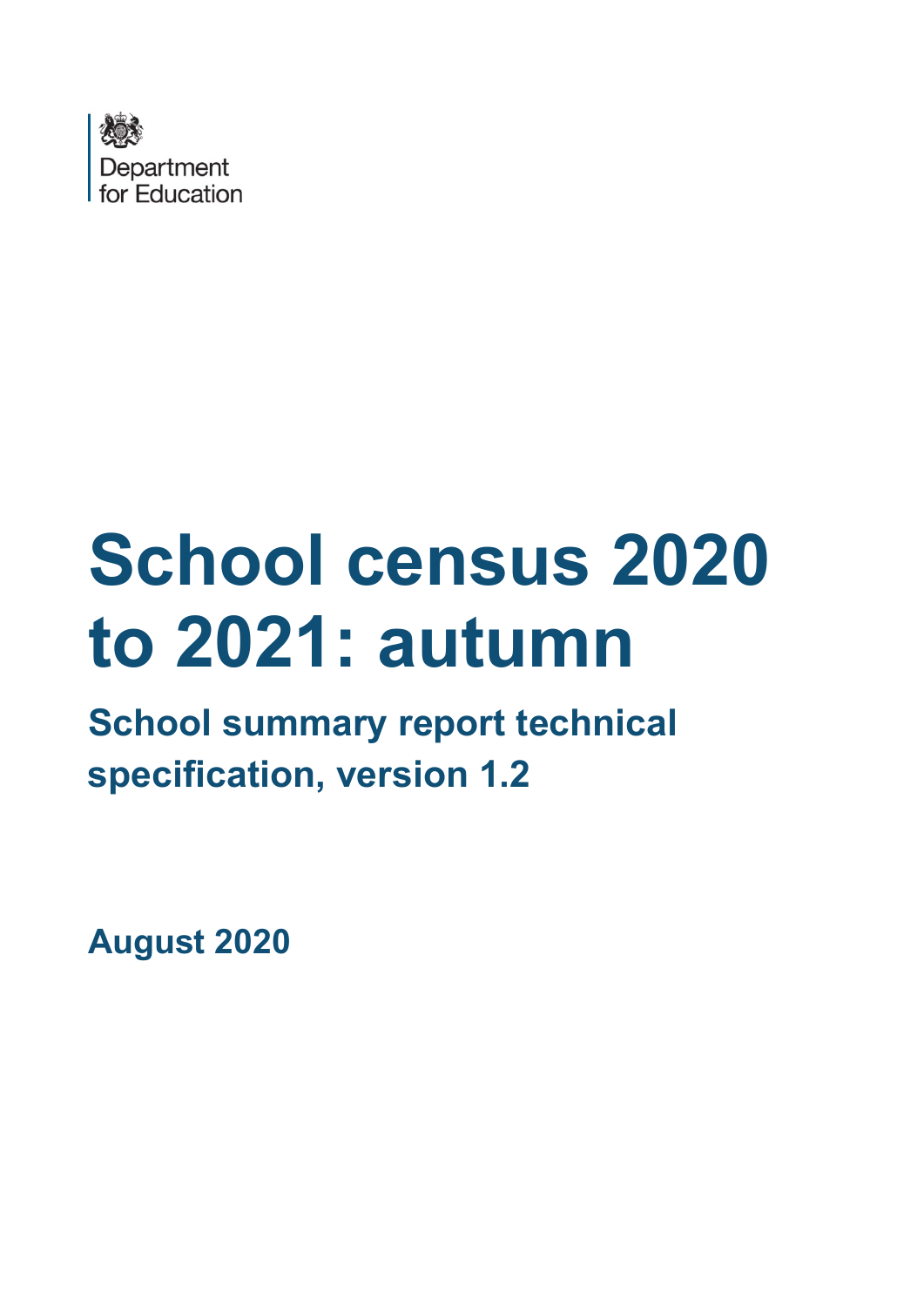# **Contents**

| Version history                                                                                                                                                                                            | $\overline{4}$ |
|------------------------------------------------------------------------------------------------------------------------------------------------------------------------------------------------------------|----------------|
| Introduction                                                                                                                                                                                               | 5              |
| Presentation                                                                                                                                                                                               | 6              |
| Summary report                                                                                                                                                                                             | 8              |
| Table 1: School characteristics [ALL schools]                                                                                                                                                              | 8              |
| Table 2: Pupils on roll by age and gender [ALL schools]                                                                                                                                                    | 9              |
| Table 3: Pupils on roll in each national curriculum year group by enrolment status [ALL<br>schools]                                                                                                        | 12             |
| Table 4: Pupils on roll by their first language [ALL schools]                                                                                                                                              | 13             |
| Table 5: Specific types of pupils on roll [ALL schools]                                                                                                                                                    | 14             |
| Table 6: Funded and extended childcare hours for pupils on roll aged 2, 3 and 4 years<br>[Not for: Non-maintained special school and city technology college]                                              | 16             |
| Table 7: Early years pupil premium – nursery schools [For: Schools with phase 'NS'<br>ONLY] [used for funding]                                                                                             | 17             |
| Table 8: Early years pupil premium [Not for: Nursery schools] [used for funding]                                                                                                                           | 18             |
| Table 9: School childcare [ALL schools]                                                                                                                                                                    | 18             |
| Table 10: Pupils on roll with SEN provision [ALL schools]                                                                                                                                                  | 18             |
| Table 11: SEN need type for pupils on roll with SEN (SEN provision 'E' or 'K') [ALL<br>schools]                                                                                                            | 19             |
| Table 12: Number of fixed period and permanent exclusions by reason and SEN<br>provision in the 2019 autumn term and 2020 spring and summer terms (terms 1, 2, 3, 4,<br>5 and 6) [Not for: Nursery school] | 20             |
| Table 13: Attendance information for the 2020 summer term (terms 5 and 6) for all pupils<br>aged between 5 and 15 years as at 31/08/2019 [Not for: Nursery school]                                         | 23             |
| Table 14: Attendance information for the 2020 summer term (terms 5 and 6) for all pupils<br>aged 4 years as at 31/08/2019 [Not for: Nursery schools]                                                       | 23             |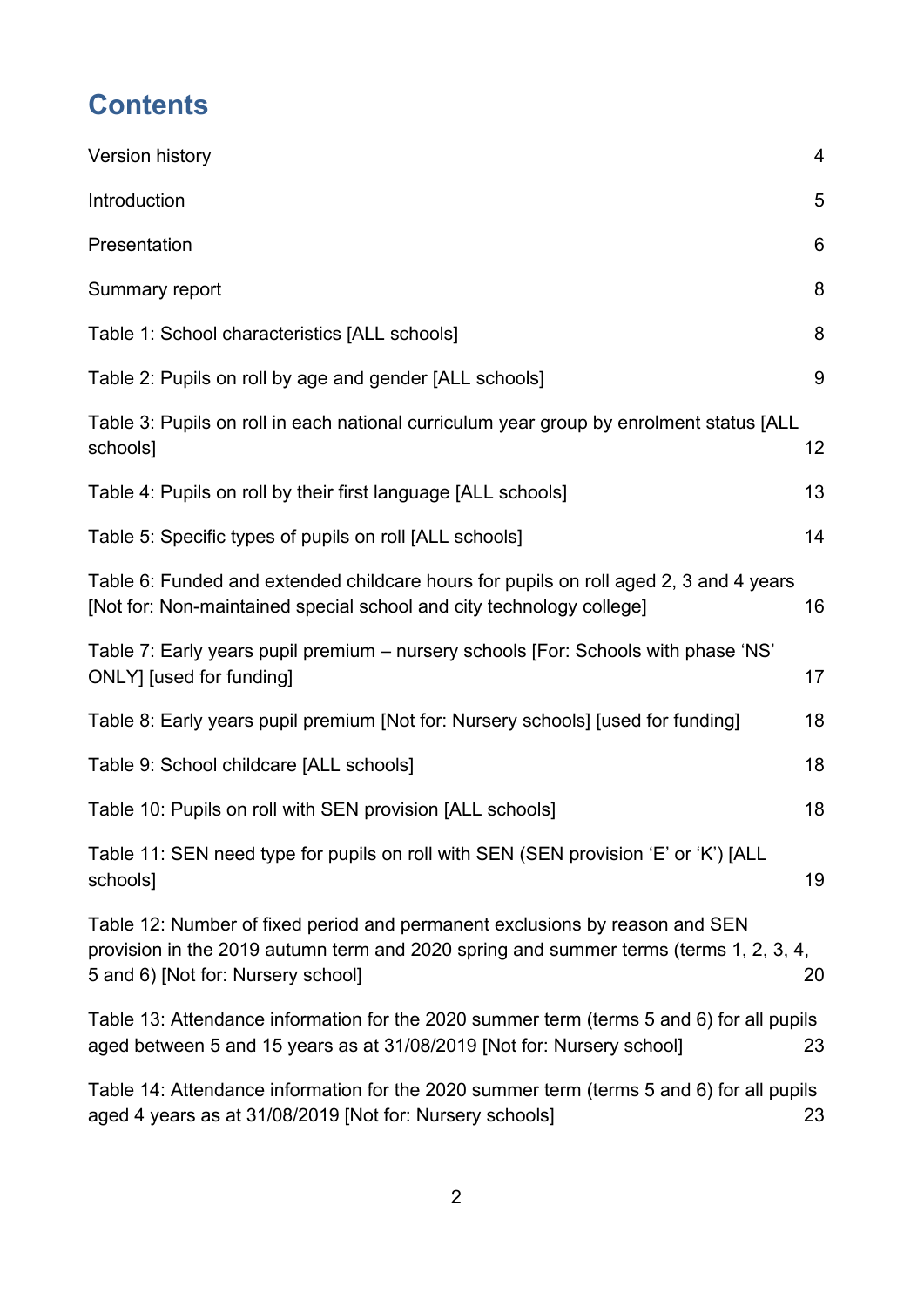| Table 15: Admission appeals [Not for: Nursery school, special and PRU][Note: Primary<br>admissions appeals include Infant admissions appeals]                                                                                     | 23 |
|-----------------------------------------------------------------------------------------------------------------------------------------------------------------------------------------------------------------------------------|----|
| Table 16: Classes as taught at the school's selected time [For: Primary only]                                                                                                                                                     | 24 |
| Table 17: Classes as taught at the school's selected time [For: Middle-deemed primary<br>and middle-deemed secondary only]                                                                                                        | 24 |
| Table 18: Classes as taught at the school's selected time [For: Secondary only]                                                                                                                                                   | 24 |
| Table 19: Classes as taught at the school's selected time [For: All-through only]                                                                                                                                                 | 24 |
| Pupil reconciliation [Not for: Nursery school, special and PRU]<br>Table 20:                                                                                                                                                      | 25 |
| Table 21: Unlawful infant classes – number of reported exceptions by category [For:<br>Primary and All-through - with appropriate pupils]                                                                                         | 25 |
| Table 22: Universal infant school meals [ALL schools - with appropriate pupils]                                                                                                                                                   | 25 |
| Post 16 learning aims                                                                                                                                                                                                             | 26 |
| Table 23: Post 16 learning aims - number of learners with learning aims which started<br>this academic year - from 1 August 2020, or which are continuing from previous<br>academic year(s) [For: Secondary, all-through and PRU] | 26 |
| Table 24: Post 16 learning aims - number of learners with learning aims which were<br>active in the previous academic year from 1 August 2019 to 31 July 2020 [For:<br>Secondary, all-through and PRU]                            | 30 |
| Table 25: Post 16 learning aims - number of learning aims that started this academic<br>year - from 1 August 2020 or continued from previous academic year(s) [For: Secondary,<br>all-through and PRU]                            | 36 |
| Table 26: Post 16 learning aims - number of learning aims which were active in the<br>previous academic year from 1 August 2019 to 31 July 2020 [For: Secondary, all-through<br>and PRU]                                          | 38 |
| Table 27: Maths and English prior attainment (for block 2 disadvantage funding) [For:<br>Secondary, all-through and PRU]                                                                                                          | 42 |
| Table 28: Maths and English funding exemptions [For: Secondary, all-through and PRU]                                                                                                                                              | 43 |
| Table 29: Number of pupils by planned learning; planned employability, enrichment and<br>pastoral; and, planned learning and planned employability, enrichment and pastoral                                                       |    |

[hours band \[For: Secondary, all-through and PRU\]](#page-43-0)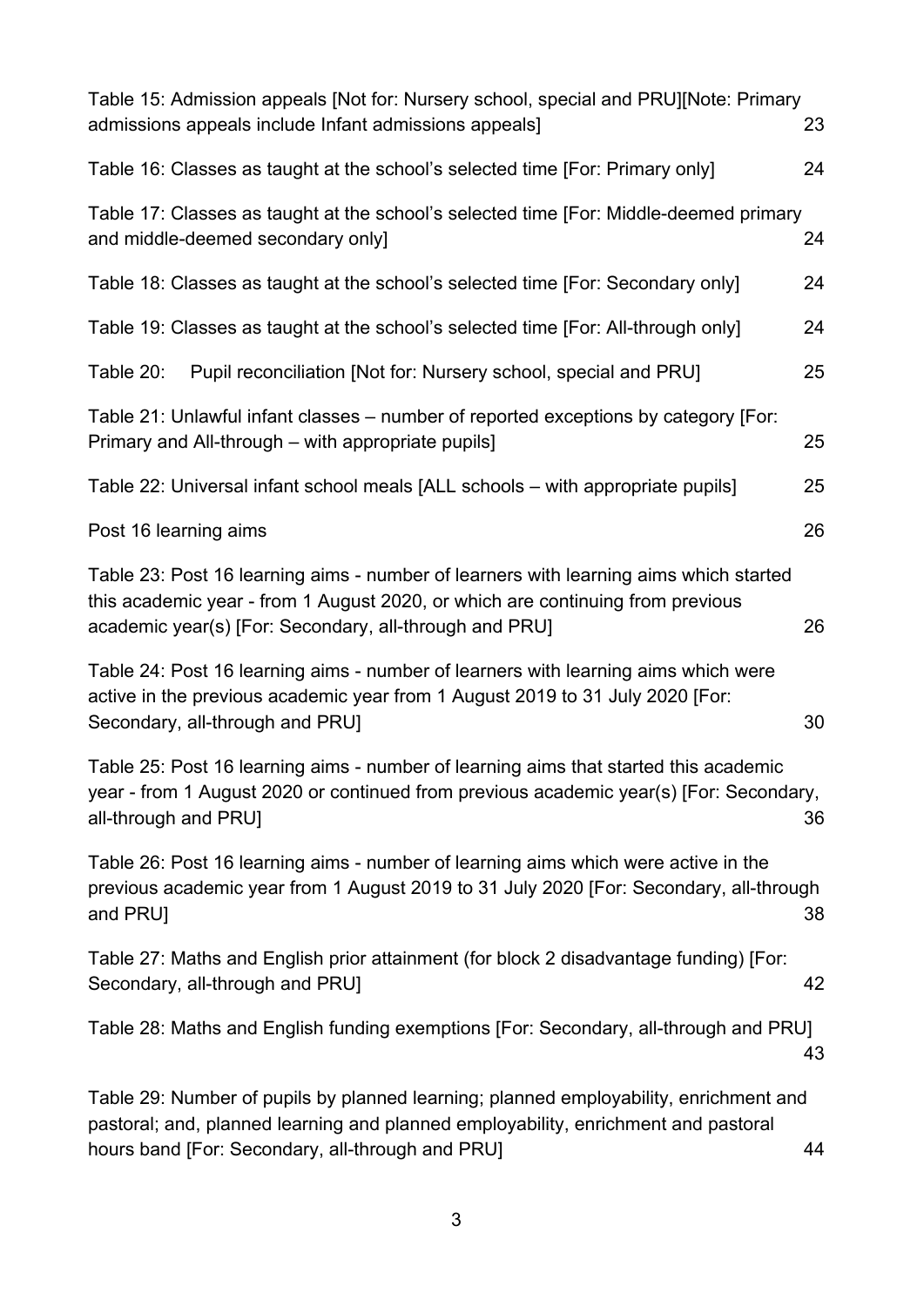# <span id="page-3-0"></span>**Version history**

This gives details of changes made in version 1.0 to the specification for 2019 to 2020 and then the changes made in any subsequent versions.

| 1.0 | Global changes: All dates rolled forward                                                                               | <b>Kirsty Knox</b>                 |
|-----|------------------------------------------------------------------------------------------------------------------------|------------------------------------|
|     | Table $3$ – amended – including number of pupils by<br>enrolment status in each year group                             | 14 April 2020                      |
|     | Removal of table $5$ – pupils on roll by enrolments status                                                             |                                    |
|     | Renumbering of tables following removal of table 5                                                                     |                                    |
| 1.1 | Table 12 - amended - added extra column for autumn<br>2019 exclusions RFC 1135                                         | <b>Kirsty Knox</b><br>01 July 2020 |
|     | Table 13 - amended - removed table as attendance data<br>will not be collected and used by the department RFC<br>1133a |                                    |
|     | Table 14 – amended – removed table as attendance data<br>will not be collected and used by the department RFC<br>1133a |                                    |
| 1.2 | Table 12 - amended - corrected date for summer term<br>exclusions                                                      | <b>Kirsty Knox</b><br>30 July 2020 |
|     | Table 13 and 14 $-$ amended $-$ corrected text from spring<br>to summer                                                |                                    |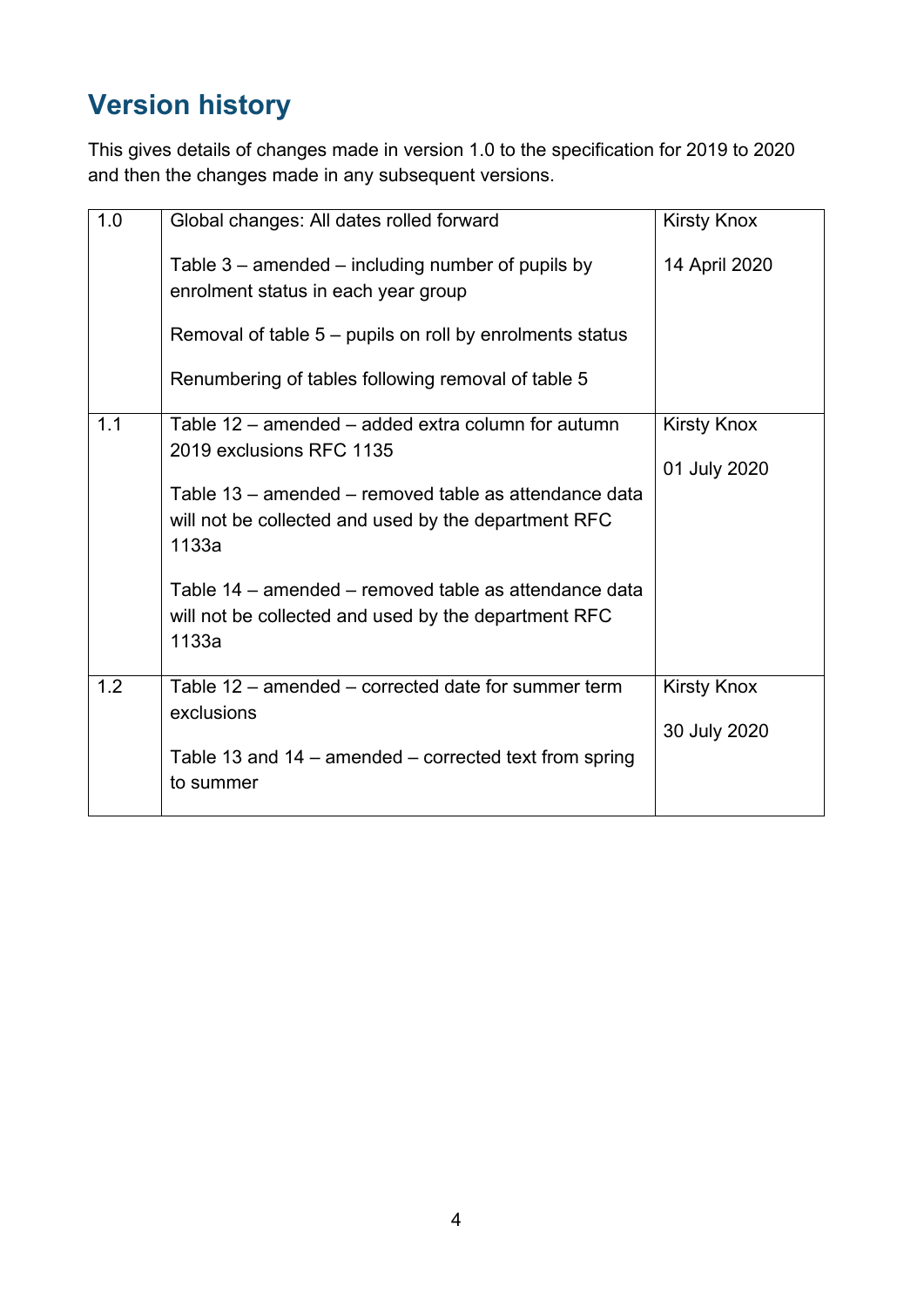# <span id="page-4-0"></span>**Introduction**

This specification is for the 2020 **autumn** school summary report and is designed to provide key school level information from the pupil and school level modules in the census return in an easy to read format.

Please note: all references to 'schools' in this document refer to pupil referral units / alternative provision (PRU / AP) as well.

The school summary report is generated automatically by the school's management information system (MIS) software. It fulfils a number of purposes:

- to allow school staff preparing the return to check its accuracy and completeness before passing it to the head teacher to allow the head teacher
- authorising the return to check its accuracy and completeness before submitting the return to the local authority or the department as appropriate
- where the summary is forwarded to the local authority, it enables them to check the return from the school
- **•** provides the department with assurance that the return has been subject to plausibility checking by the school and, where appropriate, the local authority
- allows the head teacher to keep track of absence figures particularly persistent absentees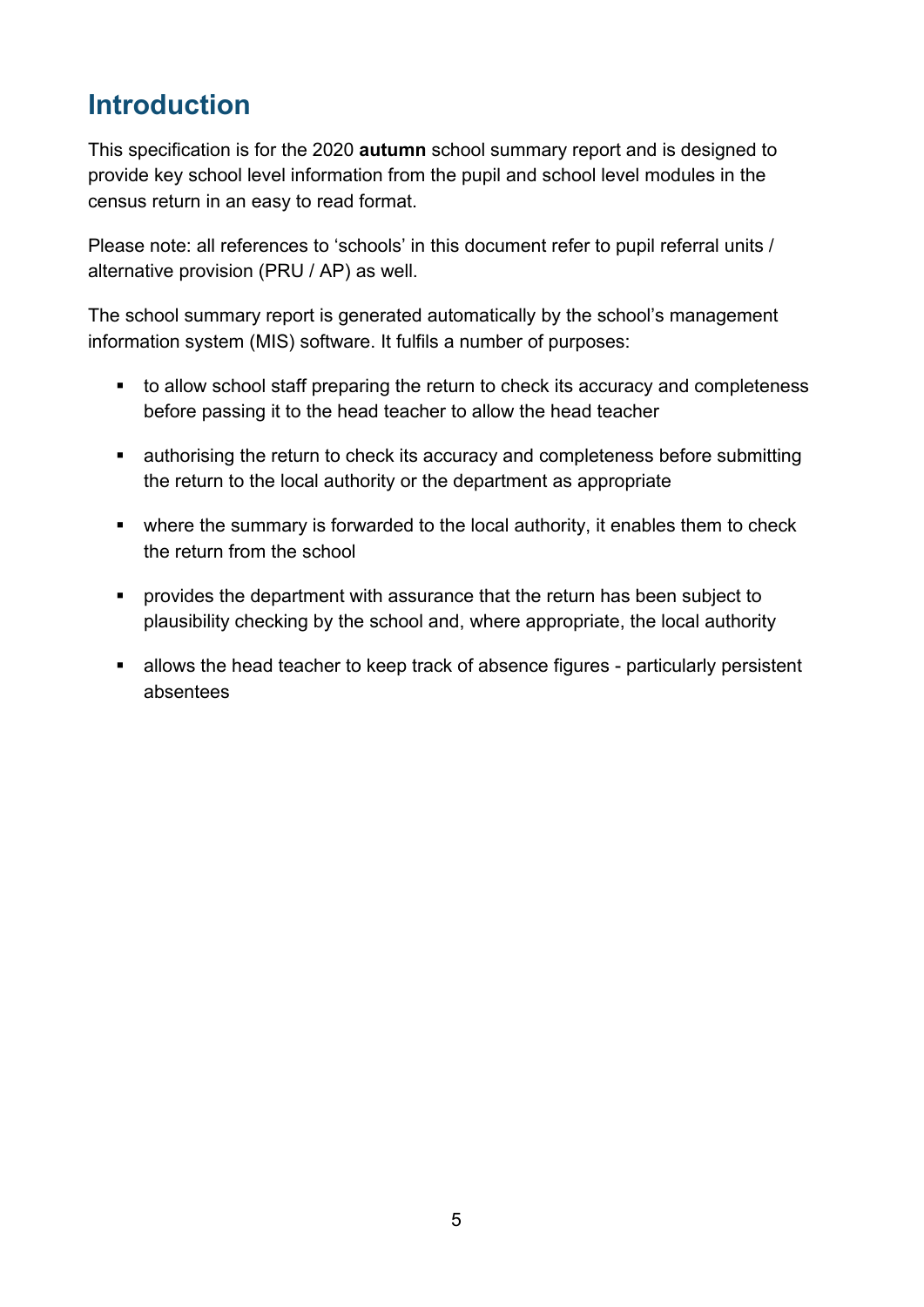# <span id="page-5-0"></span>**Presentation**

Section 3 of this document specifies the format and content for the school summary report for the 2020 autumn school census together with the business rules for calculating the numbers in the cells of each table. The school summary report must use the school census extract file. The data is presented as a series of tables such as Table 1 - school characteristics.

XML tags have been used in the business rules to identify the data items. Squarebracketed numbers, such as [A5], are included in the tables in section 3 to provide a cross-reference to the business rules. The bracketed numbers should not appear in the summary report itself.

The 'collection (school phase) marker' is used to show the applicability of each table to each school phase that is where:

Table 5: pupils on roll by their first language

The 'collection (school phase) marker' would indicate:

[ALL schools]

thereby indicating that this table is applicable for all types of school.

The business rules state the phase codes to which the rule applies so, in this example:

Applies to schools with <Phase> equals 'NS', 'PS', 'MP', 'MS', 'SS', 'AT', 'SP' or 'PR'

Some of the rows within tables apply only to a sub-set of schools. Notes against the business rules indicate if there are particular phases of school for which these rows are or are not generated within a table. For example, in Table 1, 'provision for child mothers', 'number of teen mother places' and 'provision for childcare' only apply to schools with a phase of 'PR'. This is stated in the business rules for Table 1 and the three rows within the table that correspond to these data items are only generated for schools with a phase of 'PR'.

The business rules have not been given for every cell in the tables to keep the number down to a minimum. Where there are cells containing the same information for different categories, the rule has been given in the first cell for the first category and will need to be adapted for the other categories. For example in Table 2, rule [B1] has been given for the number of full-time male pupils aged 19 and over and this will need to be adapted to give the rules for the total of full-time male pupils for each age shown.

All references to pupils' age are as at 2020-08-31 unless otherwise stated.

There is a summary line at the top of the school summary report that shows the number of errors and queries present in the data. This is equivalent to running the validation rules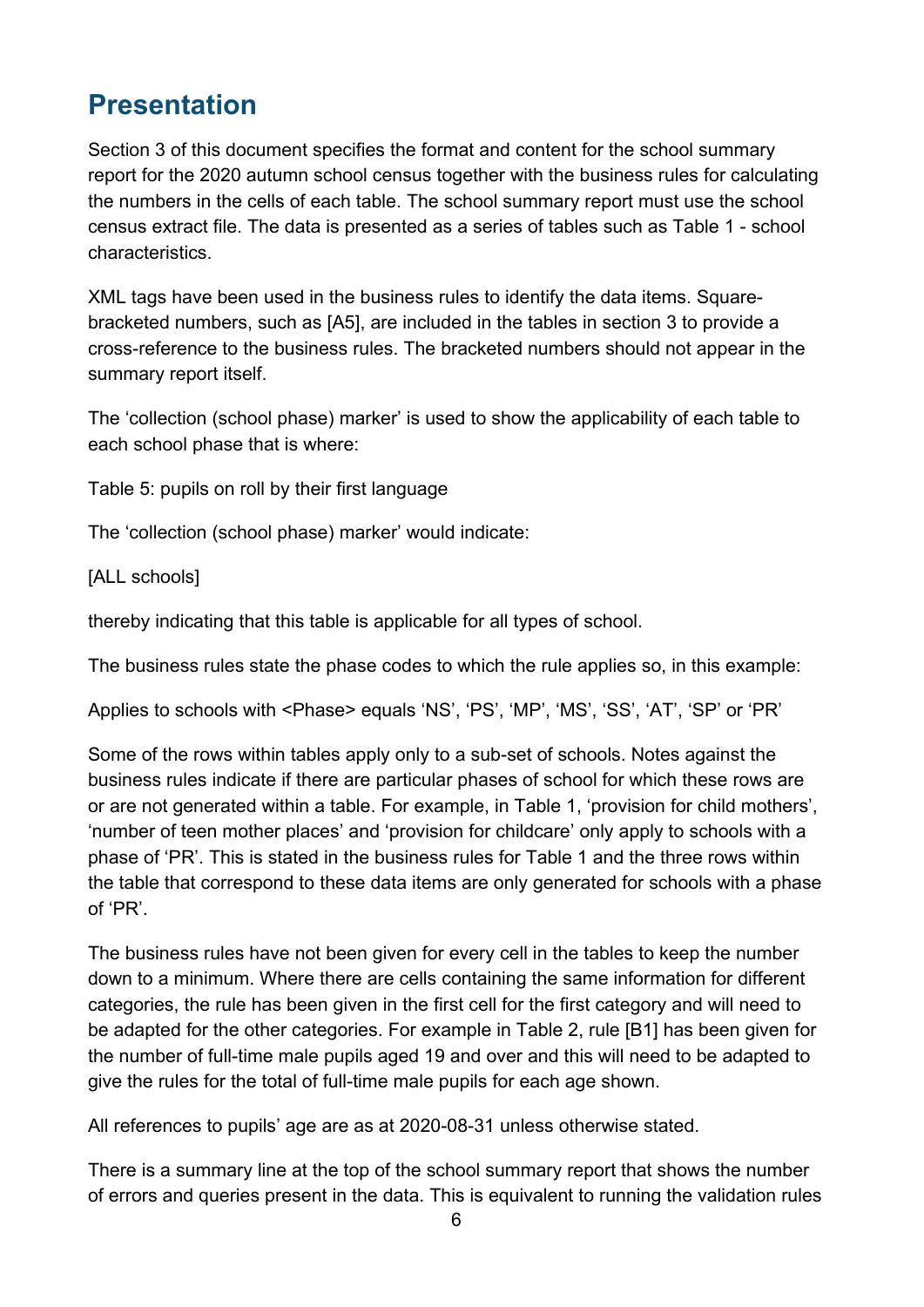as shown in the 2020 to 2021 school census business and technical specification and displaying the totals. Those suppliers using the XSLT components supplied by the department will be able to use the validation modules to generate this total and display it at the beginning of the summary report. The two variables, [error count] and [query count], refer to these totals and are not defined in the business rules.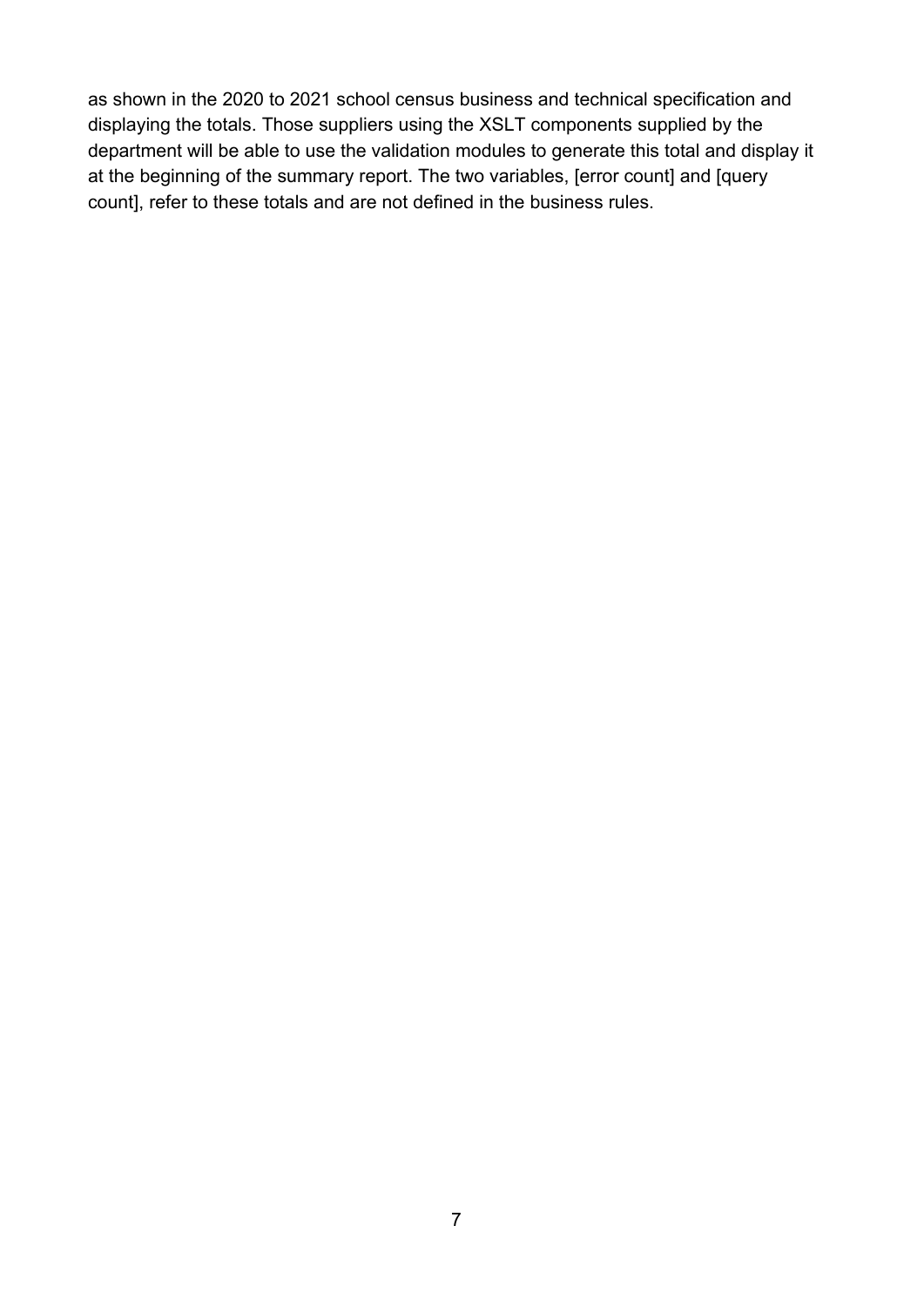# <span id="page-7-0"></span>**Summary report**

# <span id="page-7-1"></span>**Table 1: School characteristics [ALL schools]**

## **Output**

There are [error count] errors and [query count] queries.

#### **Table 1: School characteristics [ALL schools]**

| <b>Characteristic</b>                  | <b>Data</b> |
|----------------------------------------|-------------|
| Summary for [School Name]              | [A1]        |
| Local authority code                   | [A2]        |
| Establishment number                   | $[A3]$      |
| Telephone number                       | [A4]        |
| Email address                          | [A5]        |
| Phase                                  | [A6]        |
| <b>Type</b>                            | [A7]        |
| Governance                             | [A8]        |
| Intake type                            | [A9]        |
| Lowest national curriculum year group  | $[A10]$     |
| Highest national curriculum year group | $[A11]$     |

#### **Business rules**

Applies to schools with <Phase> = NS, PS, MP, MS, SS, AT, SP or PR

| Rule<br>number | <b>Rule specification</b> | <b>Notes</b> |
|----------------|---------------------------|--------------|
| A1             | <schoolname></schoolname> |              |
| A2             | $<$ LEA $>$               |              |
| A <sub>3</sub> | <estab></estab>           |              |
| A4             | <phoneno></phoneno>       |              |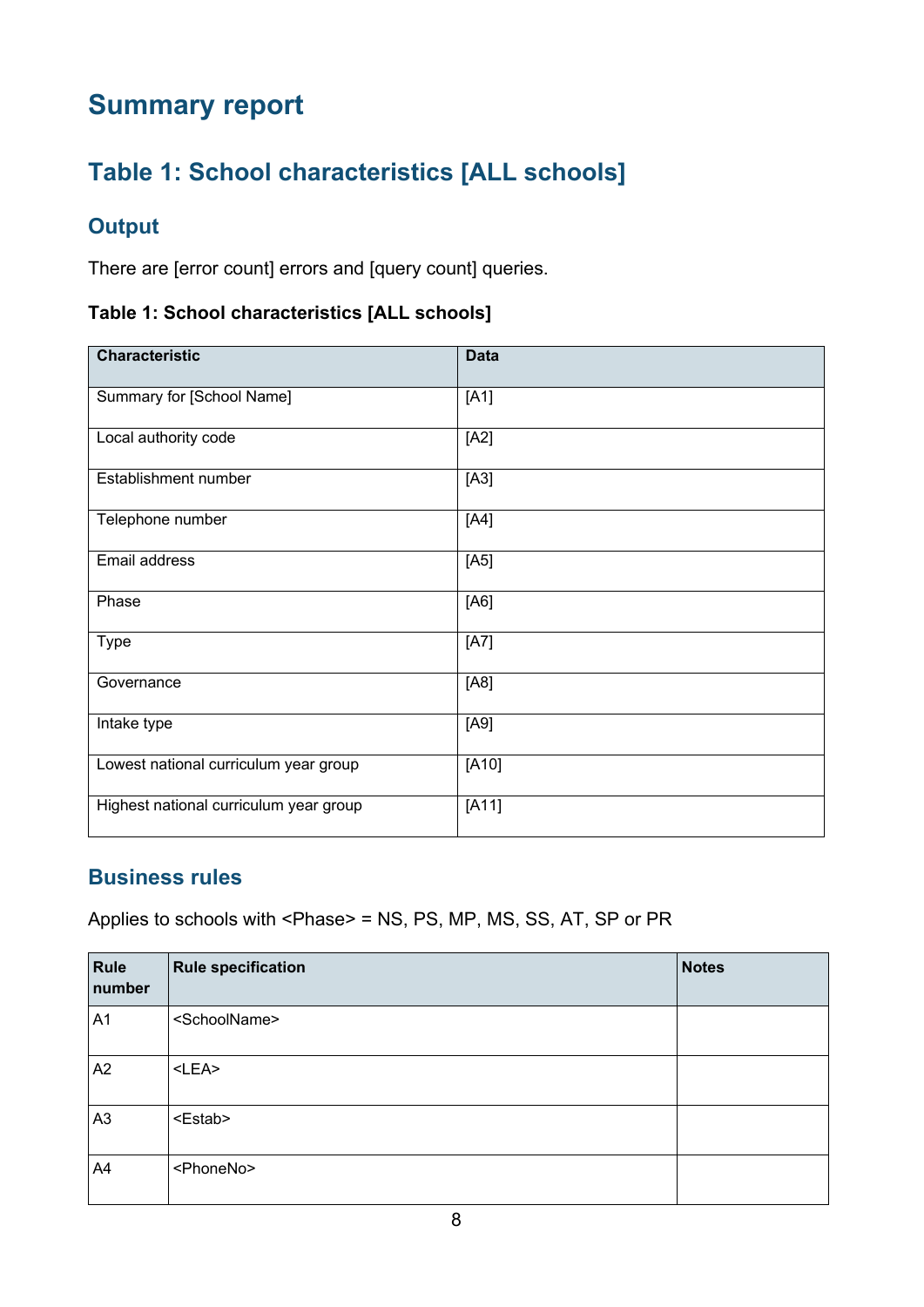| Rule<br>number | <b>Rule specification</b>       | <b>Notes</b> |
|----------------|---------------------------------|--------------|
| A <sub>5</sub> | <email></email>                 |              |
| A <sub>6</sub> | <phase></phase>                 |              |
| A7             | <schooltype></schooltype>       |              |
| A <sub>8</sub> | <governance></governance>       |              |
| A <sub>9</sub> | <lntake></lntake>               |              |
| A10            | <lowestncyear></lowestncyear>   |              |
| A11            | <highestncyear></highestncyear> |              |

# <span id="page-8-0"></span>**Table 2: Pupils on roll by age and gender [ALL schools]**

# **Output**

#### **Table 2: Pupils on roll by age and gender [ALL schools]**

|                                    |                      | Number of pupils |                  |              |      |                  |              |               |
|------------------------------------|----------------------|------------------|------------------|--------------|------|------------------|--------------|---------------|
| Age as at<br><b>31 August 2020</b> | <b>Date of Birth</b> |                  | <b>Full-time</b> |              |      | <b>Part-time</b> |              |               |
|                                    |                      | <b>Male</b>      | <b>Female</b>    | <b>Total</b> | Male | Female           | <b>Total</b> | <b>Total</b>  |
| 19 or over                         | 31/08/01 or earlier  | [B1]             | [B2]             | [B3]         | [B4] | [ <b>B5</b> ]    | [B6]         | [ <b>B7</b> ] |
| 18                                 | 01/09/01 - 31/08/02  |                  |                  |              |      |                  |              |               |
| 17                                 | 01/09/02 - 31/08/03  |                  |                  |              |      |                  |              |               |
| $\overline{16}$                    | 01/09/03 - 31/08/04  |                  |                  |              |      |                  |              |               |
| 15                                 | 01/09/04 - 31/08/05  |                  |                  |              |      |                  |              |               |
| 14                                 | 01/09/05 - 31/08/06  |                  |                  |              |      |                  |              |               |
| 13                                 | 01/09/06 - 31/08/07  |                  |                  |              |      |                  |              |               |
| 12                                 | 01/09/07 - 31/08/08  |                  |                  |              |      |                  |              |               |
| 11                                 | 01/09/08 - 31/08/09  |                  |                  |              |      |                  |              |               |
| 10                                 | 01/09/09 - 31/08/10  |                  |                  |              |      |                  |              |               |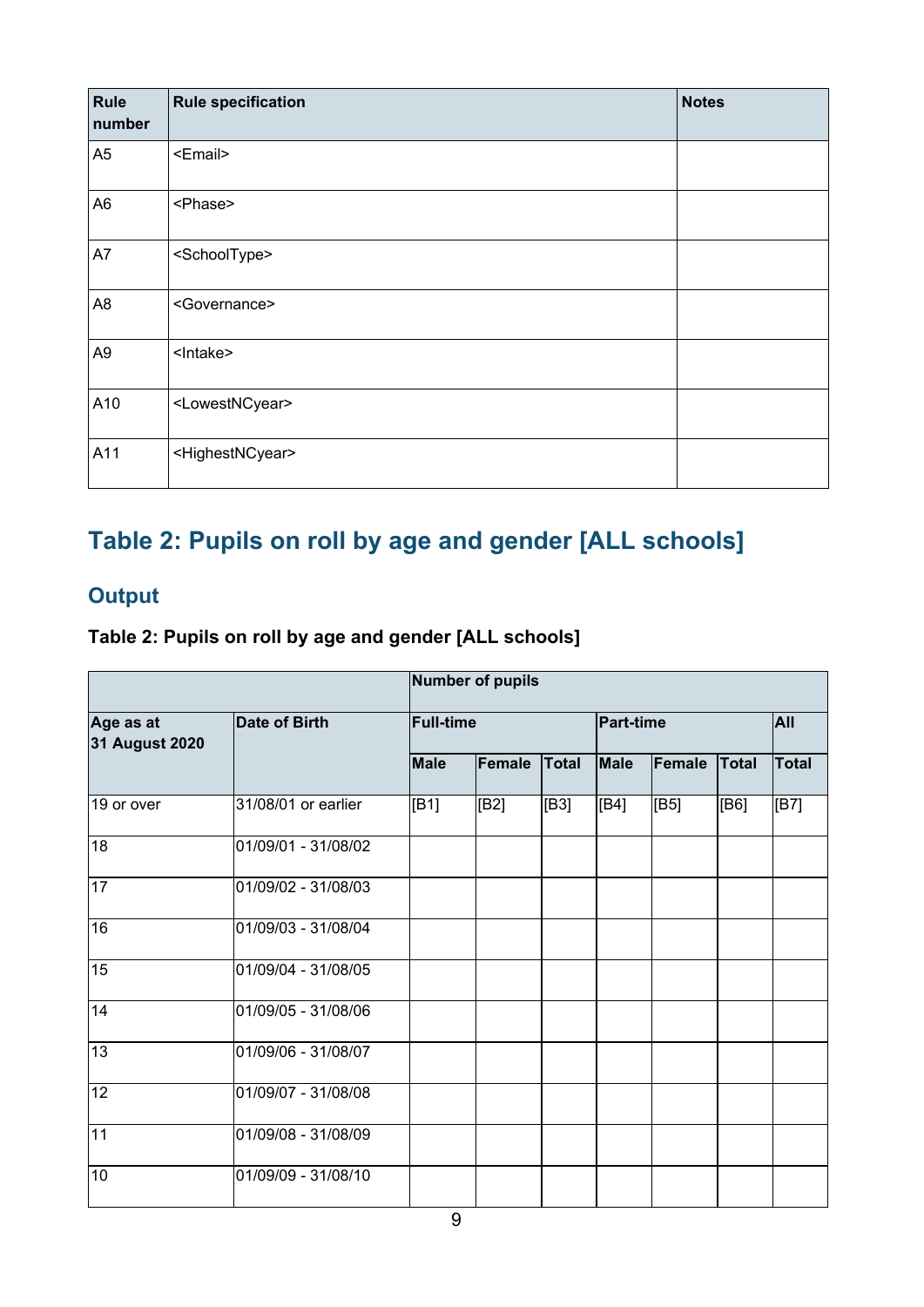| $\overline{9}$            | 01/09/10 - 31/08/11   |                   |      |       |       |                |               |       |
|---------------------------|-----------------------|-------------------|------|-------|-------|----------------|---------------|-------|
| $\overline{8}$            | 01/09/11 - 31/08/12   |                   |      |       |       |                |               |       |
| $\overline{7}$            | 01/09/12 - 31/08/13   |                   |      |       |       |                |               |       |
| $6\phantom{.}6$           | 01/09/13 - 31/08/14   |                   |      |       |       |                |               |       |
| $\overline{5}$            | 01/09/14 - 31/08/15   |                   |      |       |       |                |               |       |
| $4(8 - 11$ months)        | 01/09/15 - 31/12/15   |                   |      |       |       |                |               |       |
| $4(5 - 7$ months)         | 01/01/16 - 31/03/16   |                   |      |       |       |                |               |       |
| $4(0 - 4$ months)         | 01/04/16 - 31/08/16   |                   |      |       |       |                |               |       |
| $3(8 - 11$ months)        | 01/09/16 - 31/12/16   |                   |      |       |       |                |               |       |
| $3(5 - 7$ months)         | 01/01/17 - 31/03/17   |                   |      |       |       |                |               |       |
| $3(0 - 4$ months)         | $01/04/17 - 31/08/17$ |                   |      |       |       |                |               |       |
| 2 or under                | 01/09/17 or later     |                   |      |       |       |                |               |       |
| Total number of<br>pupils |                       | [ <b>B</b> 8]     | [B9] | [B10] | [B11] | [ <b>B12</b> ] | [B13]         | [B14] |
| Aged 16 and over          | 31/08/04 or earlier   | $\overline{[B1]}$ | [B2] | [B3]  | [B4]  | [B5]           | [ <b>B6</b> ] | [B7]  |
| Aged 11 to 15             | $01/09/04 - 31/08/09$ |                   |      |       |       |                |               |       |
| Aged 5 to 10              | $01/09/09 - 31/08/15$ |                   |      |       |       |                |               |       |
| Aged under 5              | 01/09/15 or later     |                   |      |       |       |                |               |       |

Applies to schools with <Phase> equals 'NS', 'PS', 'MP', 'MS', 'SS', 'AT', 'SP' or 'PR'

| <b>Rule</b><br>number | <b>Rule specification</b>                                                                                                                                                                                                                                                                              | <b>Notes</b> |
|-----------------------|--------------------------------------------------------------------------------------------------------------------------------------------------------------------------------------------------------------------------------------------------------------------------------------------------------|--------------|
| <b>B1</b>             | Count pupils on roll where <gender> equals 'M' and <parttime> equals<br/>'false' and <dob> is between the date ranges shown that is before<br/>2001-09-01 for those aged 19 or over and between 2001-09-01 and<br/>2002-08-31 (inclusive) for those aged 18 as at 2020-08-31</dob></parttime></gender> |              |
| <b>B2</b>             | Count pupils on roll where <gender> equals 'F' and <parttime> equals<br/>'false' and <dob> is between the date ranges shown that is before<br/>2001-09-01 for those aged 19 or over and between 2001-09-01 and<br/>2002-08-31 (inclusive) for those aged 18 as at 2020-08-31</dob></parttime></gender> |              |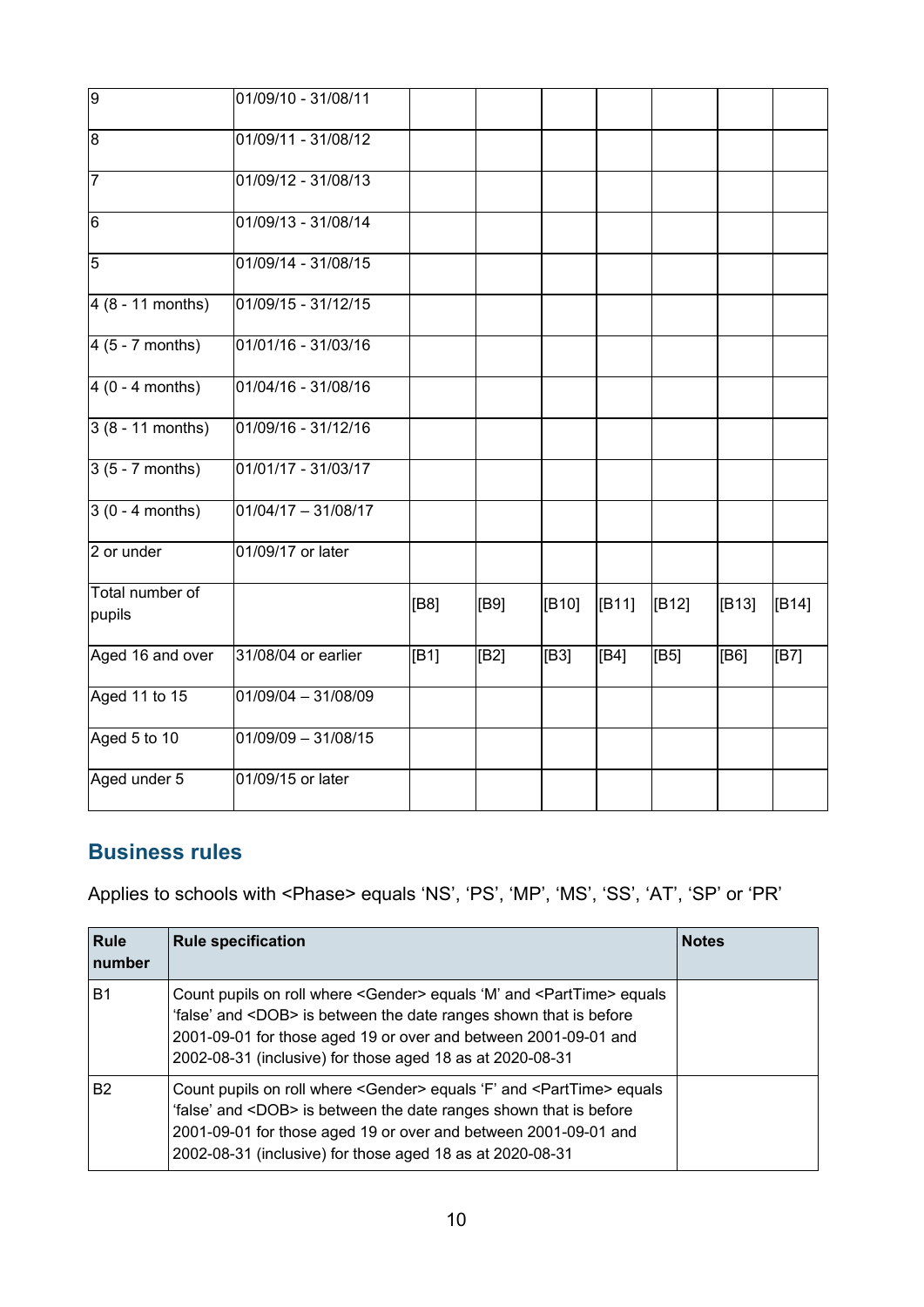| <b>Rule</b><br>number | <b>Rule specification</b>                                                                                                                                                                                                                                                                             | <b>Notes</b> |
|-----------------------|-------------------------------------------------------------------------------------------------------------------------------------------------------------------------------------------------------------------------------------------------------------------------------------------------------|--------------|
| B <sub>3</sub>        | B1 plus B2                                                                                                                                                                                                                                                                                            |              |
| <b>B4</b>             | Count pupils on roll where <gender> equals 'M' and <parttime> equals<br/>'true' and <dob> is between the date ranges shown that is before<br/>2001-09-01 for those aged 19 or over and between 2001-09-01 and<br/>2002-08-31 (inclusive) for those aged 18 as at 2020-08-31</dob></parttime></gender> |              |
| B <sub>5</sub>        | Count pupils on roll where <gender> equals 'F' and <parttime> equals<br/>'true' and <dob> is between the date ranges shown that is before<br/>2001-09-01 for those aged 19 or over and between 2001-09-01 and<br/>2002-08-31 (inclusive) for those aged 18 as at 2020-08-31</dob></parttime></gender> |              |
| B <sub>6</sub>        | B4 plus B5                                                                                                                                                                                                                                                                                            |              |
| B7                    | B3 plus B6                                                                                                                                                                                                                                                                                            |              |
| B <sub>8</sub>        | Count pupils on roll where <gender> equals 'M' and <parttime> equals<br/>ʻfalse'</parttime></gender>                                                                                                                                                                                                  |              |
| B9                    | Count pupils on roll where <gender> equals 'F' and <parttime> equals<br/>'false'</parttime></gender>                                                                                                                                                                                                  |              |
| <b>B10</b>            | Count all pupils on roll where <parttime> equals 'false'</parttime>                                                                                                                                                                                                                                   |              |
| <b>B11</b>            | Count pupils on roll where <gender> equals 'M' and <parttime> equals<br/>'true'</parttime></gender>                                                                                                                                                                                                   |              |
| B12                   | Count pupils on roll where <gender> equals 'F' and <parttime> equals<br/>'true'</parttime></gender>                                                                                                                                                                                                   |              |
| <b>B13</b>            | Count all pupils on roll where <parttime> equals 'true'</parttime>                                                                                                                                                                                                                                    |              |
| <b>B14</b>            | Count all pupils on roll [should be equal to [B10] where <parttime><br/>equals 'false' plus [B13] where <parttime> equals 'true']</parttime></parttime>                                                                                                                                               |              |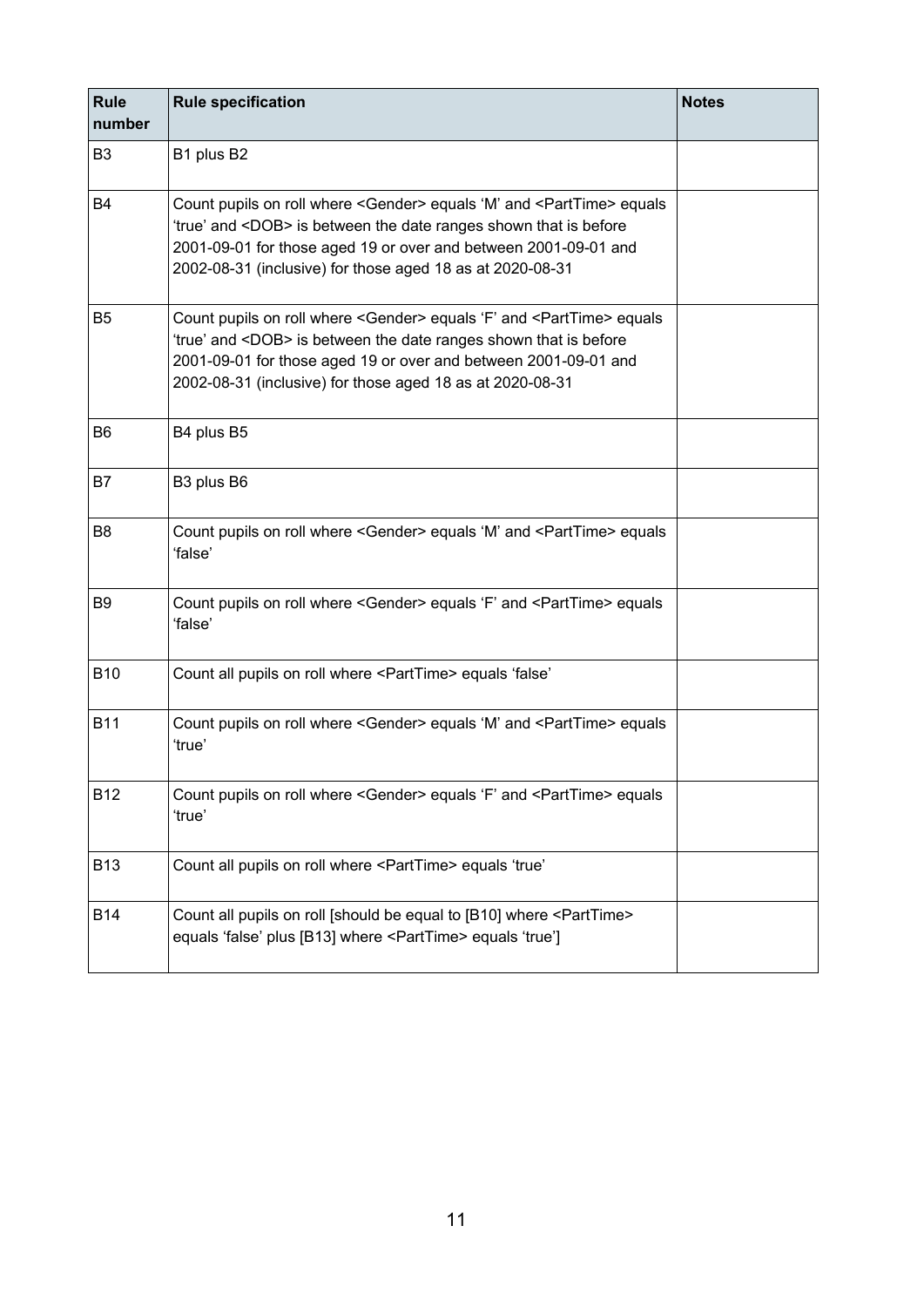# <span id="page-11-0"></span>**Table 3: Pupils on roll in each national curriculum year group by enrolment status [ALL schools]**

#### **Output**

**Table 3: Pupils on roll in each national curriculum year group by enrolment status [ALL schools]**

| NC year<br>group        | Total<br>number | Total number of pupils with enrolment status:                |                                            |                                                     |                 |                       |  |  |
|-------------------------|-----------------|--------------------------------------------------------------|--------------------------------------------|-----------------------------------------------------|-----------------|-----------------------|--|--|
|                         | of pupils       | 'C' current<br>(single<br>registration<br>at this<br>school) | 'M' current<br>main (dual<br>registration) | 'S' current<br>subsidiary<br>(dual<br>registration) | F'FE<br>college | 'O' other<br>provider |  |  |
| '14'                    | $[B15]$         | [B15a]                                                       | [B15b]                                     | [B15c]                                              | [B15d]          | [B15e]                |  |  |
| '13'                    |                 |                                                              |                                            |                                                     |                 |                       |  |  |
| '12'                    |                 |                                                              |                                            |                                                     |                 |                       |  |  |
| 11'                     |                 |                                                              |                                            |                                                     |                 |                       |  |  |
| '10'                    |                 |                                                              |                                            |                                                     |                 |                       |  |  |
| '9'                     |                 |                                                              |                                            |                                                     |                 |                       |  |  |
| $\overline{3}$          |                 |                                                              |                                            |                                                     |                 |                       |  |  |
| '7'                     |                 |                                                              |                                            |                                                     |                 |                       |  |  |
| 6'                      |                 |                                                              |                                            |                                                     |                 |                       |  |  |
| $\overline{\mathbf{5}}$ |                 |                                                              |                                            |                                                     |                 |                       |  |  |
| 4'                      |                 |                                                              |                                            |                                                     |                 |                       |  |  |
| '3'                     |                 |                                                              |                                            |                                                     |                 |                       |  |  |
| $\overline{2}$          |                 |                                                              |                                            |                                                     |                 |                       |  |  |
| $^{\prime}1^{\prime}$   |                 |                                                              |                                            |                                                     |                 |                       |  |  |
| R                       |                 |                                                              |                                            |                                                     |                 |                       |  |  |
| $'$ N2'                 |                 |                                                              |                                            |                                                     |                 |                       |  |  |
| 'N1'                    |                 |                                                              |                                            |                                                     |                 |                       |  |  |
| 'E2'                    |                 |                                                              |                                            |                                                     |                 |                       |  |  |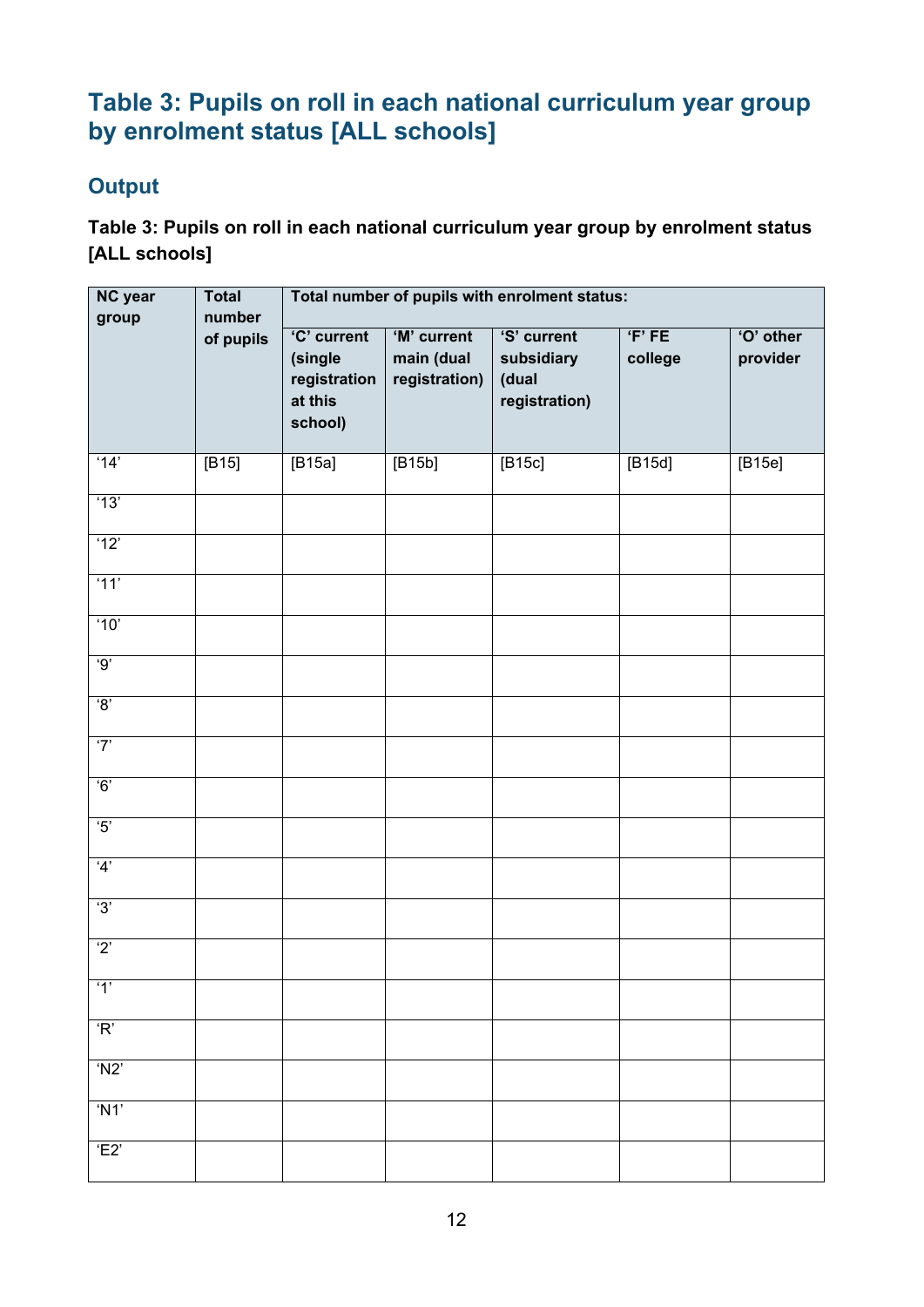| 'E1'                                     |       |  |  |  |
|------------------------------------------|-------|--|--|--|
| 'X' (NC year<br>group not<br>applicable) |       |  |  |  |
| <b>Total</b>                             | [B16] |  |  |  |
| Pupil<br>number<br>reconciliation        | [R1]  |  |  |  |

Applies to schools with <Phase> equals 'NS', 'PS', 'MP', 'MS', 'SS', 'AT', 'SP' or 'PR'

| <b>Rule</b><br>number | <b>Rule specification</b>                                                                                                           | <b>Notes</b> |
|-----------------------|-------------------------------------------------------------------------------------------------------------------------------------|--------------|
| <b>B15</b>            | Count all pupils on roll where <ncyearactual> equals 14 etcetera</ncyearactual>                                                     |              |
| <b>B</b> 15a          | Count all pupils on roll where <ncyearactual> equals 14 etcetera and<br/><enrolstatus> is equal to 'C'</enrolstatus></ncyearactual> |              |
| <b>B15b</b>           | Count all pupils on roll where <ncyearactual> equals 14 etcetera and<br/><enrolstatus> is equal to 'M'</enrolstatus></ncyearactual> |              |
| <b>B15c</b>           | Count all pupils on roll where <ncyearactual> equals 14 etcetera and<br/><enrolstatus> is equal to 'S'</enrolstatus></ncyearactual> |              |
| <b>B15d</b>           | Count all pupils on roll where <ncyearactual> equals 14 etcetera and<br/><enrolstatus> is equal to 'F'</enrolstatus></ncyearactual> |              |
| <b>B</b> 15e          | Count all pupils on roll where <ncyearactual> equals 14 etcetera and<br/><enrolstatus> is equal to 'O'</enrolstatus></ncyearactual> |              |
| <b>B16</b>            | Count all pupils on roll [should be equal to <ncyearactual> equals 14<br/>plus equals 13 etcetera to equals 'X']</ncyearactual>     |              |
| R <sub>1</sub>        | Total pupils at [B16] should equal total pupils at [B14]                                                                            |              |

# <span id="page-12-0"></span>**Table 4: Pupils on roll by their first language [ALL schools]**

#### **Output**

#### **Table 4: Pupils on roll by their first language [ALL schools]**

| Language code | <b>Description</b> | <b>Number of pupils</b> | <b>Pupil number</b><br>reconciliation |
|---------------|--------------------|-------------------------|---------------------------------------|
| [B17]         | [B18]              | [B19]                   | [R2]                                  |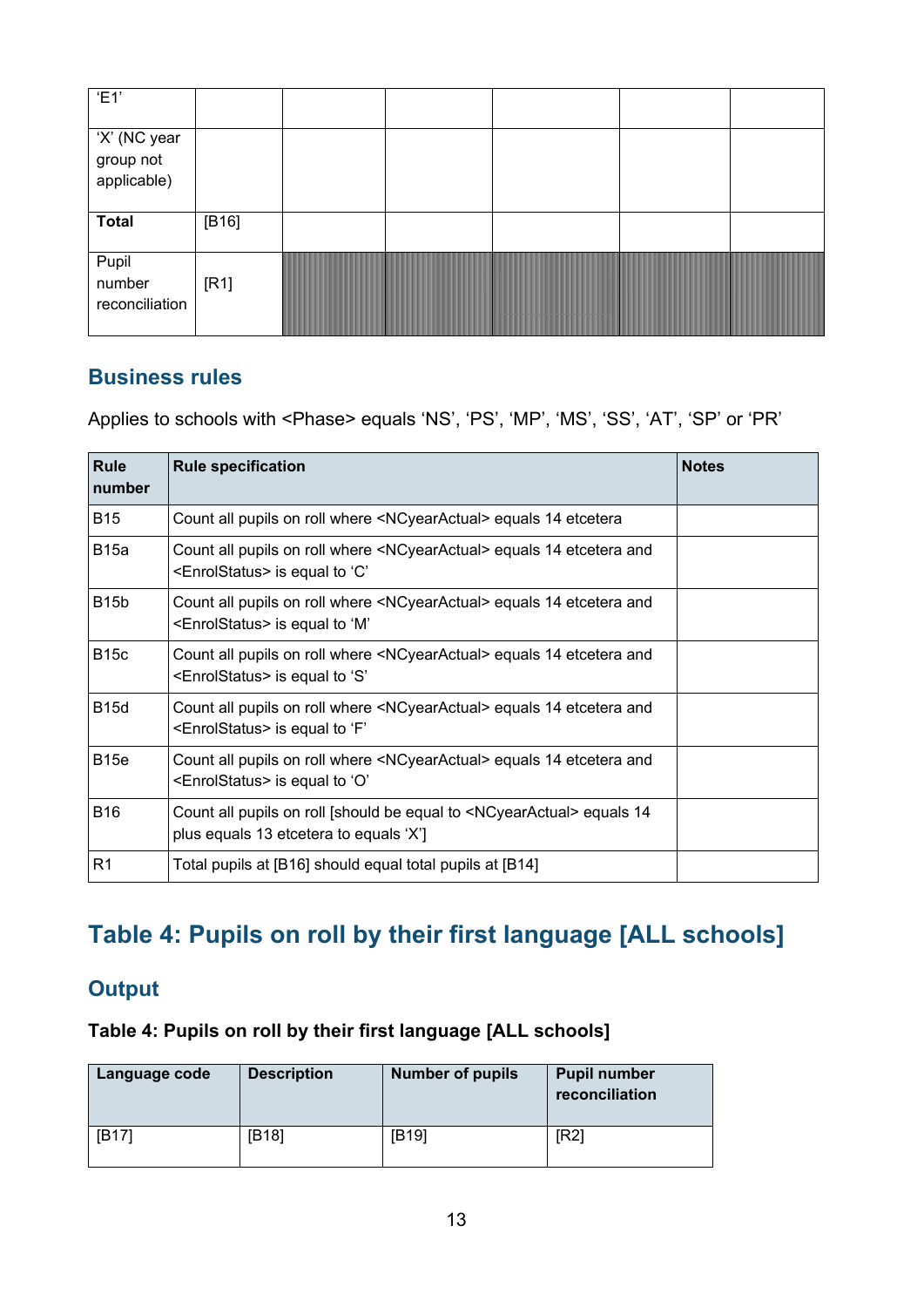Applies to schools with <Phase> equals 'NS', 'PS', 'MP', 'MS', 'SS', 'AT', 'SP' or 'PR'

| <b>Rule</b><br>number | <b>Rule specification</b>                                            | <b>Notes</b> |
|-----------------------|----------------------------------------------------------------------|--------------|
| <b>B17</b>            | <language> – code values from codeset CS005</language>               |              |
| <b>B18</b>            | <language> – descriptions from codeset CS005</language>              |              |
| <b>B19</b>            | Count of pupils on roll for each <language> codeset CS005</language> |              |
| R <sub>2</sub>        | Total pupils at [B19] should equal total pupils at [B14]             |              |

# <span id="page-13-0"></span>**Table 5: Specific types of pupils on roll [ALL schools]**

#### **Output**

#### **Table 5: Specific types of pupils on roll [ALL schools]**

| <b>Pupils on roll</b>                                                                                                                                                 | <b>Number of pupils</b> |
|-----------------------------------------------------------------------------------------------------------------------------------------------------------------------|-------------------------|
| <b>Boarders</b>                                                                                                                                                       | [ <b>B29</b> ]          |
| Service children                                                                                                                                                      | [B30]                   |
| Pupils for whom the school receives top-up funding                                                                                                                    | [ <b>B31</b> ]          |
| Post Looked After Arrangements – includes children ceased to be<br>looked after through adoption, special guardianship, residence order or<br>child arrangement order | [ <b>B32</b> ]          |
| Eligible for free school meals on census day                                                                                                                          | [ <b>B33</b> ]          |
| Unique pupils with <b>any</b> period of eligibility for free school meals<br>reported in the current census (includes those eligible on census day)                   | [ <b>B34</b> ]          |

#### **Business rules**

Applies to schools with <Phase> equal 'NS', 'PS', 'MP', 'MS', 'SS', 'AT', 'SP' or 'PR'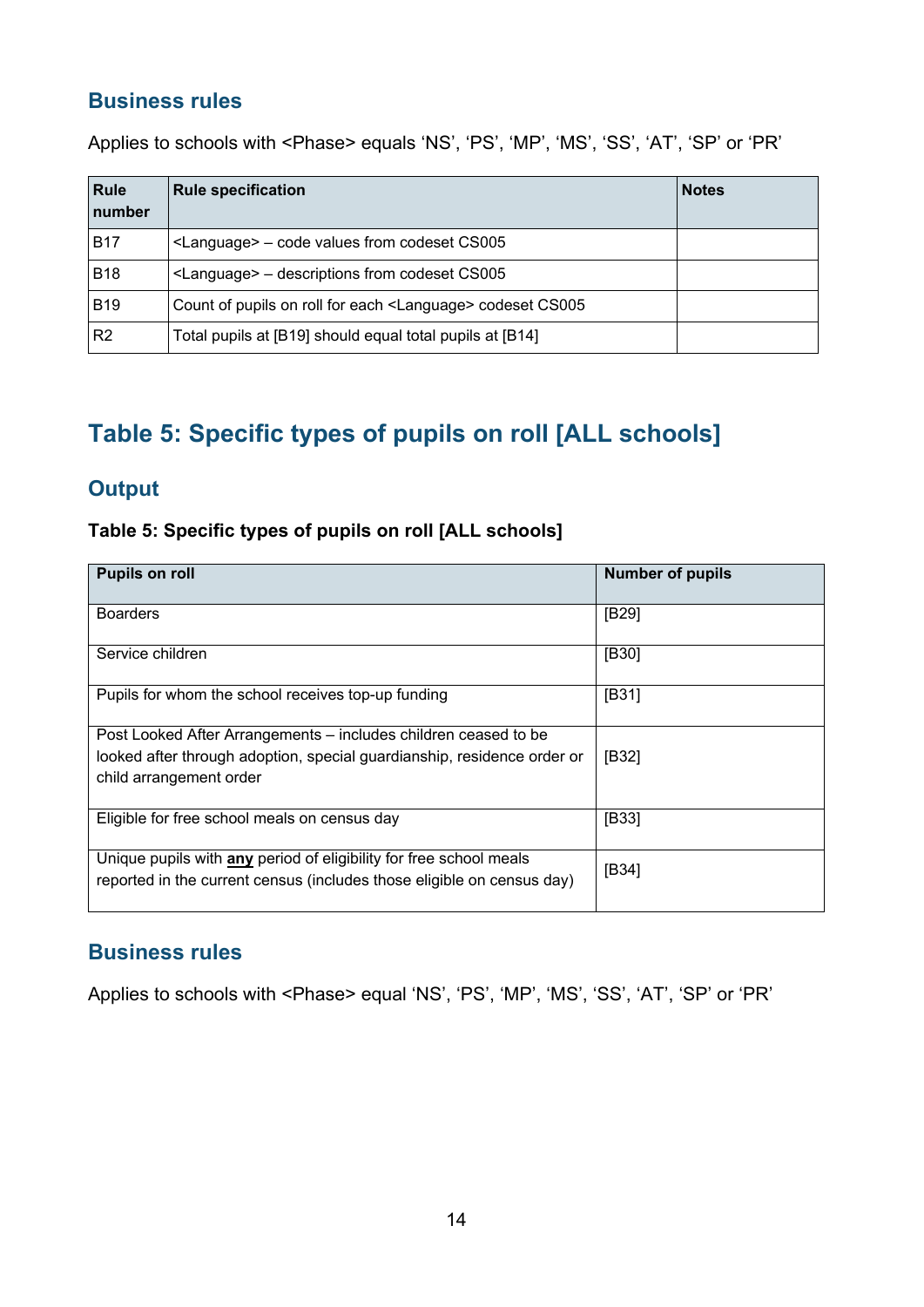| <b>Rule</b><br>number | <b>Rule specification</b>                                                                                                                                | <b>Notes</b> |
|-----------------------|----------------------------------------------------------------------------------------------------------------------------------------------------------|--------------|
| <b>B29</b>            | Count of pupils on roll where <boarder> is present and not equal to 'N'</boarder>                                                                        |              |
| <b>B30</b>            | Count of pupils with <servicechild> equals 'Y'</servicechild>                                                                                            |              |
| <b>B31</b>            | Count of pupils with <topupfunding> equals 1 or true</topupfunding>                                                                                      |              |
| <b>B32</b>            | Count of pupils with <plaa> equal to 'A', 'G', 'C' or 'R'</plaa>                                                                                         |              |
| <b>B33</b>            | Count of pupils on roll where <fsmstartdate> is on or before census<br/>day and <fsmenddate> is on census day or not present</fsmenddate></fsmstartdate> |              |
| <b>B34</b>            | Count of pupils on roll where <fsmstartdate> is present</fsmstartdate>                                                                                   |              |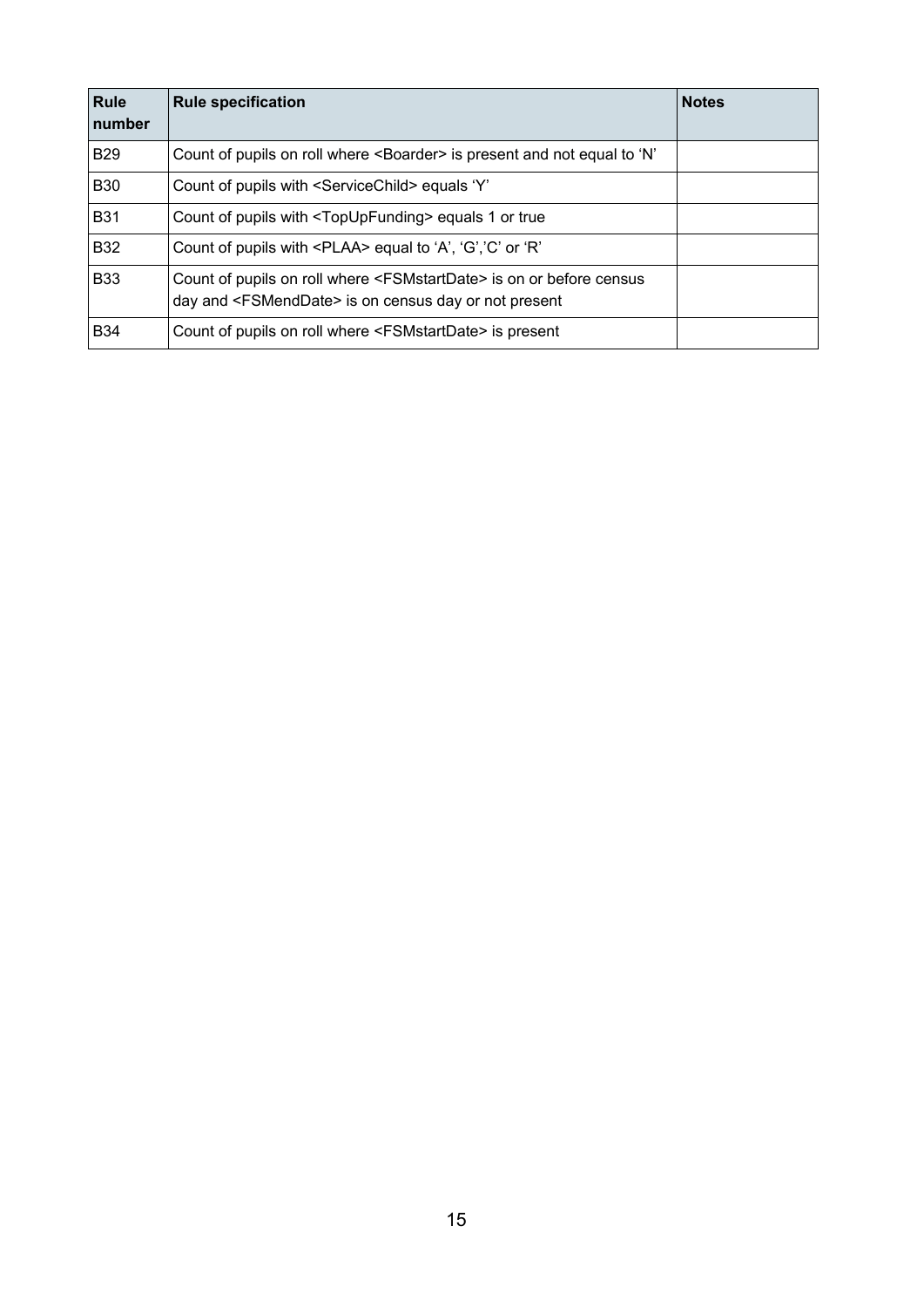## <span id="page-15-0"></span>**Table 6: Funded and extended childcare hours for pupils on roll aged 2, 3 and 4 years [Not for: Non-maintained special school and city technology college]**

#### **Output**

**Table 6: Funded and extended childcare hours for pupils on roll aged 2, 3 and 4 years [Not for: non-maintained special school and city technology college]**

| Age                                                                                                                     | Number of pupils with:  |                                                                |                                   |                                        |                                                                  |                                                  |
|-------------------------------------------------------------------------------------------------------------------------|-------------------------|----------------------------------------------------------------|-----------------------------------|----------------------------------------|------------------------------------------------------------------|--------------------------------------------------|
|                                                                                                                         | zero<br>funded<br>hours | funded<br>hours<br>greater<br>than zero<br>but less<br>than 15 | funded<br>hours<br>equal to<br>15 | zero<br>extended<br>childcare<br>hours | extended<br>hours<br>greater<br>than zero<br>but less<br>than 15 | extended<br>childcare<br>hours<br>equal to<br>15 |
| Aged 2 years at 31<br>August 2020 (pupils born<br>between 01/09/2017 and<br>31/08/2018)                                 | [B36]                   | [B37]                                                          | [B38]                             |                                        |                                                                  |                                                  |
| Aged 3 years at 31<br>August 2020 (pupils born<br>between 01/09/2016 and<br>31/08/2017)                                 | [B45]                   | [B46]                                                          | [B47]                             | [B48]                                  | [B49]                                                            | [B50]                                            |
| Aged 4 years at 31<br>August 2020 (pupils born<br>between 01/09/2015 and<br>31/08/2016) who are in<br>nursery provision | [B51]                   | [B52]                                                          | [B53]                             | [ <b>B54</b> ]                         | [ <b>B55</b> ]                                                   | [ <b>B56</b> ]                                   |

#### **Business rules**

Applies to schools with <Phase> equals 'NS', 'PS', 'MP', 'MS', 'SS', 'AT', 'SP' or 'PR'

Does not apply to schools with <SchoolType> equals '47' (CTC) OR schools with <Phase> equals 'SP' AND <Governance> equals 'NM' (non-maintained special school)

| <b>Rule</b><br><b>Inumber</b> | <b>Rule specification</b>                                                                                                                                    | <b>Notes</b>                          |
|-------------------------------|--------------------------------------------------------------------------------------------------------------------------------------------------------------|---------------------------------------|
| <b>B36</b>                    | Count of pupils on roll where <fundedhours> equals zero and <dob><br/>between 2017-09-01 and 2018-08-31</dob></fundedhours>                                  | This must be a<br>zero and not a null |
| <b>B37</b>                    | Count of pupils on roll where <fundedhours> is [greater<br/>than zero and less than 15] and <dob> between 2017-09-01 and 2018-08-<br/>31</dob></fundedhours> |                                       |
| <b>B38</b>                    | Count of pupils on roll where <fundedhours> equals 15 and <dob><br/>between 2017-09-01 and 2018-08-31</dob></fundedhours>                                    |                                       |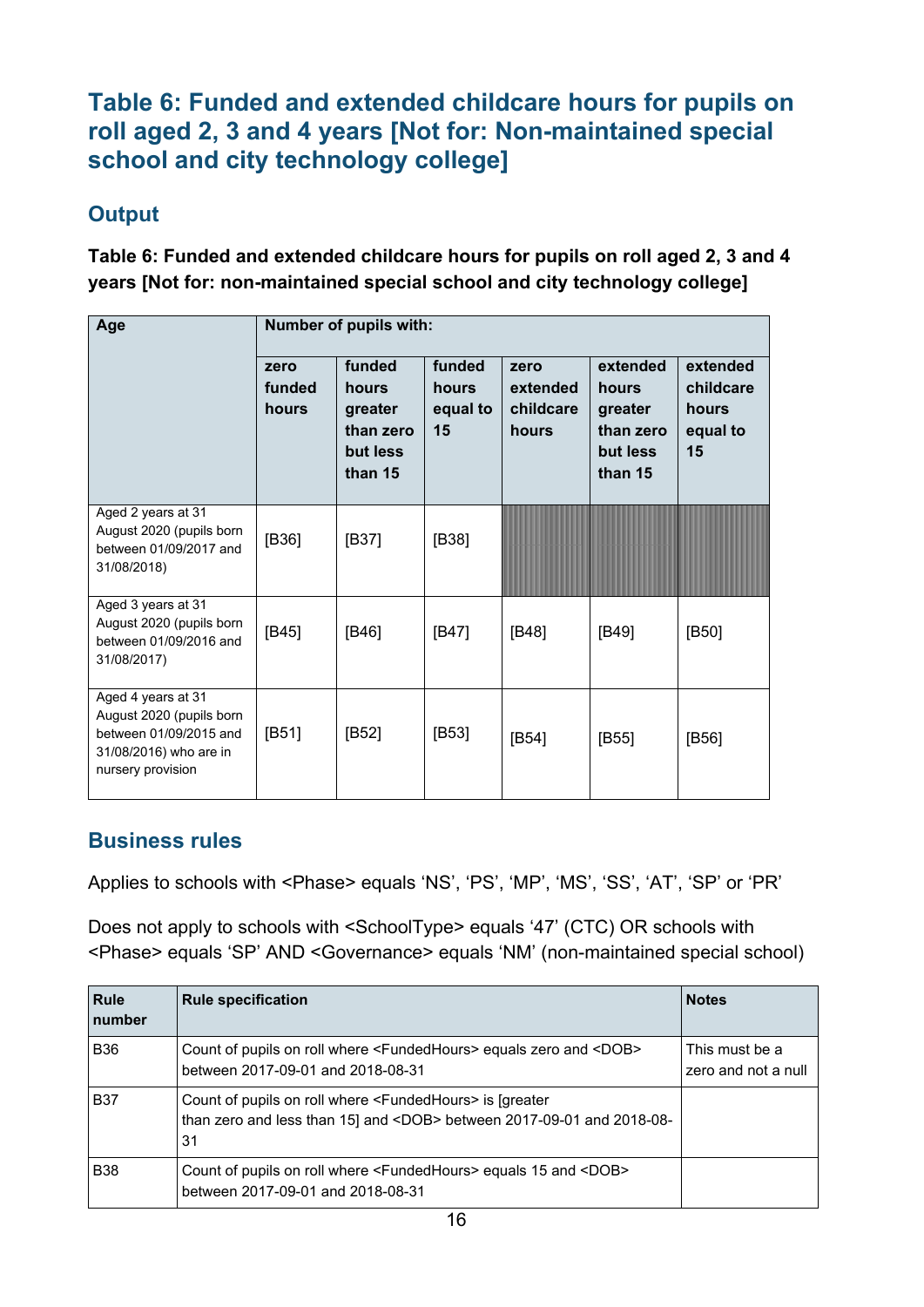| <b>Rule</b><br>number | <b>Rule specification</b>                                                                                                                                   | <b>Notes</b>                          |
|-----------------------|-------------------------------------------------------------------------------------------------------------------------------------------------------------|---------------------------------------|
| <b>B45</b>            | Count of pupils on roll where <fundedhours> equals zero and <dob><br/>between 2016-09-01 and 2017-08-31</dob></fundedhours>                                 | This must be a<br>zero and not a null |
| <b>B46</b>            | Count of pupils on roll where <fundedhours> is [greater than zero and less<br/>than 15] and <dob> between 2016-09-01 and 2017-08-31</dob></fundedhours>     |                                       |
| <b>B47</b>            | Count of pupils on roll where <fundedhours> equals 15 and <dob><br/>between 2016-09-01 and 2017-08-31</dob></fundedhours>                                   |                                       |
| <b>B48</b>            | Count of pupils on roll where <extendedhours> equals zero and <dob><br/>between 2016-09-01 and 2017-08-31</dob></extendedhours>                             | This must be a<br>zero and not a null |
| <b>B49</b>            | Count of pupils on roll where <extendedhours> is [greater than zero and<br/>less than 15] and <dob> between 2016-09-01 and 2017-08-31</dob></extendedhours> |                                       |
| <b>B50</b>            | Count of pupils on roll where <extendedhours> equals 15 and <dob><br/>between 2016-09-01 and 2017-08-31</dob></extendedhours>                               |                                       |
| <b>B51</b>            | Count of pupils on roll where <fundedhours> equals zero and <dob><br/>between 2015-09-01 and 2016-08-31</dob></fundedhours>                                 | This must be a<br>zero and not a null |
| <b>B52</b>            | Count of pupils on roll where <fundedhours> is [greater than zero and less<br/>than 15] and <dob> between 2015-09-01 and 2016-08-31</dob></fundedhours>     |                                       |
| <b>B53</b>            | Count of pupils on roll where <fundedhours> equals 15 and <dob><br/>between 2015-09-01 and 2016-08-31</dob></fundedhours>                                   |                                       |
| <b>B54</b>            | Count of pupils on roll where <extendedhours> equals zero and <dob><br/>between 2015-09-01 and 2016-08-31</dob></extendedhours>                             | This must be a<br>zero and not a null |
| <b>B55</b>            | Count of pupils on roll where <extendedhours> is [greater than zero and<br/>less than 15] and <dob> between 2015-09-01 and 2016-08-31</dob></extendedhours> |                                       |
| <b>B56</b>            | Count of pupils on roll where <extendedhours> equals 15 and <dob><br/>between 2015-09-01 and 2016-08-31</dob></extendedhours>                               |                                       |

# <span id="page-16-0"></span>**Table 7: Early years pupil premium – nursery schools [For: Schools with phase 'NS' ONLY] [used for funding]**

# **Output**

#### **Table 7: Early years pupil premium – nursery schools [For: Schools with phase 'NS' ONLY] [used for funding]**

This table does not apply to the autumn census as early years pupil premium data is only collected in the spring census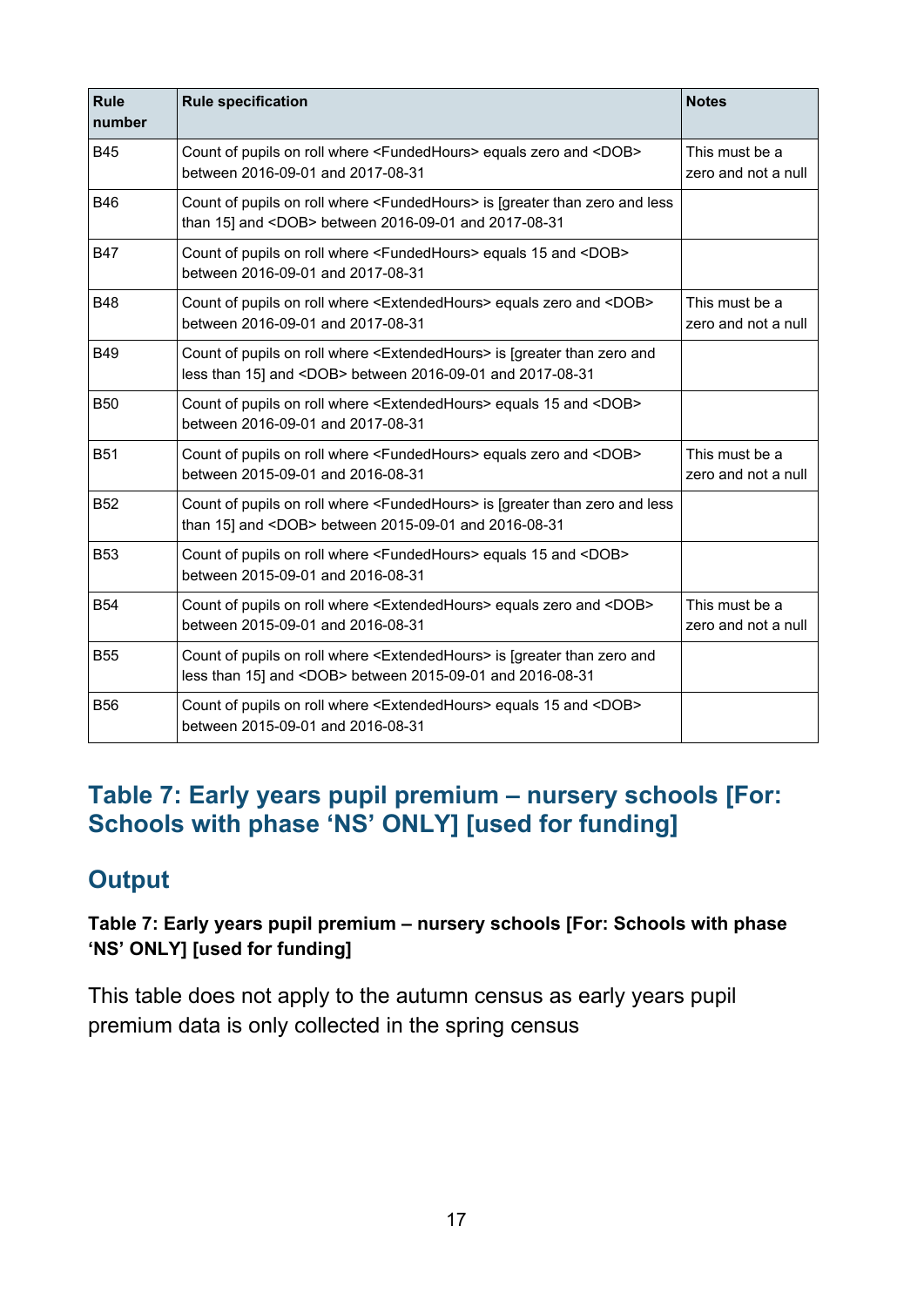# <span id="page-17-0"></span>**Table 8: Early years pupil premium [Not for: Nursery schools] [used for funding]**

# **Output**

#### **Table 8: Early years pupil premium [No for: Nursery schools] [used for funding]**

This table does not apply to the autumn census as early years pupil premium data is only collected in the spring census

# <span id="page-17-1"></span>**Table 9: School childcare [ALL schools]**

# **Output**

#### **Table 9: School childcare [ALL schools]**

This table does not apply to the autumn census school childcare data is only collected in the spring census

# <span id="page-17-2"></span>**Table 10: Pupils on roll with SEN provision [ALL schools]**

#### **Output**

#### **Table 10: Pupils on roll with SEN provision [ALL schools]**

| <b>SEN Provision</b>                                                                                                                                                                                    | <b>Number of pupils</b> |
|---------------------------------------------------------------------------------------------------------------------------------------------------------------------------------------------------------|-------------------------|
| SEN Provision – education, health and care plan (code 'E')                                                                                                                                              | [C3]                    |
| SEN Provision - SEN support (code 'K')                                                                                                                                                                  | [C5]                    |
| Total number of pupils with SEN (code 'E' & 'K')                                                                                                                                                        | [CG]                    |
| No special educational needs (code 'N')                                                                                                                                                                 | [ <sup>C7</sup> ]       |
| Total pupils on roll                                                                                                                                                                                    | [C8]                    |
| Pupil number reconciliation                                                                                                                                                                             | [R4]                    |
| Number of SEN Pupils in a mainstream school who are members of a special<br>provision (SEN Unit). * Should be less than or equal to the total number of pupils with<br>SEN (codes 'E' & 'K')            | [C9]                    |
| Number of SEN Pupils in a mainstream school who are members of a special<br>provision (resourced provision). * Should be less than or equal to the total number of<br>pupils with SEN (codes 'E' & 'K') | [C10]                   |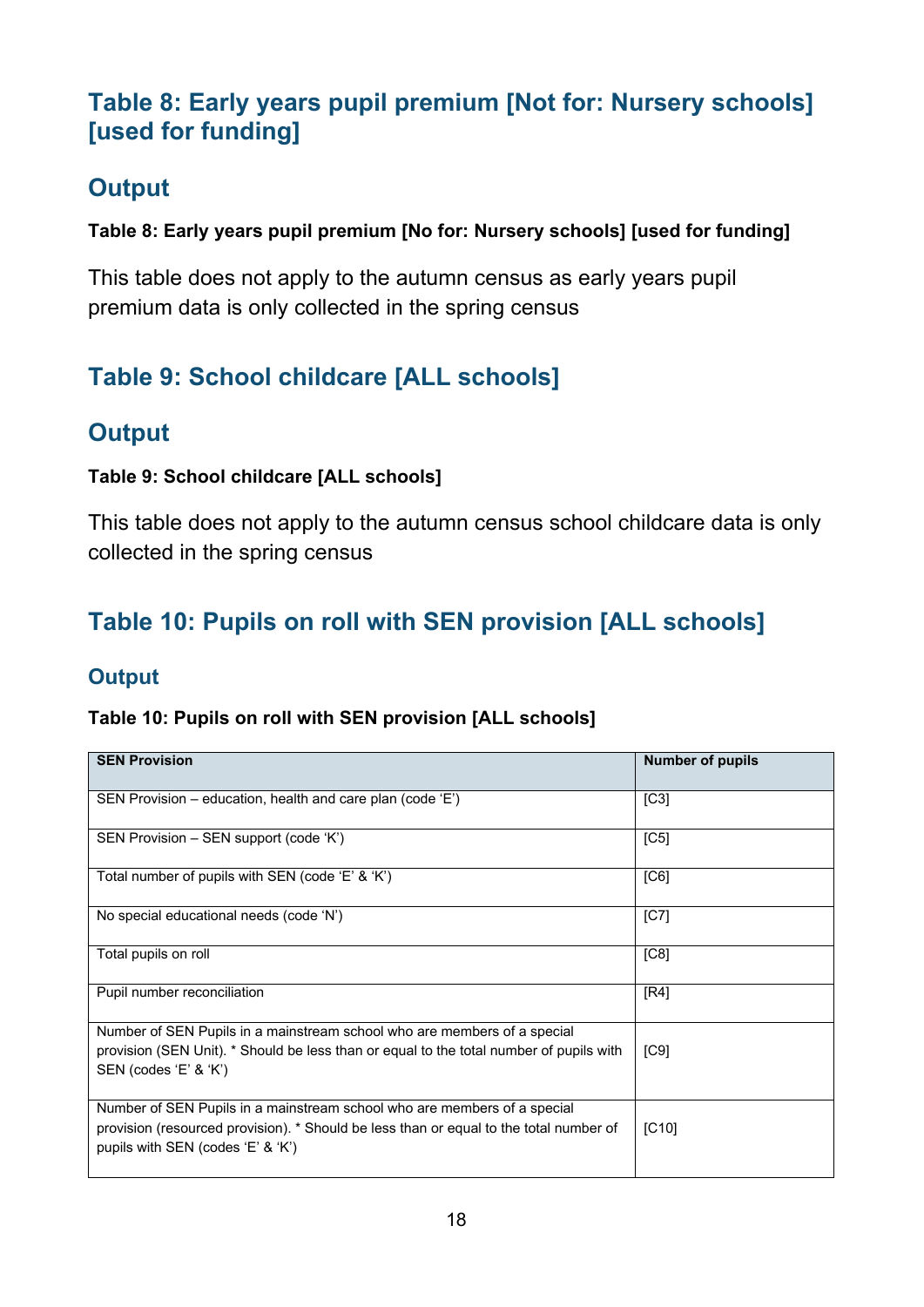Applies to schools with <Phase> equals 'NS', 'PS', 'MP', 'MS', 'SS', 'AT', 'SP' or 'PR'

| <b>Rule Number</b> | <b>Rule specification</b>                                                                                                                                                                 | <b>Notes</b>                                    |
|--------------------|-------------------------------------------------------------------------------------------------------------------------------------------------------------------------------------------|-------------------------------------------------|
| C <sub>3</sub>     | Count of pupils on roll where <senprovision> equals 'E'</senprovision>                                                                                                                    |                                                 |
| C <sub>5</sub>     | Count of pupils on roll where <senprovision> equals 'K'</senprovision>                                                                                                                    |                                                 |
| C <sub>6</sub>     | Count of pupils on roll where <senprovision> equals 'E' &amp; 'K'</senprovision>                                                                                                          |                                                 |
| C7                 | Count of pupils on roll where <senprovision> equals 'N'</senprovision>                                                                                                                    |                                                 |
| C <sub>8</sub>     | Count all pupils on roll [should equal <ncyearactual> equals 14<br/>plus <ncyearactual> equals 13 etcetera to <ncyearactual><br/>equals 'X']</ncyearactual></ncyearactual></ncyearactual> | Same as rule B16,<br>Table 3                    |
| R <sub>4</sub>     | Total pupils at [C8] should equal total pupils at [B14]                                                                                                                                   |                                                 |
| C <sub>9</sub>     | Count of pupils where <senunitindicator> is true</senunitindicator>                                                                                                                       | Not for <phase><br/>equals 'SP' or 'PR'</phase> |
| C10                | Count of Pupils where <resourcedprovisionindicator> is true</resourcedprovisionindicator>                                                                                                 | Not for <phase><br/>equals 'SP' or 'PR'</phase> |

# <span id="page-18-0"></span>**Table 11: SEN need type for pupils on roll with SEN (SEN provision 'E' or 'K') [ALL schools]**

#### **Output**

**Table 11: SEN need type for pupils on roll with SEN (SEN provision 'E' or 'K') [ALL schools]**

This table does not apply to the autumn census as SEN need is only collected in the spring census.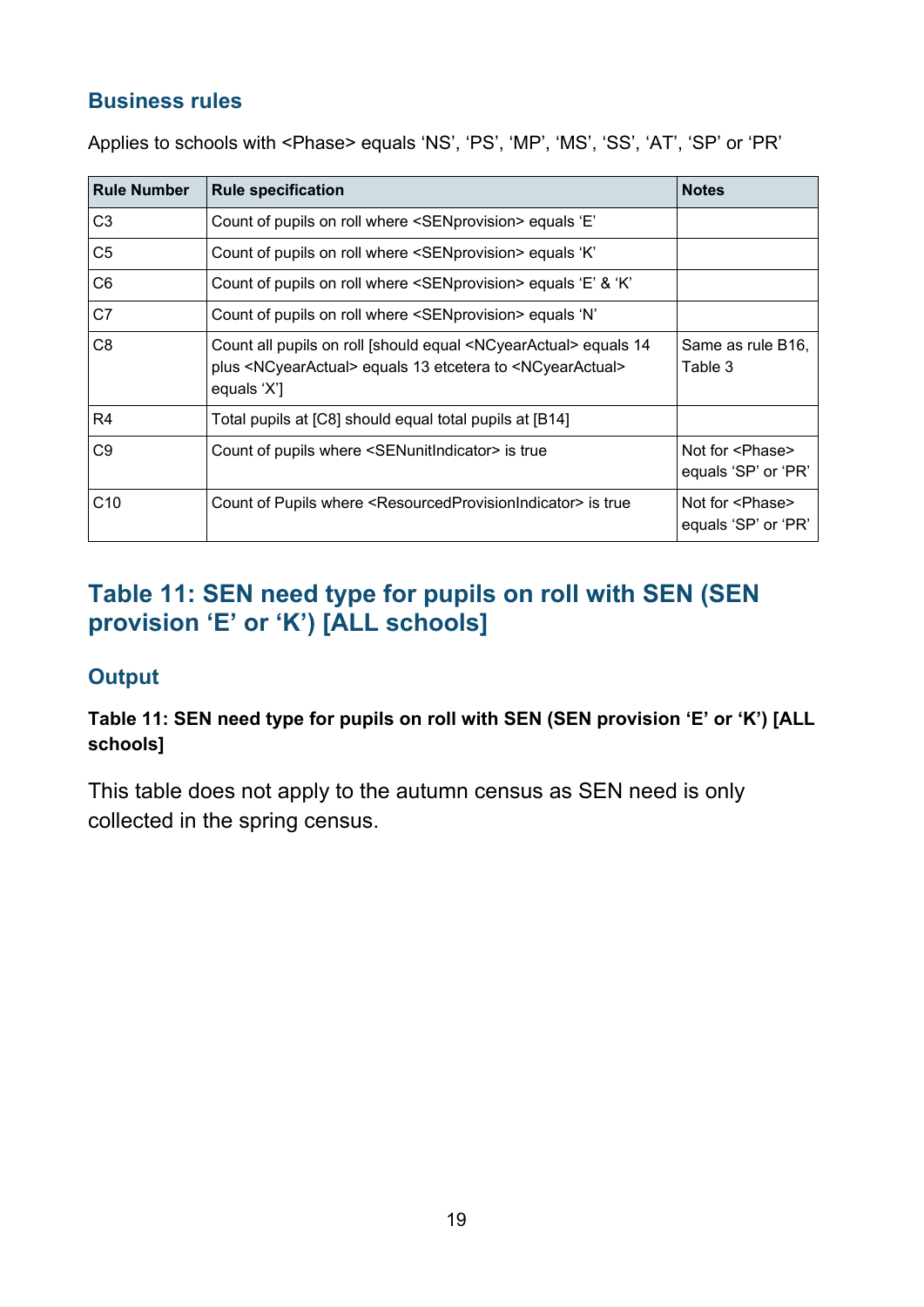#### <span id="page-19-0"></span>**Table 12: Number of fixed period and permanent exclusions by reason and SEN provision in the 2019 autumn term and 2020 spring and summer terms (terms 1, 2, 3, 4, 5 and 6) [Not for: Nursery school]**

#### **Output**

**Table 12: Number of fixed period and permanent exclusions by reason and SEN provision in the 2019 autumn term and 2020 spring and summer terms (terms 1, 2, 3, 4, 5 and 6) [Not for: Nursery school]**

|                                                                          |                                            | Autumn term (01<br>September 2019 - 31<br>December 2019) |                                             | Spring term (01 January<br>2020 - 12 April 2020) |                                             | <b>Summer term (13 April</b><br>2020 - 31 July 2020) |                                             |
|--------------------------------------------------------------------------|--------------------------------------------|----------------------------------------------------------|---------------------------------------------|--------------------------------------------------|---------------------------------------------|------------------------------------------------------|---------------------------------------------|
| <b>Reason for</b><br>exclusion                                           |                                            | Number of<br>fixed<br>exclusions                         | Number of<br>permanent<br>exclusions        | Number of<br>fixed<br>exclusions                 | Number of<br>permanent<br>exclusions        | Number of<br>fixed<br>exclusions                     | <b>Number of</b><br>permanent<br>exclusions |
| [D1]                                                                     | [D2]                                       | [D11]                                                    | [D11a]                                      | [D3]                                             | [D3a]                                       | [D7]                                                 | [D7a]                                       |
| <b>SEN Provision</b><br>of excluded<br>pupil                             |                                            | <b>Number of</b><br>fixed<br>exclusions                  | Number of<br>permanent<br><b>exclusions</b> | Number of<br>fixed<br>exclusions                 | <b>Number of</b><br>permanent<br>exclusions | Number of<br>fixed<br>exclusions                     | <b>Number of</b><br>permanent<br>exclusions |
| Pupils with SEN<br>provision 'E' -<br>education, health<br>and care plan |                                            | $[D12]$                                                  | [D12a]                                      | [D4]                                             | [D4a]                                       | [D8]                                                 | [D8a]                                       |
| Pupils with SEN<br>provision 'K' - SEN<br>support                        |                                            | $[D13]$                                                  | [D13a]                                      | [D5]                                             | [D5a]                                       | [D9]                                                 | [D9a]                                       |
|                                                                          | Pupils with no SEN<br>provision (code 'N') | [D14]                                                    | [D14a]                                      | [D6]                                             | [D6a]                                       | [D10]                                                | [D10a]                                      |

#### **Business rules**

Applies to schools with <Phase> equals 'PS', 'MP', 'MS', 'SS', 'AT', 'SP' or 'PR'

| <b>Rule</b>    | <b>Rule specification</b>                           | <b>Notes</b> |
|----------------|-----------------------------------------------------|--------------|
| number         |                                                     |              |
|                |                                                     |              |
| D1             | <reason> - code values from codeset CS010</reason>  |              |
| D <sub>2</sub> | <reason> - descriptions from codeset CS010</reason> |              |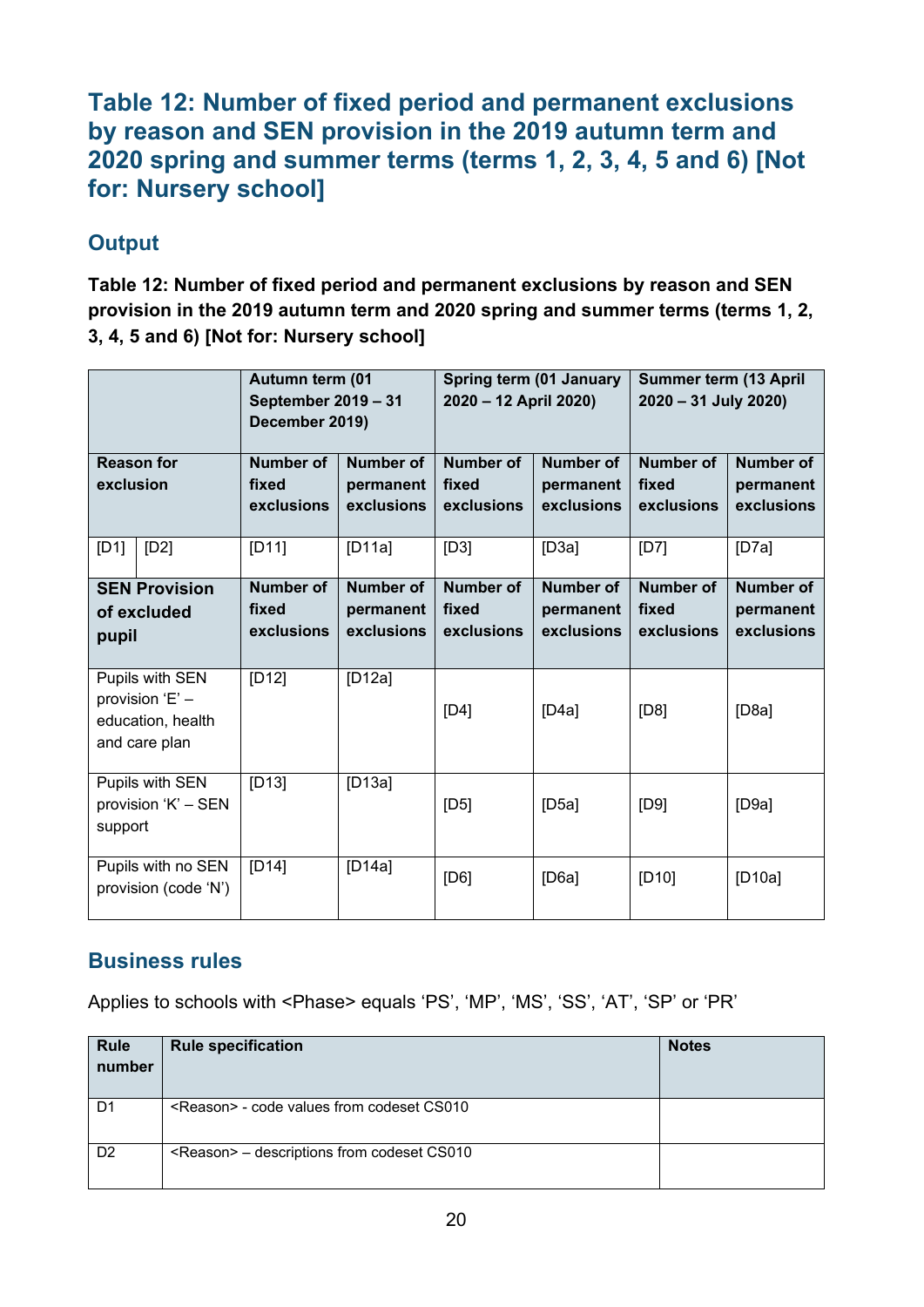| <b>Rule</b><br>number | <b>Rule specification</b>                                                                                                                                                | <b>Notes</b> |
|-----------------------|--------------------------------------------------------------------------------------------------------------------------------------------------------------------------|--------------|
|                       |                                                                                                                                                                          |              |
| D <sub>3</sub>        | Number of exclusions with <category> equals 'FIXD' and <reason><br/>equals 'PP', etcetera during the period <math>2020-01-01 - 2020-04-12</math></reason></category>     |              |
| D <sub>3</sub> a      | Number of exclusions with <category> equals 'PERM' <reason> equals<br/>'PP', etcetera during the period 2020-01-01 - 2020-04-12</reason></category>                      |              |
| D4                    | Number of exclusions with <category> equals 'FIXD' and for pupils with<br/><senprovision> equals 'E' during the period 2020-01-01 - 2020-04-12</senprovision></category> |              |
| D <sub>4</sub> a      | Number of exclusions with <category> equals 'PERM' and for pupils with<br/><senprovision> equals 'E' during the period 2020-01-01 - 2020-04-12</senprovision></category> |              |
| D <sub>5</sub>        | Number of exclusions with <category> equals 'FIXD' and for pupils with<br/><senprovision> equals 'K' during the period 2020-01-01 - 2020-04-12</senprovision></category> |              |
| D <sub>5a</sub>       | Number of exclusions with <category> equals 'PERM' and for pupils with<br/><senprovision> equals 'K' during the period 2020-01-01 - 2020-04-12</senprovision></category> |              |
| D <sub>6</sub>        | Number of exclusions with <category> equals 'FIXD' and for pupils with<br/><senprovision> equals 'N' during the period 2020-01-01 - 2020-04-12</senprovision></category> |              |
| D6a                   | Number of exclusions with <category> equals 'PERM' and for pupils with<br/><senprovision> equals 'N' during the period 2020-01-01 - 2020-04-12</senprovision></category> |              |
| D7                    | Number of exclusions with <category> equals 'FIXD' and <reason><br/>equals 'PP', etcetera during the period 2020-04-13 - 2020-07-31</reason></category>                  |              |
| D7a                   | Number of exclusions with <category> equals 'PERM' <reason> equals<br/>'PP', etcetera during the period 2020-04-13 - 2020-07-31</reason></category>                      |              |
| D <sub>8</sub>        | Number of exclusions with <category> equals 'FIXD' and for pupils with<br/><senprovision> equals 'E' during the period 2020-04-13 - 2020-07-31</senprovision></category> |              |
| D <sub>8</sub> a      | Number of exclusions with <category> equals 'PERM' and for pupils with<br/><senprovision> equals 'E' during the period 2020-04-13 - 2020-07-31</senprovision></category> |              |
| D9                    | Number of exclusions with <category> equals 'FIXD' and for pupils with<br/><senprovision> equals 'K' during the period 2020-04-13 - 2020-07-31</senprovision></category> |              |
| D <sub>9a</sub>       | Number of exclusions with <category> equals 'PERM' and for pupils with<br/><senprovision> equals 'K' during the period 2020-04-13 - 2020-07-31</senprovision></category> |              |
| D <sub>10</sub>       | Number of exclusions with <category> equals 'FIXD' and for pupils with<br/><senprovision> equals 'N' during the period 2020-04-13 - 2020-07-31</senprovision></category> |              |
| D <sub>10a</sub>      | Number of exclusions with <category> equals 'PERM' and for pupils with<br/><senprovision> equals 'N' during the period 2020-04-13 - 2020-07-31</senprovision></category> |              |
| D11                   | Number of exclusions with <category> equals 'FIXD' and <reason><br/>equals 'PP', etcetera during the period 2010-09-01 - 2019-12-31</reason></category>                  |              |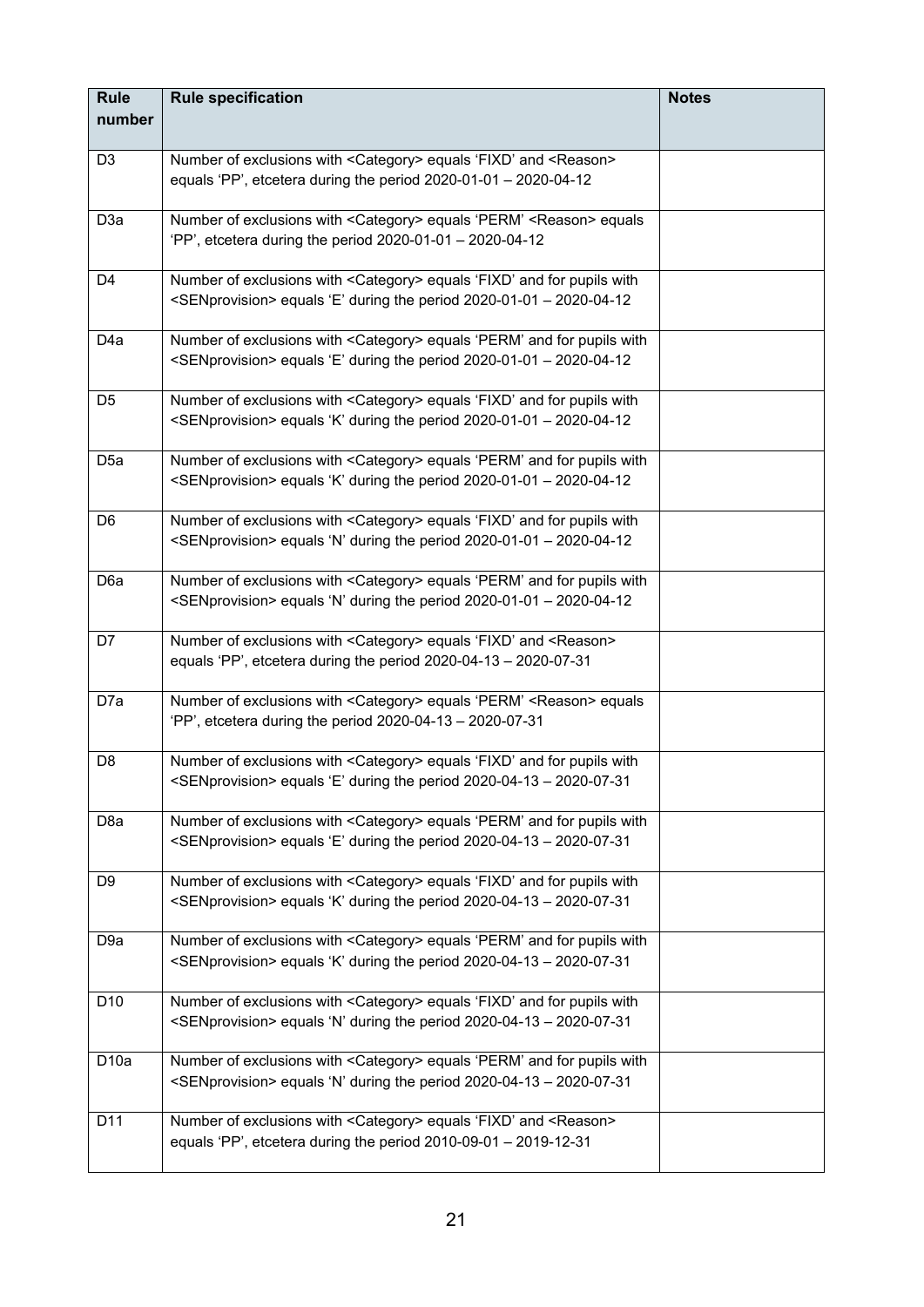| <b>Rule</b>      | <b>Rule specification</b>                                                                                                                                                | <b>Notes</b> |
|------------------|--------------------------------------------------------------------------------------------------------------------------------------------------------------------------|--------------|
| number           |                                                                                                                                                                          |              |
| D <sub>11a</sub> | Number of exclusions with <category> equals 'PERM' <reason> equals<br/>'PP', etcetera during the period <math>2019-09-01 - 2019-12-31</math></reason></category>         |              |
| D4               | Number of exclusions with <category> equals 'FIXD' and for pupils with<br/><senprovision> equals 'E' during the period 2019-09-01 - 2019-12-31</senprovision></category> |              |
| D <sub>4</sub> a | Number of exclusions with <category> equals 'PERM' and for pupils with<br/><senprovision> equals 'E' during the period 2019-09-01 - 2019-12-31</senprovision></category> |              |
| D <sub>5</sub>   | Number of exclusions with <category> equals 'FIXD' and for pupils with<br/><senprovision> equals 'K' during the period 2019-09-01 - 2019-12-31</senprovision></category> |              |
| D <sub>5a</sub>  | Number of exclusions with <category> equals 'PERM' and for pupils with<br/><senprovision> equals 'K' during the period 2019-09-01 - 2019-12-31</senprovision></category> |              |
| D <sub>6</sub>   | Number of exclusions with <category> equals 'FIXD' and for pupils with<br/><senprovision> equals 'N' during the period 2019-09-01 - 2019-12-31</senprovision></category> |              |
| D <sub>6</sub> a | Number of exclusions with <category> equals 'PERM' and for pupils with<br/><senprovision> equals 'N' during the period 2019-09-01 - 2019-12-31</senprovision></category> |              |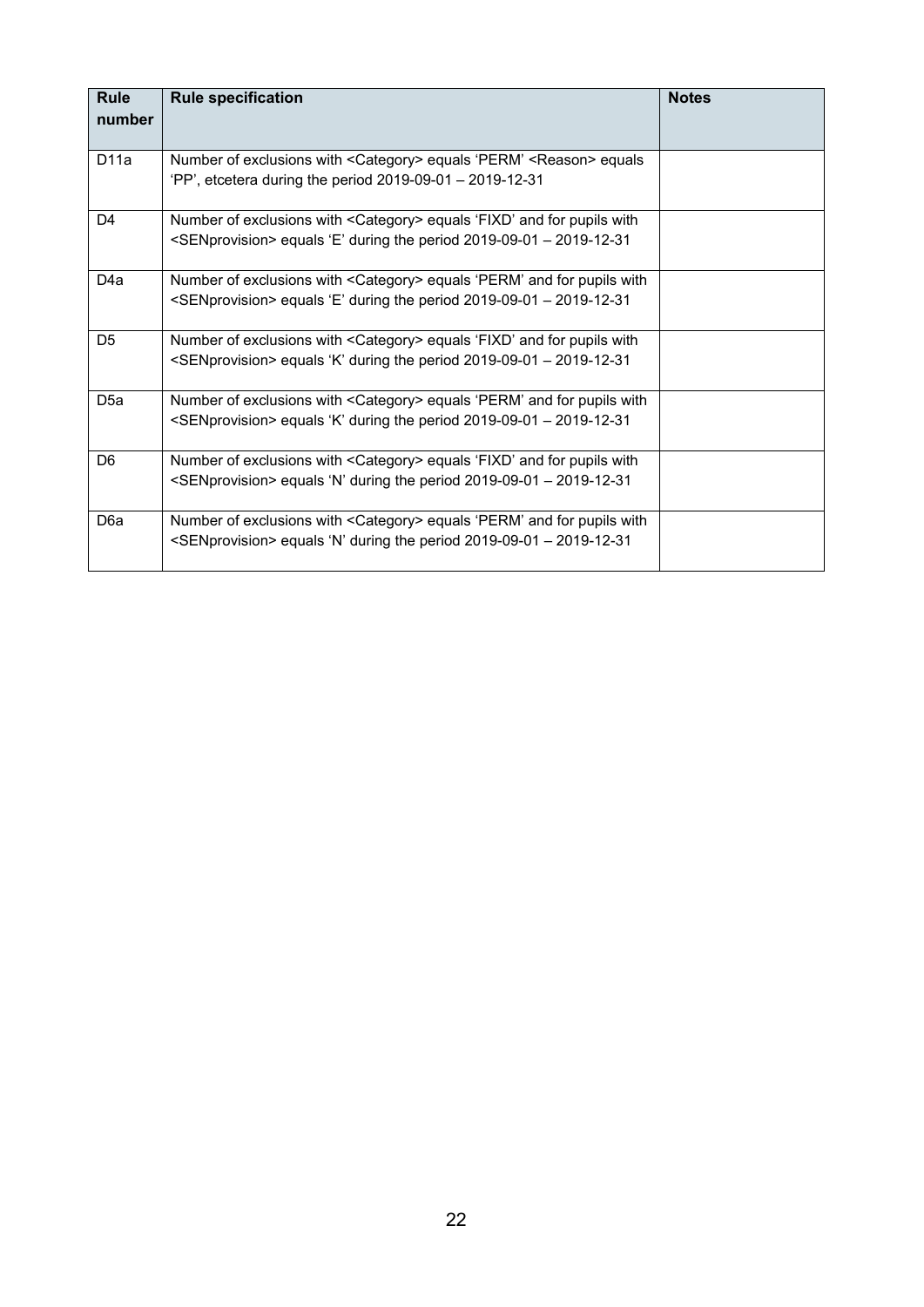## <span id="page-22-0"></span>**Table 13: Attendance information for the 2020 summer term (terms 5 and 6) for all pupils aged between 5 and 15 years as at 31/08/2019 [Not for: Nursery school]**

#### **Output**

**Table 13: Attendance information for the 2020 summer term (terms 5 and 6) for all pupils aged between 5 and 15 years as at 31/08/2019 [Not for: Nursery school]**

The department have taken a decision not to collect and use attendance data relating to the summer 2020 term.

# <span id="page-22-1"></span>**Table 14: Attendance information for the 2020 summer term (terms 5 and 6) for all pupils aged 4 years as at 31/08/2019 [Not for: Nursery schools]**

#### **Output**

**Table 14: Attendance information for the 2020 summer term (terms 5 and 6) for all pupils aged 4 years as at 31/08/2019 [Not for: Nursery schools]** 

The department have taken a decision not to collect and use attendance data relating to the summer 2020 term.

# <span id="page-22-2"></span>**Table 15: Admission appeals [Not for: Nursery school, special and PRU][Note: Primary admissions appeals include Infant admissions appeals]**

## **Output**

#### **Table 15: Admission appeals [Not for: Nursery school, special and PRU]**

This table does not apply to the autumn census as admission appeals data is only collected in the spring census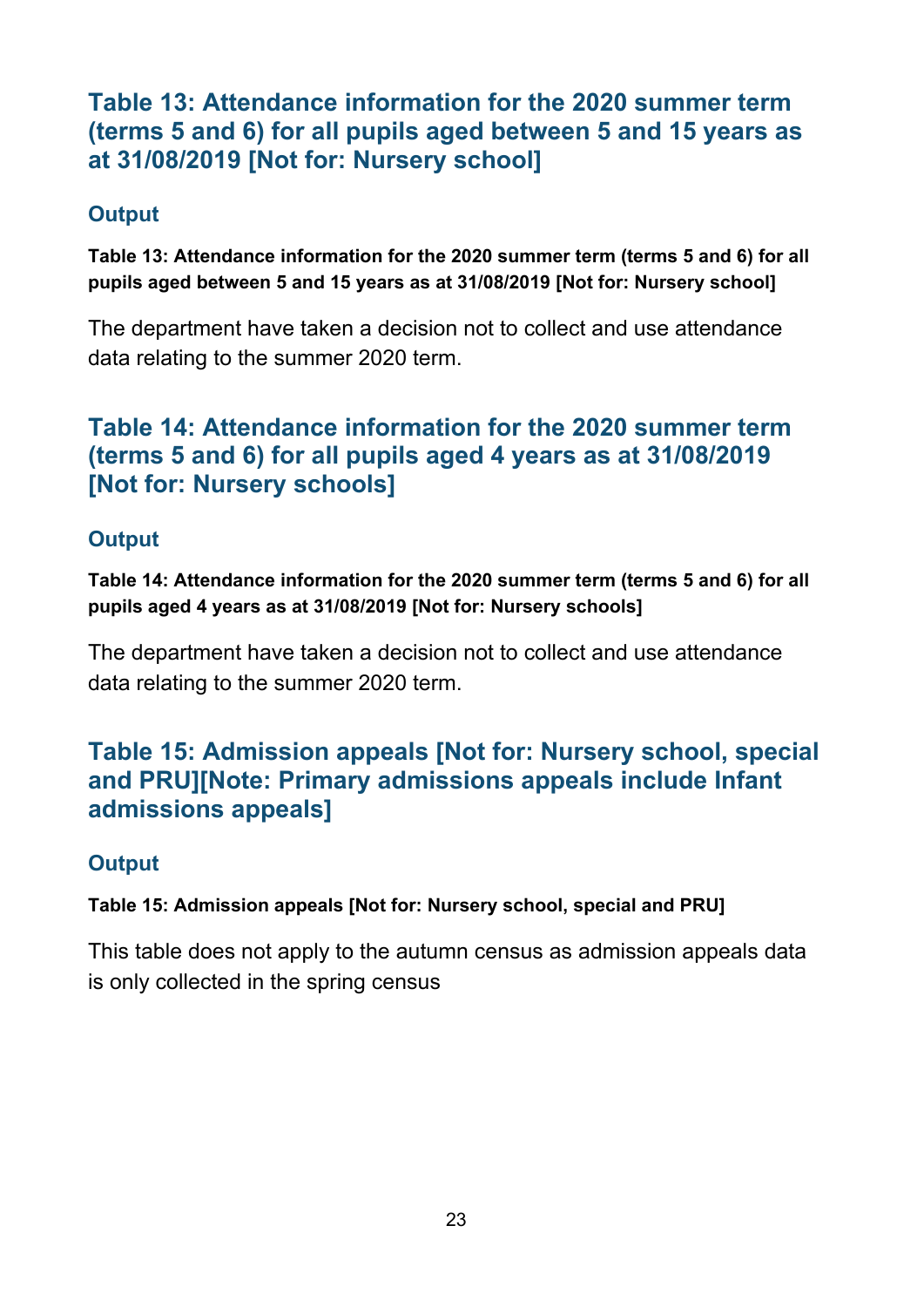# <span id="page-23-0"></span>**Table 16: Classes as taught at the school's selected time [For: Primary only]**

#### **Output**

**Table 16: Classes as taught at the school's selected time [For: Primary only]**

This table does not apply to the autumn census as classes as taught information is only collected in the spring census

#### <span id="page-23-1"></span>**Table 17: Classes as taught at the school's selected time [For: Middle-deemed primary and middle-deemed secondary only]**

#### **Output**

**Table 17: Classes as taught at the school's selected time [For: Middle-deemed primary and middle-deemed secondary only]**

This table does not apply to the autumn census as classes as taught information is only collected in the spring census

# <span id="page-23-2"></span>**Table 18: Classes as taught at the school's selected time [For: Secondary only]**

#### **Output**

**Table 18: Classes as taught at the school's selected time [For: Secondary only]**

This table does not apply to the autumn census as classes as taught information is only collected in the spring census

# <span id="page-23-3"></span>**Table 19: Classes as taught at the school's selected time [For: All-through only]**

#### **Output**

**Table 19: Classes as taught at the school's selected time [For: All-through only]**

This table does not apply to the autumn census as classes as taught information is only collected in the spring census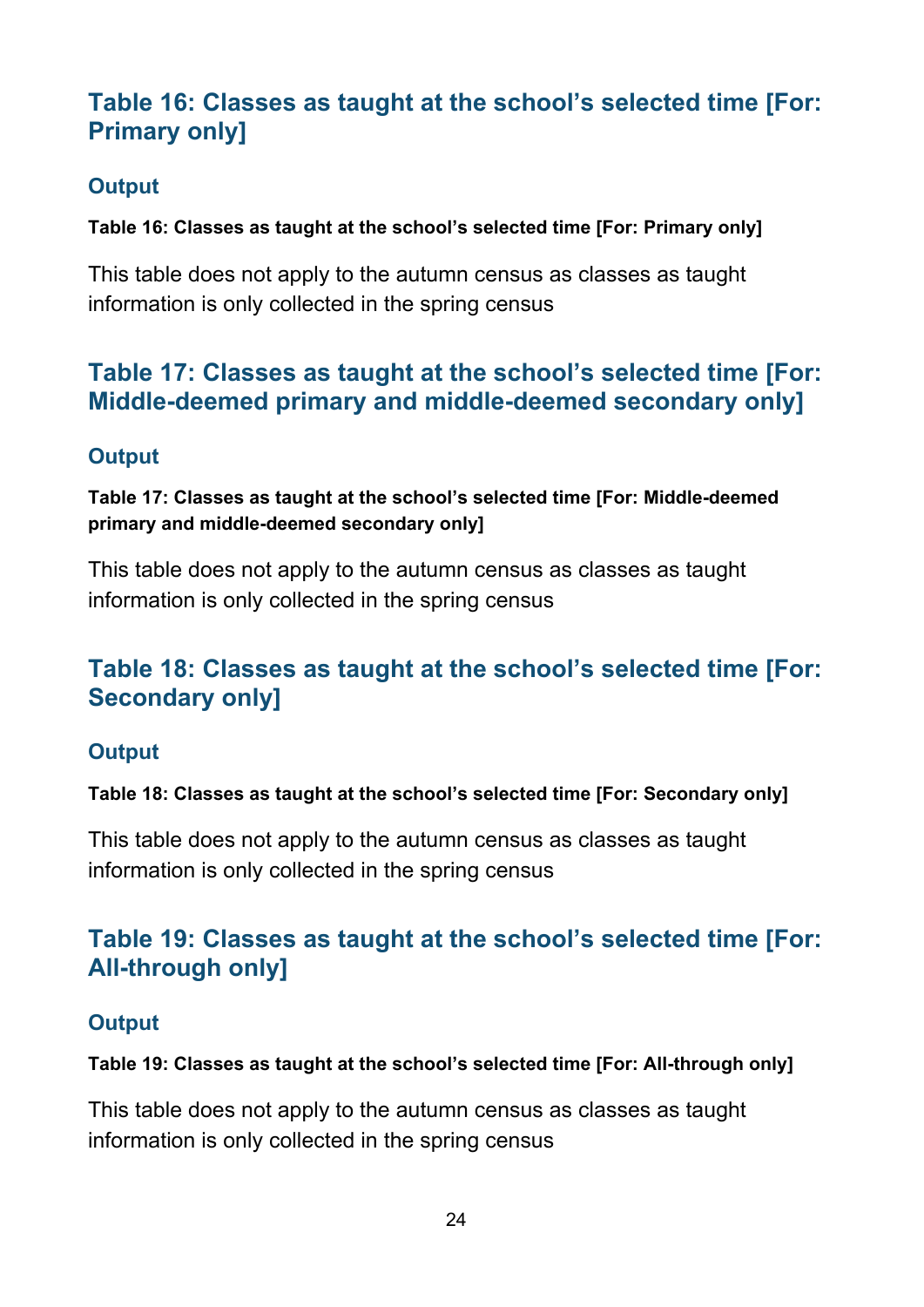# <span id="page-24-0"></span>**Table 20: Pupil reconciliation [Not for: Nursery school, special and PRU]**

#### **Output**

**Table 20: Pupil reconciliation [Not for: Nursery school, special and PRU]**

This table does not apply to the autumn census as pupil reconciliation appeals data is only collected in the spring census

## <span id="page-24-1"></span>**Table 21: Unlawful infant classes – number of reported exceptions by category [For: Primary and All-through – with appropriate pupils]**

# **Output**

**Table 21: Unlawful infant classes – number of reported exceptions by category [For: Primary and All-through - with appropriate pupils]**

This table does not apply to the autumn census as class information is only collected in the spring census

# <span id="page-24-2"></span>**Table 22: Universal infant school meals [ALL schools – with appropriate pupils]**

#### **Output**

**Table 22: Universal infant school meals [ALL schools – with appropriate pupils]**

| NC year group | <b>Number</b><br>of pupils<br>on roll | of which<br><b>School</b><br>lunch taken<br>on census<br>day | <b>Number of</b><br><b>FSM Eligible</b><br><b>Infant Pupils</b><br>Taking a<br><b>School</b><br>Lunch on<br><b>Census Day</b> |
|---------------|---------------------------------------|--------------------------------------------------------------|-------------------------------------------------------------------------------------------------------------------------------|
| Reception     | $[J11]$                               | $[J12]$                                                      | $[J13]$                                                                                                                       |
| Year '1'      |                                       |                                                              |                                                                                                                               |
| Year '2'      |                                       |                                                              |                                                                                                                               |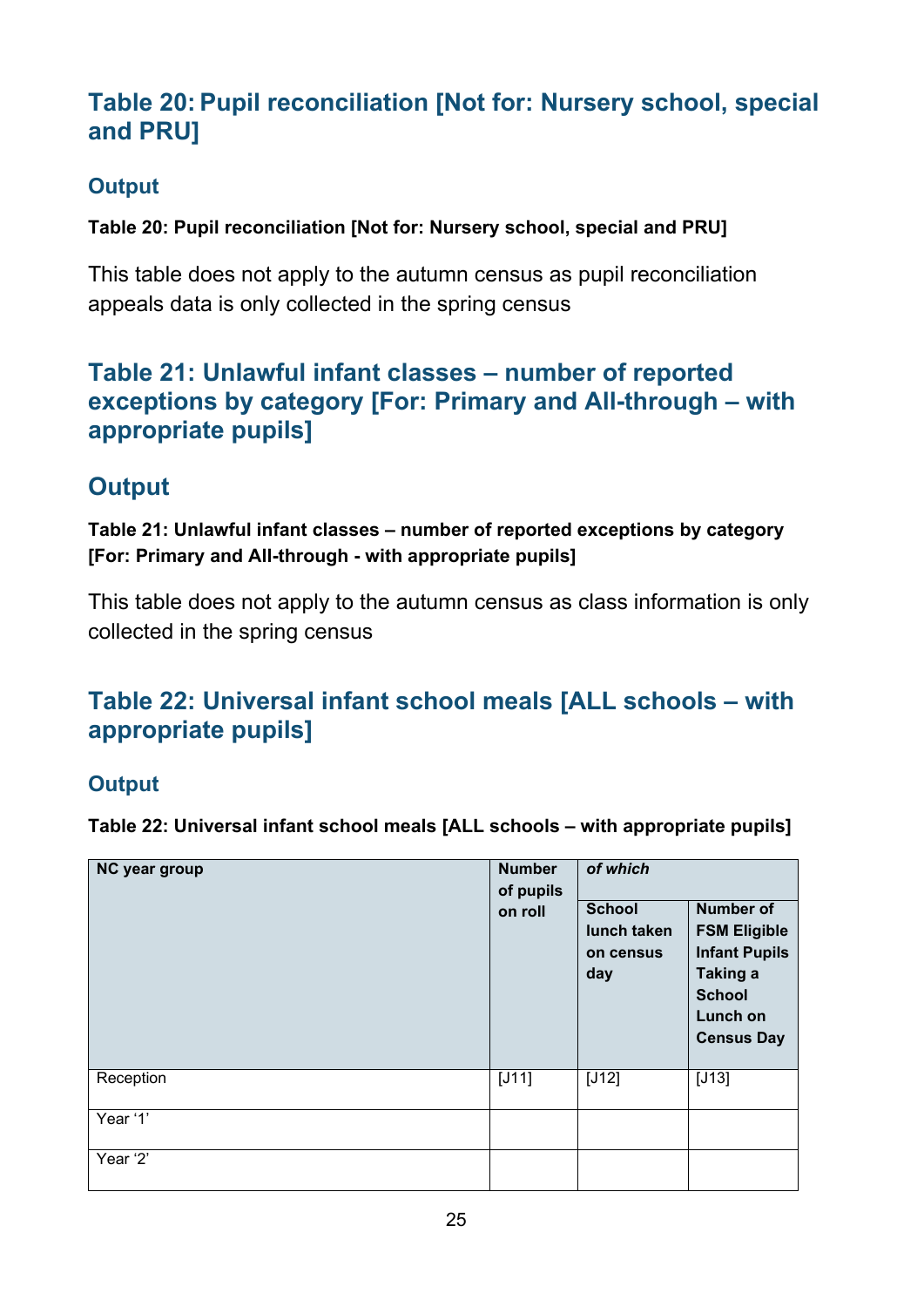| Year 'X' – pupils aged 4 to 6 only |  |  |
|------------------------------------|--|--|
| <b>Total infant pupils</b>         |  |  |

Applies to schools with <Phase> equals 'NS', 'PS', 'MP', 'MS', 'SS', 'AT', 'SP' or 'PR'

| <b>Rule</b><br>number | <b>Rule specification</b>                                                                                                                                                                                                                                                                                                                               | <b>Notes</b>                      |
|-----------------------|---------------------------------------------------------------------------------------------------------------------------------------------------------------------------------------------------------------------------------------------------------------------------------------------------------------------------------------------------------|-----------------------------------|
| J11                   | Count all pupils on roll where <ncyearactual> equals 'R', etcetera year<br/>1, year 2 and year 'X' – pupils aged <math>4 - 6</math> only</ncyearactual>                                                                                                                                                                                                 |                                   |
| J12                   | Count all pupils on roll where <ncyearactual> equals 'R' AND<br/><schoollunchtaken> equals TRUE or 1, etcetera year 1, year 2 and<br/>year 'X' – pupils aged <math>4-6</math> only</schoollunchtaken></ncyearactual>                                                                                                                                    |                                   |
| J13                   | Count all pupils on roll where <ncyearactual> equals 'R' AND<br/><schoollunchtaken> equals TRUE or 1 AND [<fsmstartdate> is on<br/>or before census day and <fsmenddate> is on census day or not<br/>present], etcetera year 1, year 2 and year 'X' – pupils aged <math>4 - 6</math> only</fsmenddate></fsmstartdate></schoollunchtaken></ncyearactual> |                                   |
| Year X                | For year 'X' pupil born between 2013-09-01 and 2016-08-31 inclusive.                                                                                                                                                                                                                                                                                    | Date for 4 to 6<br>year olds only |

# <span id="page-25-0"></span>**Post 16 learning aims**

If learners have dual registration, it is important that their learning aims are assigned to the school that holds their main registration. Schools should not submit learning aims in respect of subsidiary registrations. In the following tables, figures relating to the previous academic year and/or to learning aims for learners no longer on roll may include learners who were dually registered with the school. Checks may need to be made with relevant staff in the school as to the registration status of such pupils as this information may not be available from the MIS.

#### <span id="page-25-1"></span>**Table 23: Post 16 learning aims - number of learners with learning aims which started this academic year - from 1 August 2020, or which are continuing from previous academic year(s) [For: Secondary, all-through and PRU]**

#### **Output**

**Table 23: Post 16 learning aims - number of learners with learning aims which started this academic year - from 1 August 2020, or which are continuing from previous academic year(s) [For: Secondary, all-through and PRU]**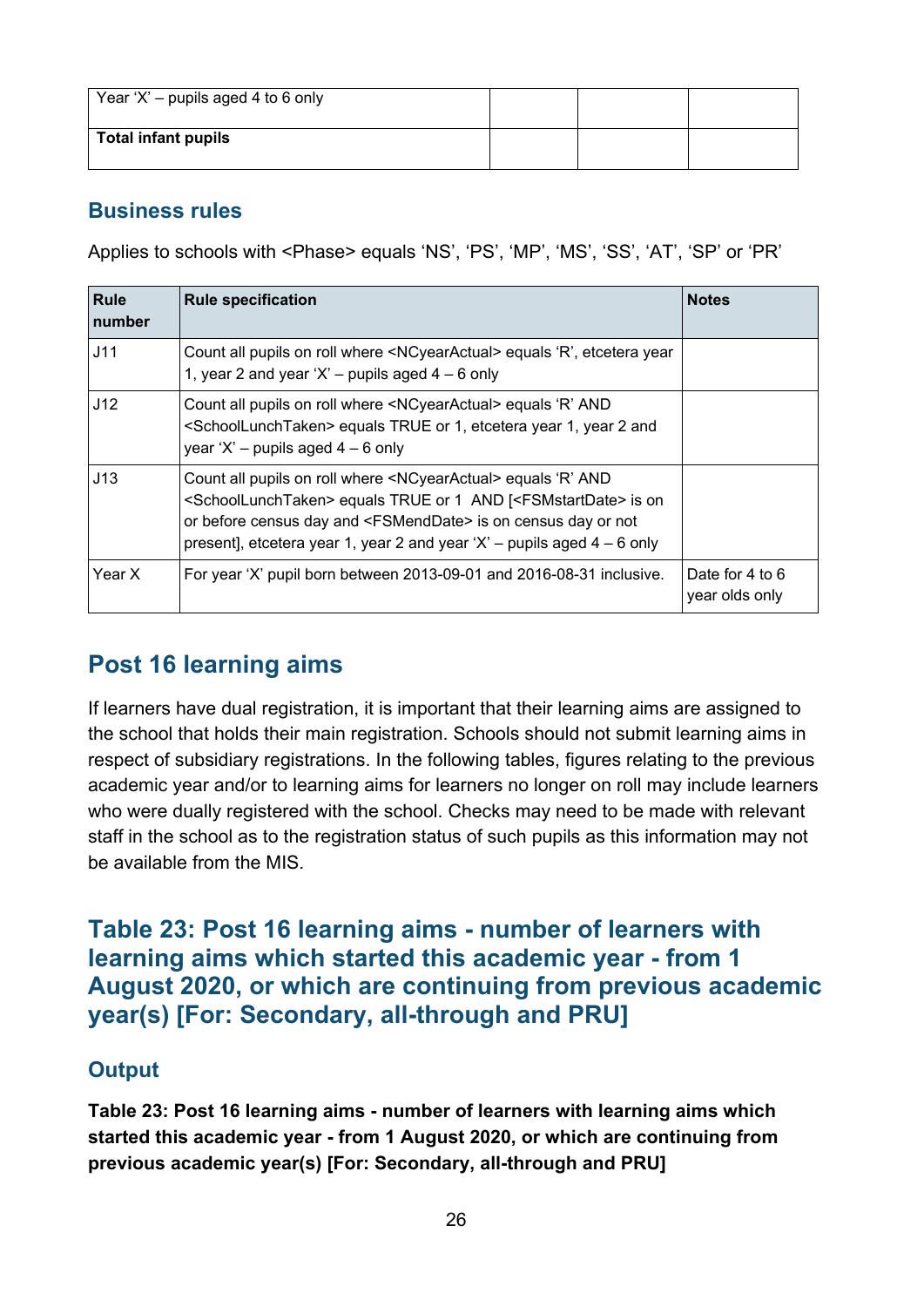|                                                                                                        | On roll    |            |            |                                                                                                   |              |
|--------------------------------------------------------------------------------------------------------|------------|------------|------------|---------------------------------------------------------------------------------------------------|--------------|
| NC year group in 2020/21<br>academic year                                                              | Year<br>12 | Year<br>13 | Year<br>14 | No longer on roll (left<br>between the end of<br>the previous<br>academic year and<br>census day) | <b>Total</b> |
| Number of learners on roll on<br>census day (excludes those with<br>subsidiary registration)           | [F1]       | [F2]       | [F3]       |                                                                                                   | [F4]         |
| Number of learners with learning<br>aims in the current academic year                                  | [F5]       | [F6]       | [F7]       | [F8]                                                                                              | [F9]         |
| Number of learners with at least<br>one learning aim continuing from<br>the previous year(s)           | [F10]      | [F11]      | [F12]      | [F13]                                                                                             | [F14]        |
| Number of learners with at least<br>one learning aim which started this<br>academic year               | [F15]      | [F16]      | [F17]      | [F18]                                                                                             | [F19]        |
| Number of learners with only<br>learning aims which started this<br>academic year                      | [F20]      | [F21]      | [F22]      | [F23]                                                                                             | [F24]        |
| Number of learners with a core aim<br>(vocational qualifications only) in<br>the current academic year | [F25]      | [F26]      | [F27]      |                                                                                                   | [F28]        |

Note: A learner may appear more than once in this table as they may have, for example, aims that are continuing from the previous academic year and also those that they started in this current academic year.

#### **Business rules**

Applies to schools with <Phase> equals 'SS', 'PR' or 'AT' and Maximum Year Group is greater than or equal to 12.

| <b>Rule</b><br>number | <b>Rule specification</b>                                                                                                      | <b>Notes</b> |
|-----------------------|--------------------------------------------------------------------------------------------------------------------------------|--------------|
| F1                    | Count of all pupils on roll where <ncyearactual> equals 12 and<br/>EnrolStatus is equal to 'C', 'M', 'F' or 'O'</ncyearactual> |              |
| F2                    | Count of all pupils on roll where <ncyearactual> equals 13 and<br/>EnrolStatus is equal to 'C', 'M', 'F' or 'O'</ncyearactual> |              |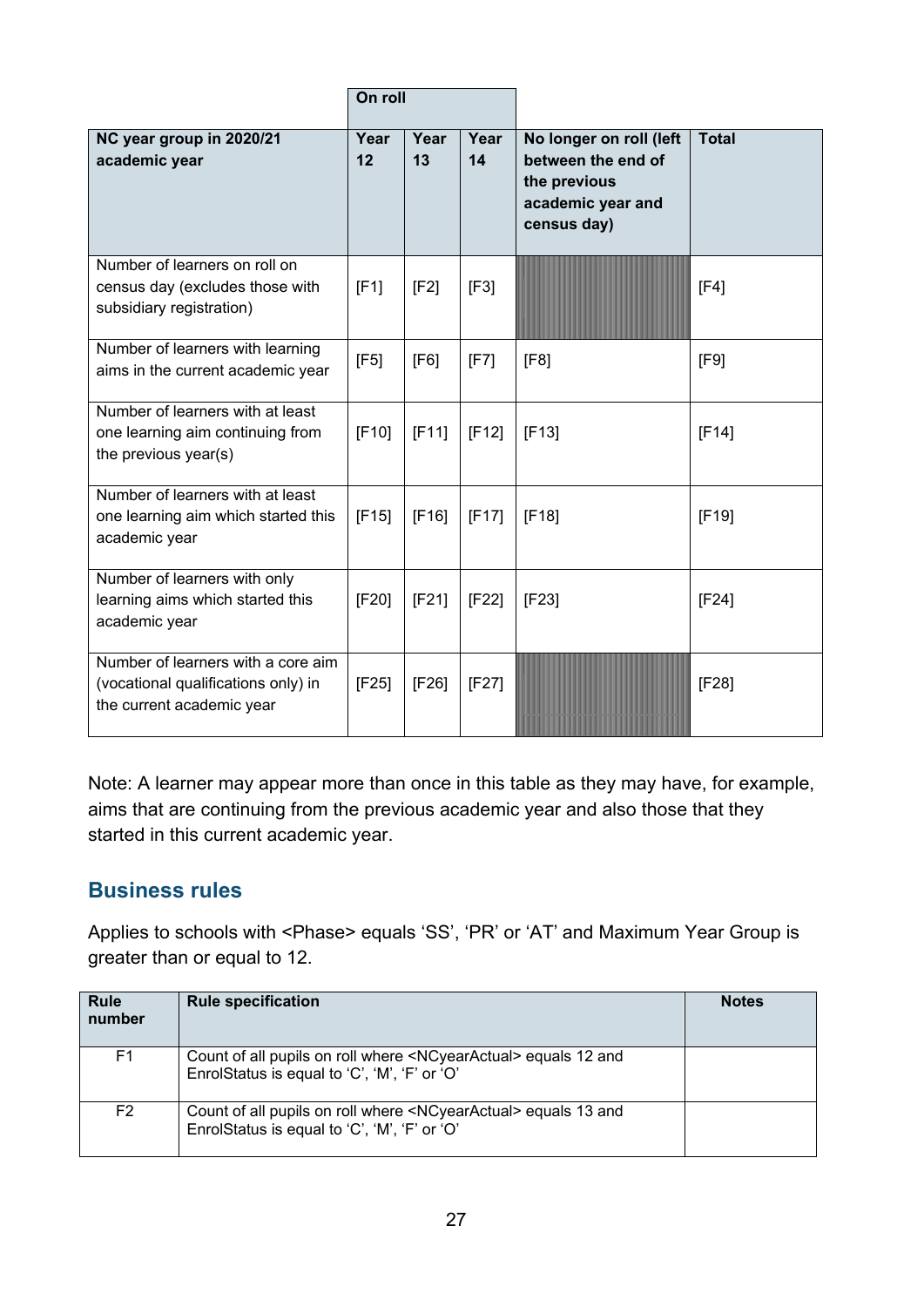| <b>Rule</b><br>number | <b>Rule specification</b>                                                                                                                                                                                                                                                                                                                          | <b>Notes</b> |
|-----------------------|----------------------------------------------------------------------------------------------------------------------------------------------------------------------------------------------------------------------------------------------------------------------------------------------------------------------------------------------------|--------------|
| F <sub>3</sub>        | Count of all pupils on roll where <ncyearactual> equals 14 and<br/>EnrolStatus is equal to 'C', 'M', 'F' or 'O'</ncyearactual>                                                                                                                                                                                                                     |              |
| F4                    | F1 plus F2 plus F3                                                                                                                                                                                                                                                                                                                                 |              |
| F <sub>5</sub>        | Count of pupils on roll with at least one <learningaim> node where<br/><ncyearactual> equals 12 and EnrolStatus equals 'C', 'M', 'F' or 'O'<br/>and <learningactualenddate> is blank or after 2020-07-31</learningactualenddate></ncyearactual></learningaim>                                                                                      |              |
| F <sub>6</sub>        | Count of pupils on roll with at least one <learningaim> node where<br/><ncyearactual> equals 13 and EnrolStatus equals 'C', 'M', 'F' or 'O'<br/>and <learningactualenddate> is blank or after 2020-07-31</learningactualenddate></ncyearactual></learningaim>                                                                                      |              |
| F7                    | Count of pupils on roll with at least one <learningaim> node where<br/><ncyearactual> equals 14 and EnrolStatus equals 'C', 'M', 'F' or 'O'<br/>and <learningactualenddate> is blank or after 2020-07-31</learningactualenddate></ncyearactual></learningaim>                                                                                      |              |
| F <sub>8</sub>        | Count of pupils off roll where <leavingdate> is between 2020-08-01<br/>and Reference Date and with at least one <learningaim> node where<br/><learningactualenddate> is after 2020-07-31</learningactualenddate></learningaim></leavingdate>                                                                                                       |              |
| F <sub>9</sub>        | F5 plus F6 plus F7 plus F8                                                                                                                                                                                                                                                                                                                         |              |
| F10                   | Count of pupils on roll with at least one <learningaim> node where<br/><ncyearactual> equals 12 and <enrolstatus> equals 'C', 'M', 'F' or 'O'<br/>and <learningactualenddate> is blank or after 2020-07-31 and<br/><learningstartdate> is before 2020-08-01</learningstartdate></learningactualenddate></enrolstatus></ncyearactual></learningaim> |              |
| F11                   | Count of pupils on roll with at least one <learningaim> node where<br/><ncyearactual> equals 13 and <enrolstatus> equals 'C', 'M', 'F' or 'O'<br/>and <learningactualenddate> is blank or after 2020-07-31 and<br/><learningstartdate> is before 2020-08-01</learningstartdate></learningactualenddate></enrolstatus></ncyearactual></learningaim> |              |
| F <sub>12</sub>       | Count of pupils on roll with at least one <learningaim> node where<br/><ncyearactual> equals 14 and <enrolstatus> equals 'C', 'M', 'F' or 'O'<br/>and <learningstartdate> is before 2020-08-01</learningstartdate></enrolstatus></ncyearactual></learningaim>                                                                                      |              |
| F13                   | Count of pupils off roll where <leavingdate> is between 2020-08-01<br/>and <reference date=""> and with at least one <learningaim> node<br/>where <learningactualenddate> is after 2020-07-31 and<br/><learningstartdate> is before 2020-08-01</learningstartdate></learningactualenddate></learningaim></reference></leavingdate>                 |              |
| F14                   | F10 plus F11 plus F12 plus F13                                                                                                                                                                                                                                                                                                                     |              |
| F <sub>15</sub>       | Count of pupils on roll with at least one <learningaim> node where<br/><ncyearactual> equals 12 and <enrolstatus> equals 'C', 'M', 'F' or 'O'<br/>and <learningstartdate> is on or after 2020-08-01</learningstartdate></enrolstatus></ncyearactual></learningaim>                                                                                 |              |
| F16                   | Count of pupils on roll with at least one <learningaim> node where<br/><ncyearactual> equals 13 and <enrolstatus> equals 'C', 'M', 'F' or 'O'<br/>and <learningstartdate> is on or after 2020-08-01</learningstartdate></enrolstatus></ncyearactual></learningaim>                                                                                 |              |
| F17                   | Count of pupils on roll with at least one <learningaim> node where<br/><ncyearactual> equals 14 and <enrolstatus> equals 'C', 'M', 'F' or 'O'<br/>and <learningstartdate> is on or after 2020-08-01</learningstartdate></enrolstatus></ncyearactual></learningaim>                                                                                 |              |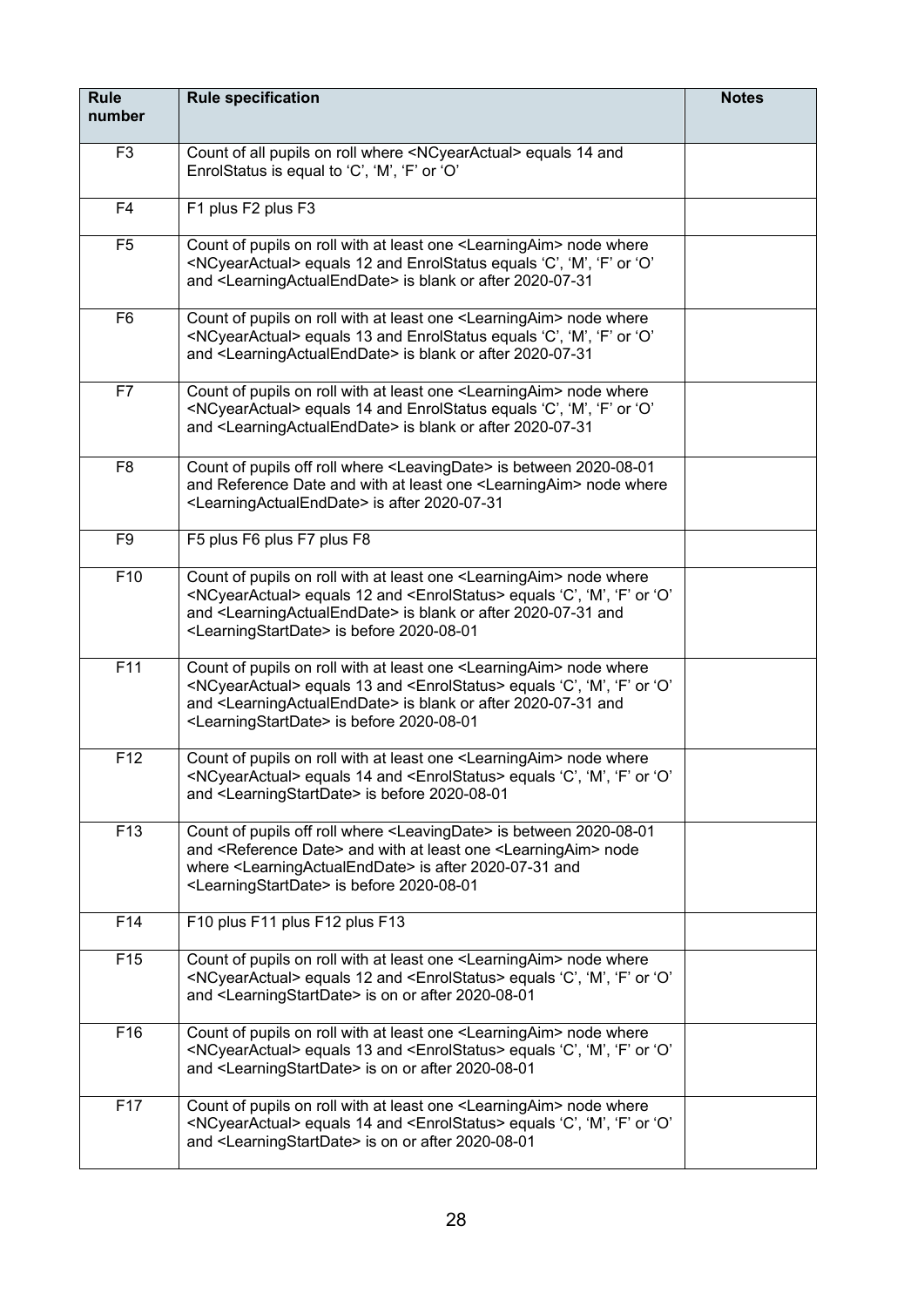| <b>Rule</b><br>number | <b>Rule specification</b>                                                                                                                                                                                                                                                                                                            | <b>Notes</b> |
|-----------------------|--------------------------------------------------------------------------------------------------------------------------------------------------------------------------------------------------------------------------------------------------------------------------------------------------------------------------------------|--------------|
| F18                   | Count of pupils off roll where <leavingdate> is between 2019-08-01<br/>and Reference Date and with at least one <learningaim> node where<br/><learningstartdate> is on or after 2020-08-01</learningstartdate></learningaim></leavingdate>                                                                                           |              |
| F <sub>19</sub>       | F15 plus F16 plus F17 plus F18                                                                                                                                                                                                                                                                                                       |              |
| F <sub>20</sub>       | Count of pupils on roll where <ncyearactual> equals 12 and<br/><enrolstatus> is equal to 'C', 'M', 'F' or 'O' with <learningstartdate><br/>for all Learning Aims on or after 2020-08-01</learningstartdate></enrolstatus></ncyearactual>                                                                                             |              |
| F <sub>21</sub>       | Count of pupils on roll where <ncyearactual> equals 13 and<br/><enrolstatus> is equal to 'C', 'M', 'F' or 'O' with <learningstartdate><br/>for all Learning Aims on or after 2020-08-01</learningstartdate></enrolstatus></ncyearactual>                                                                                             |              |
| F <sub>22</sub>       | Count of pupils on roll where <ncyearactual> equals 14 and<br/><enrolstatus> is equal to 'C', 'M', 'F' or 'O' with <learningstartdate><br/>for all Learning Aims on or after 2020-08-01</learningstartdate></enrolstatus></ncyearactual>                                                                                             |              |
| F <sub>23</sub>       | Count of pupils off roll where <leavingdate> is between 2019-08-01<br/>and Reference Date with <learningstartdate> for all Learning Aims on<br/>or after 2020-08-01</learningstartdate></leavingdate>                                                                                                                                |              |
| F24                   | F20 plus F21 plus F22 plus F23                                                                                                                                                                                                                                                                                                       |              |
| F25                   | Count of pupils on roll with at least one <learningaim> node where<br/><ncyearactual> equals 12 and <enrolstatus> equals 'C', 'M','F' or 'O'<br/>and <learningactualenddate> is blank or after 2020-07-31 and<br/><coreaim> equals '1'</coreaim></learningactualenddate></enrolstatus></ncyearactual></learningaim>                  |              |
| F26                   | Count of pupils on roll with at least one <learningaim> node where<br/><ncyearactual> equals 13 and <enrolstatus> equals 'C', 'M', 'F' or 'O'<br/>and <learningactualenddate> is blank or after 2020-07-31 and<br/><coreaim> equals '1'</coreaim></learningactualenddate></enrolstatus></ncyearactual></learningaim>                 |              |
| F27                   | Count of pupils on roll with at least one <learningaim> node where<br/><ncyearactual> equals 14 and <enrolstatus 'c',="" 'f'="" 'm',="" 'o'<br="" equals="" or="">and <learningactualenddate> is blank or after 2020-07-31 and<br/><coreaim> equals '1'</coreaim></learningactualenddate></enrolstatus></ncyearactual></learningaim> |              |
| F <sub>28</sub>       | F25 plus F26 plus F27                                                                                                                                                                                                                                                                                                                |              |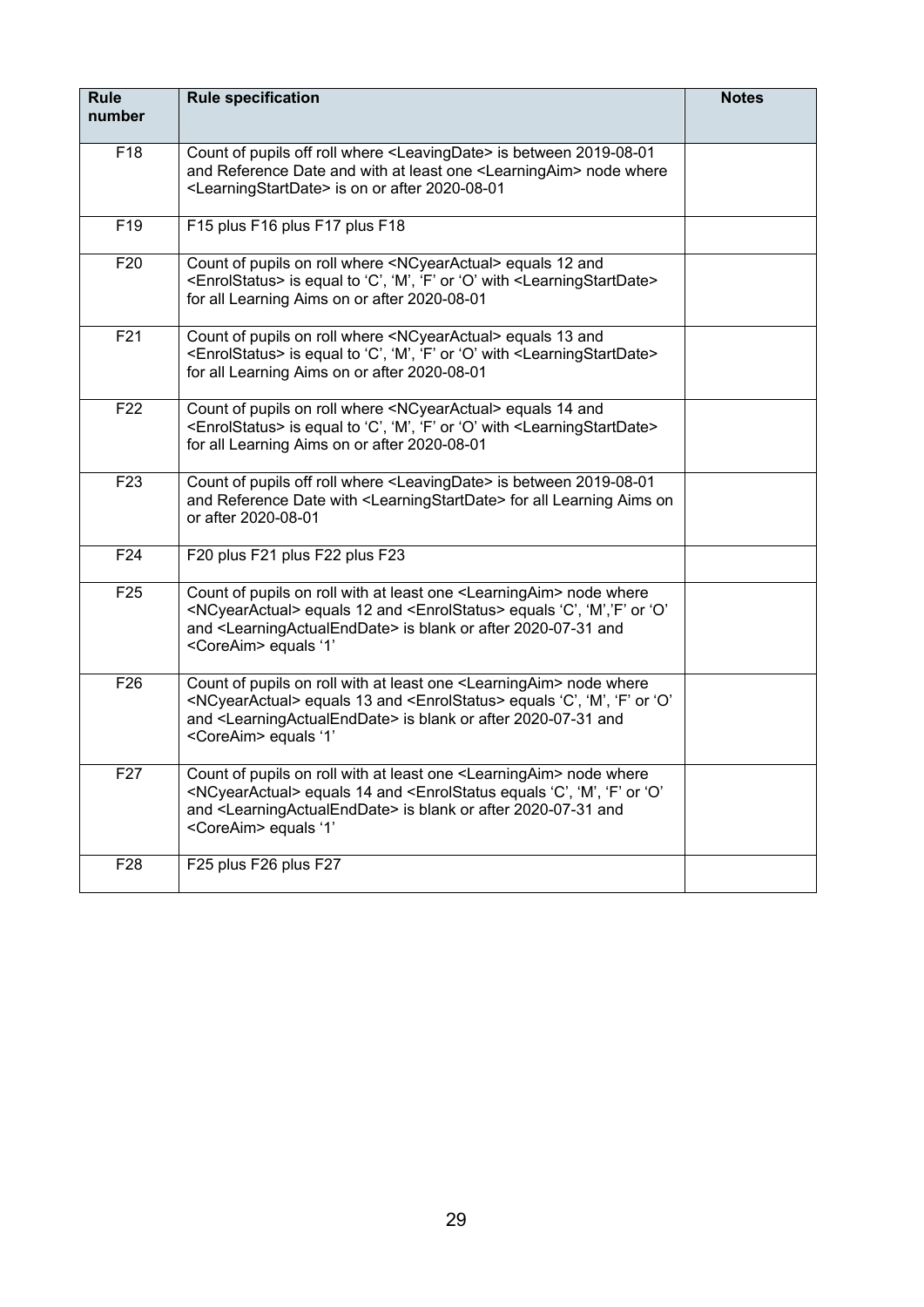#### <span id="page-29-0"></span>**Table 24: Post 16 learning aims - number of learners with learning aims which were active in the previous academic year from 1 August 2019 to 31 July 2020 [For: Secondary, allthrough and PRU]**

#### **Output**

**Table 24: Post 16 learning aims - number of learners with learning aims which were active in the previous academic year from 1 August 2019 to 31 July 2020 [For: Secondary, all-through and PRU]**

| NC year group in 2019/20 academic year. For on roll<br>pupils this is derived from their NC year group on<br>census day | Year<br>12 | Year<br>13 | Year 14 | <b>Total</b> |
|-------------------------------------------------------------------------------------------------------------------------|------------|------------|---------|--------------|
| Number of learners with learning aims which were active<br>in the previous academic year                                | [F28]      | [F29]      | [F30]   | [F31]        |
| Of which:                                                                                                               |            |            |         |              |
| Number of learners that completed at least one learning<br>aim                                                          | [F32]      | [F33]      | [F34]   | [F35]        |
| Number of learners that withdrew from at least one<br>learning aim                                                      | [F36]      | [F37]      | [F38]   | [F39]        |
| Number of learners that transferred from at least one<br>learning aim                                                   | [F40]      | [F41]      | [F42]   | [F43]        |
| Number of learners with a core aim (vocational<br>qualifications only) in the previous academic year                    | [F44]      | [F45]      | [F46]   | [F47]        |

Note: For on roll pupils the NC year group for the previous academic year is derived from their NC year group on census day. So any pupils that did not progress up a national curriculum year group from NC year 13 or 14 will be shown in the year group below the one they are in on census day. For example, if they were in NC year group 13 for the academic year 2019-20 and on census day were still in NC year group 13, they would be included in the column labelled Year 12 in this table.

In the case of pupils that were previously in NC year group 12 and are currently still in NC year group 12, their learning aims will be included in the column labelled Year 12 in this table.

This does not mean that they have been incorrectly recorded in the MIS merely that it is not possible to automatically allocate them to the correct year group in this table.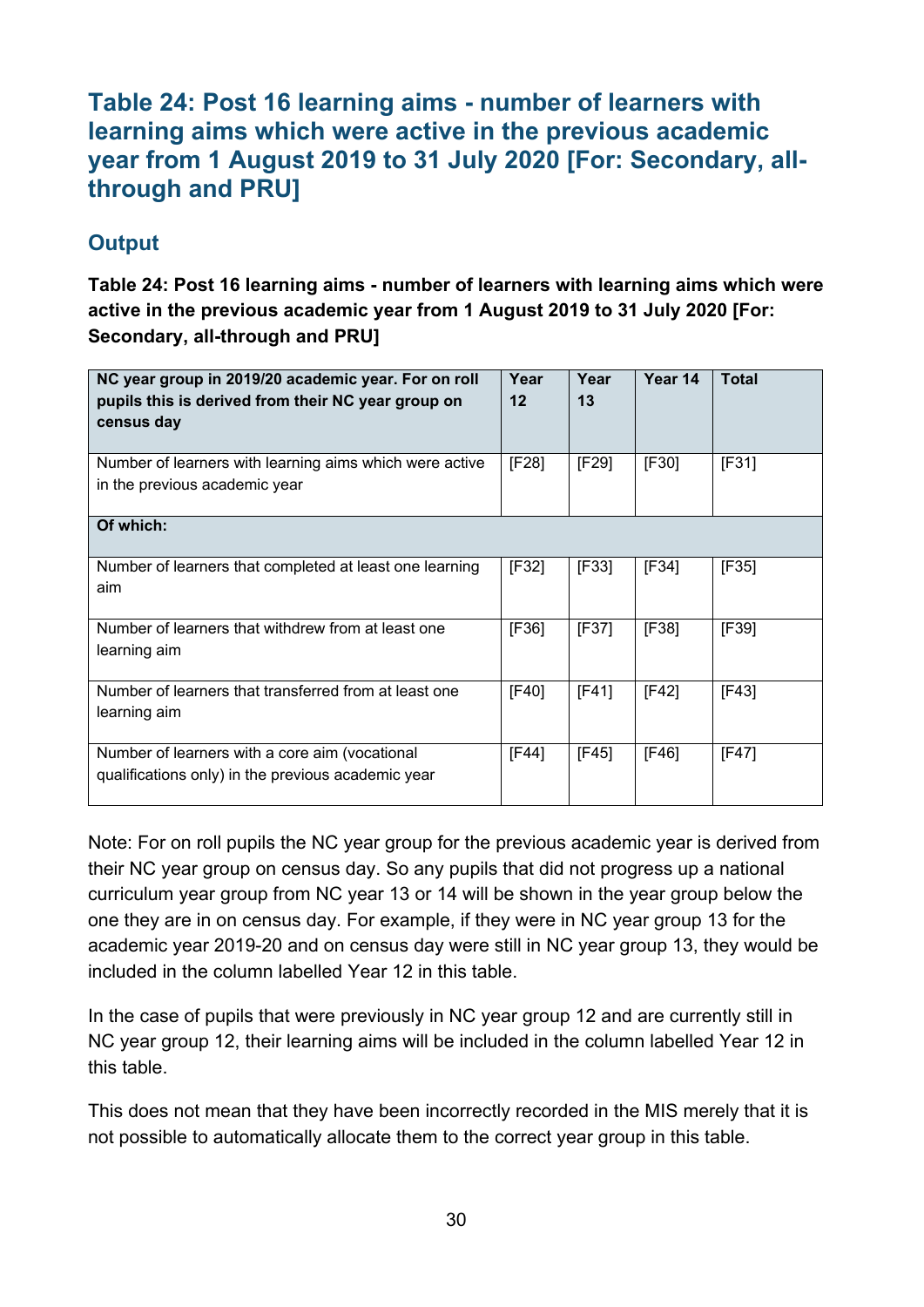Applies to schools with <Phase> equals 'SS', 'PR' or 'AT' and Maximum Year Group is greater than or equal to 12.

| <b>Rule</b>     | <b>Rule specification</b>                                                                                                                                                                                                                                                                                                                                        | <b>Notes</b> |
|-----------------|------------------------------------------------------------------------------------------------------------------------------------------------------------------------------------------------------------------------------------------------------------------------------------------------------------------------------------------------------------------|--------------|
| number          |                                                                                                                                                                                                                                                                                                                                                                  |              |
| F <sub>28</sub> | Count of pupils on roll where <ncyearactual> equals 12 OR 13 and<br/><enrolstatus> is equal to 'C', 'M', 'F' or 'O' with at least one<br/><learningaim> node where <learningstartdate> is before 2020-<br/>08-01 and <learningactualenddate> is blank or after 2019-07-31</learningactualenddate></learningstartdate></learningaim></enrolstatus></ncyearactual> |              |
|                 | <b>PLUS</b>                                                                                                                                                                                                                                                                                                                                                      |              |
|                 | Count of pupils off roll where <ncyearleaving> equals 12 and<br/><leavingdate> is before 2020-08-01 with at least one<br/><learningaim> node where <learningstartdate> is before 2020-<br/>08-01 and <learningactualenddate> is between 2019-08-01 and<br/>2020-07-31</learningactualenddate></learningstartdate></learningaim></leavingdate></ncyearleaving>    |              |
|                 | <b>PLUS</b>                                                                                                                                                                                                                                                                                                                                                      |              |
|                 | Count of pupils off roll where <ncyearleaving> equals 13 and<br/><leavingdate> is between 2020-08-01 and Reference Date with at<br/>least one <learningaim> node where <learningstartdate> is<br/>before 2020-08-01 and <learningactualenddate> is after 2019-07-<br/>31</learningactualenddate></learningstartdate></learningaim></leavingdate></ncyearleaving> |              |
| F <sub>29</sub> | Count of pupils on roll where <ncyearactual> equals 14 and<br/><enrolstatus> is equal to 'C', 'M', 'F' or 'O' with at least one<br/><learningaim> node where <learningstartdate> is before 2020-<br/>08-01 and <learningactualenddate> is blank or after 2019-07-31</learningactualenddate></learningstartdate></learningaim></enrolstatus></ncyearactual>       |              |
|                 | <b>PLUS</b>                                                                                                                                                                                                                                                                                                                                                      |              |
|                 | Count of pupils off roll where <ncyearleaving> equals 13 and<br/><leavingdate> is before 2020-08-01 with at least one<br/><learningaim> node where <learningstartdate> is before 2020-<br/>08-01 and <learningactualenddate> is between 2019-08-01 and<br/>2020-07-31</learningactualenddate></learningstartdate></learningaim></leavingdate></ncyearleaving>    |              |
|                 | <b>PLUS</b>                                                                                                                                                                                                                                                                                                                                                      |              |
|                 | Count of pupils off roll where <ncyearleaving> equals 14 and<br/><leavingdate> is between 2020-08-01 and Reference Date with at<br/>least one <learningaim> node where <learningstartdate> is<br/>before 2020-08-01 and <learningactualenddate> is after 2019-07-<br/>31</learningactualenddate></learningstartdate></learningaim></leavingdate></ncyearleaving> |              |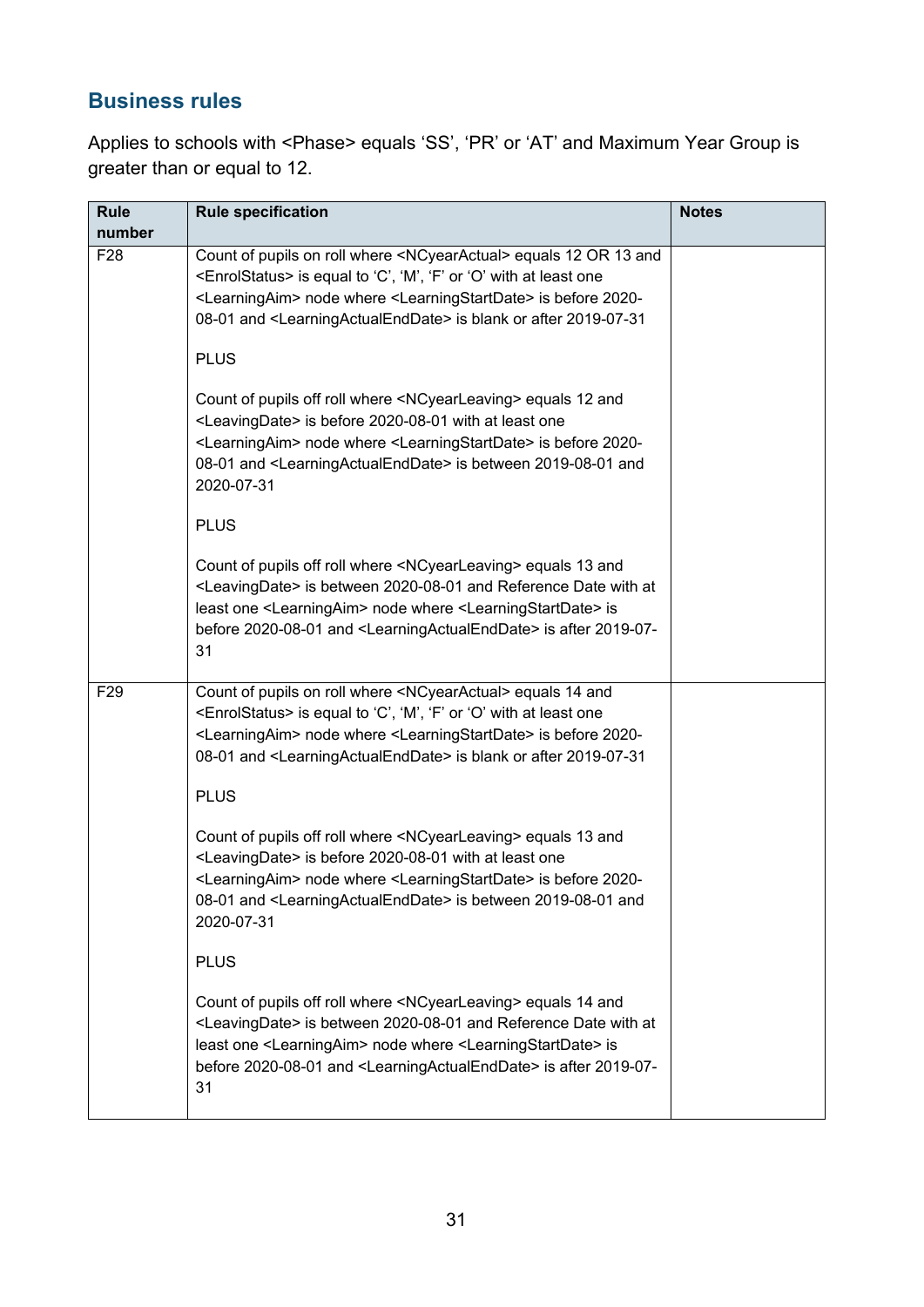| <b>Rule</b><br>number | <b>Rule specification</b>                                                                                                                                                                                                                                                                                                                                                                                               | <b>Notes</b> |
|-----------------------|-------------------------------------------------------------------------------------------------------------------------------------------------------------------------------------------------------------------------------------------------------------------------------------------------------------------------------------------------------------------------------------------------------------------------|--------------|
| F30                   | Count of pupils off roll where <ncyearleaving> equals 14 and<br/><leavingdate> is between 2019-08-01 and 2020-07-31 with at<br/>least one <learningaim> node where <learningstartdate> is<br/>before 2020-08-01 and <learningactualenddate> is after 2019-07-<br/>31</learningactualenddate></learningstartdate></learningaim></leavingdate></ncyearleaving>                                                            |              |
| F31                   | F28 plus F29 plus F30                                                                                                                                                                                                                                                                                                                                                                                                   |              |
| F32                   | Count of pupils on roll where <ncyearactual> equals 12 OR 13 and<br/><enrolstatus> is equal to 'C', 'M', 'F' or 'O' with at least one<br/><learningaim> node where <learningactualenddate> is before<br/>2020-08-01 and <learningaimstatus> equals '2'</learningaimstatus></learningactualenddate></learningaim></enrolstatus></ncyearactual>                                                                           |              |
|                       | <b>PLUS</b>                                                                                                                                                                                                                                                                                                                                                                                                             |              |
|                       | Count of pupils off roll where <ncyearleaving> equals 12 and<br/><leavingdate> is before 2020-08-01 with at least one<br/><learningaim> node where <learningactualenddate> is between<br/>2019-08-01 and 2020-07-31 and <learningaimstatus> equals '2'</learningaimstatus></learningactualenddate></learningaim></leavingdate></ncyearleaving>                                                                          |              |
|                       | <b>PLUS</b>                                                                                                                                                                                                                                                                                                                                                                                                             |              |
|                       | Count of pupils off roll where <ncyearleaving> equals 13 and<br/><leavingdate> is between 2020-08-01 and Reference Date with at<br/>least one <learningaim> node where <learningstartdate> is<br/>before 2020-08-01 and <learningactualenddate> is after 2019-07-<br/>31 and <learningaimstatus> equals '2'</learningaimstatus></learningactualenddate></learningstartdate></learningaim></leavingdate></ncyearleaving> |              |
| F33                   | Count of pupils on roll where <ncyearactual> equals 14 and<br/><enrolstatus> is equal to 'C', 'M', 'F' or 'O' with at least one<br/><learningaim> node where <learningactualenddate> is before<br/>2020-08-01 and <learningaimstatus> equals '2'</learningaimstatus></learningactualenddate></learningaim></enrolstatus></ncyearactual>                                                                                 |              |
|                       | <b>PLUS</b>                                                                                                                                                                                                                                                                                                                                                                                                             |              |
|                       | Count of pupils off roll where <ncyearleaving> equals 13 and<br/><leavingdate> is before 2020-08-01 with at least one<br/><learningaim> node where <learningactualenddate> is between<br/>2019-08-01 and 2020-07-31 <learningaimstatus> equals '2'</learningaimstatus></learningactualenddate></learningaim></leavingdate></ncyearleaving>                                                                              |              |
|                       | <b>PLUS</b>                                                                                                                                                                                                                                                                                                                                                                                                             |              |
|                       | Count of pupils off roll where <ncyearleaving> equals 14 and<br/><leavingdate> is between 2020-08-01 and Reference Date with at<br/>least one <learningaim> node where <learningstartdate> is<br/>before 2020-08-01 and <learningactualenddate> is after 2019-07-<br/>31 and <learningaimstatus> equals '2'</learningaimstatus></learningactualenddate></learningstartdate></learningaim></leavingdate></ncyearleaving> |              |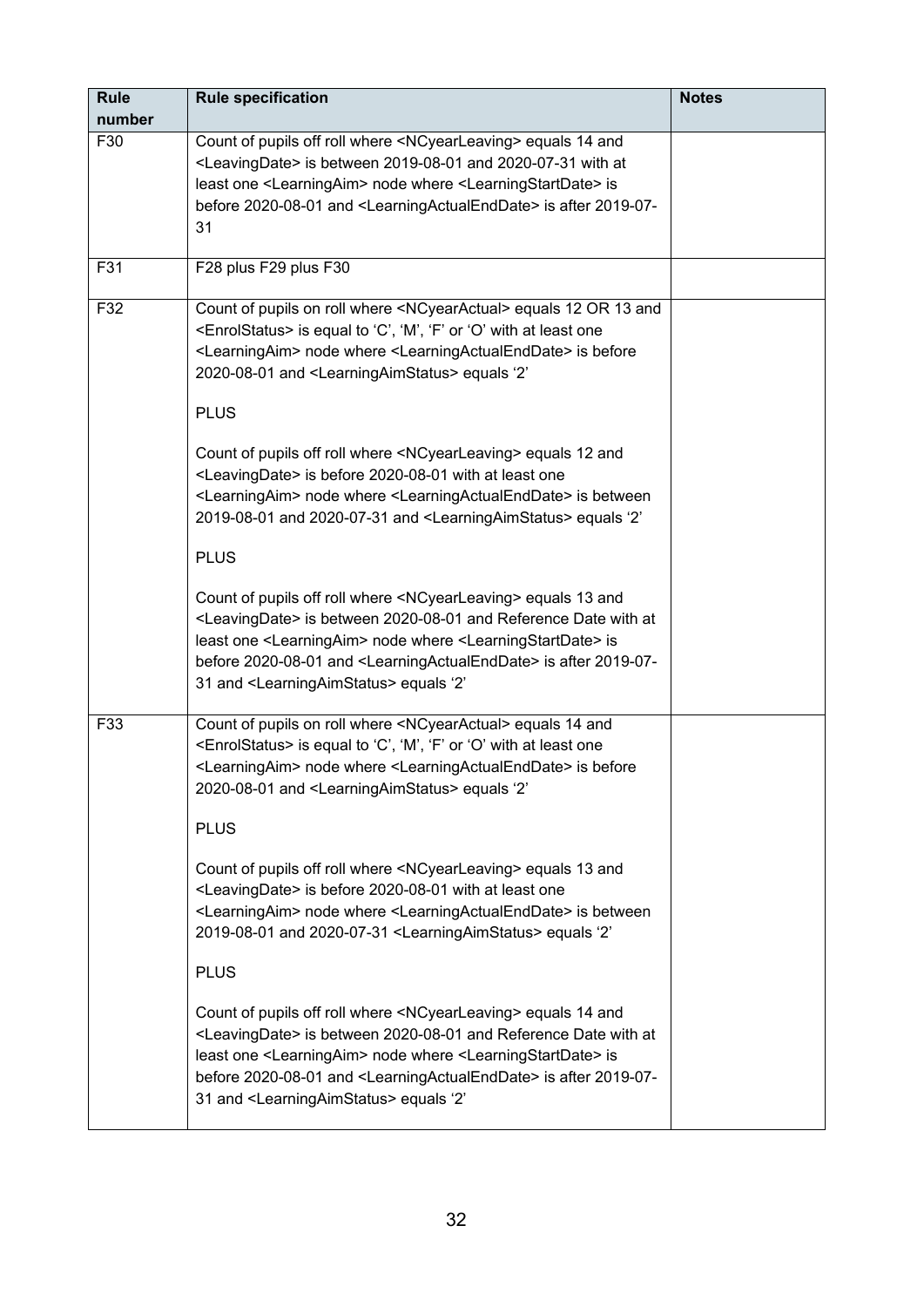| <b>Rule</b> | <b>Rule specification</b>                                                                                                                           | <b>Notes</b> |
|-------------|-----------------------------------------------------------------------------------------------------------------------------------------------------|--------------|
| number      |                                                                                                                                                     |              |
| F34         | Count of pupils off roll where <ncyearleaving> equals 14 and</ncyearleaving>                                                                        |              |
|             | <leavingdate> is between 2019-08-01 and 2020-07-31 with at</leavingdate>                                                                            |              |
|             | least one <learningaim> node where <learningactualenddate> is</learningactualenddate></learningaim>                                                 |              |
|             | before 2020-08-01 and <learningaimstatus> equals '2'</learningaimstatus>                                                                            |              |
| F35         | F32 plus F33 plus F34                                                                                                                               |              |
|             |                                                                                                                                                     |              |
| F36         | Count of pupils on roll where <ncyearactual> equals 12 OR 13 and</ncyearactual>                                                                     |              |
|             | <enrolstatus> is equal to 'C', 'M', 'F' or 'O' with at least one</enrolstatus>                                                                      |              |
|             | <learningaim> node where <learningactualenddate> is before</learningactualenddate></learningaim>                                                    |              |
|             | 2020-08-01 and <learningaimstatus> equals '3'</learningaimstatus>                                                                                   |              |
|             | <b>PLUS</b>                                                                                                                                         |              |
|             | Count of pupils off roll where <ncyearleaving> equals 12 and</ncyearleaving>                                                                        |              |
|             | <leavingdate> is before 2020-08-01 with at least one</leavingdate>                                                                                  |              |
|             | <learningaim> node where <learningactualenddate> is between</learningactualenddate></learningaim>                                                   |              |
|             | 2019-08-01 and 2020-07-31 and <learningaimstatus> equals '3'</learningaimstatus>                                                                    |              |
|             |                                                                                                                                                     |              |
|             | <b>PLUS</b>                                                                                                                                         |              |
|             | Count of pupils off roll where <ncyearleaving> equals 13 and</ncyearleaving>                                                                        |              |
|             | <leavingdate> is between 2020-08-01 and Reference Date with at</leavingdate>                                                                        |              |
|             | least one <learningaim> node where <learningstartdate> is</learningstartdate></learningaim>                                                         |              |
|             | before 2020-08-01 and <learningactualenddate> is after 2019-07-</learningactualenddate>                                                             |              |
|             | 31 and <learningaimstatus> equals '3'</learningaimstatus>                                                                                           |              |
| F37         | Count of pupils on roll where <ncyearactual> equals 14 and</ncyearactual>                                                                           |              |
|             | <enrolstatus> is equal to 'C', 'M', 'F' or 'O' with at least one</enrolstatus>                                                                      |              |
|             | <learningaim> node where <learningactualenddate> is before</learningactualenddate></learningaim>                                                    |              |
|             | 2020-08-01 and <learningaimstatus> equals '3'</learningaimstatus>                                                                                   |              |
|             | <b>PLUS</b>                                                                                                                                         |              |
|             |                                                                                                                                                     |              |
|             | Count of pupils off roll where <ncyearleaving> equals 13 and<br/><leavingdate> is before 2020-08-01 with at least one</leavingdate></ncyearleaving> |              |
|             | <learningaim> node where <learningactualenddate> is between</learningactualenddate></learningaim>                                                   |              |
|             | 2019-08-01 and 2020-07-31 and <learningaimstatus> equals '3'</learningaimstatus>                                                                    |              |
|             |                                                                                                                                                     |              |
|             | <b>PLUS</b>                                                                                                                                         |              |
|             | Count of pupils off roll where <ncyearleaving> equals 14 and</ncyearleaving>                                                                        |              |
|             | <leavingdate> is between 2020-08-01 and Reference Date with at</leavingdate>                                                                        |              |
|             | least one <learningaim> node where <learningstartdate> is</learningstartdate></learningaim>                                                         |              |
|             | before 2020-08--01 and <learningactualenddate> is after 2019-07-</learningactualenddate>                                                            |              |
|             | 31 and <learningaimstatus> equals '3'</learningaimstatus>                                                                                           |              |
|             |                                                                                                                                                     |              |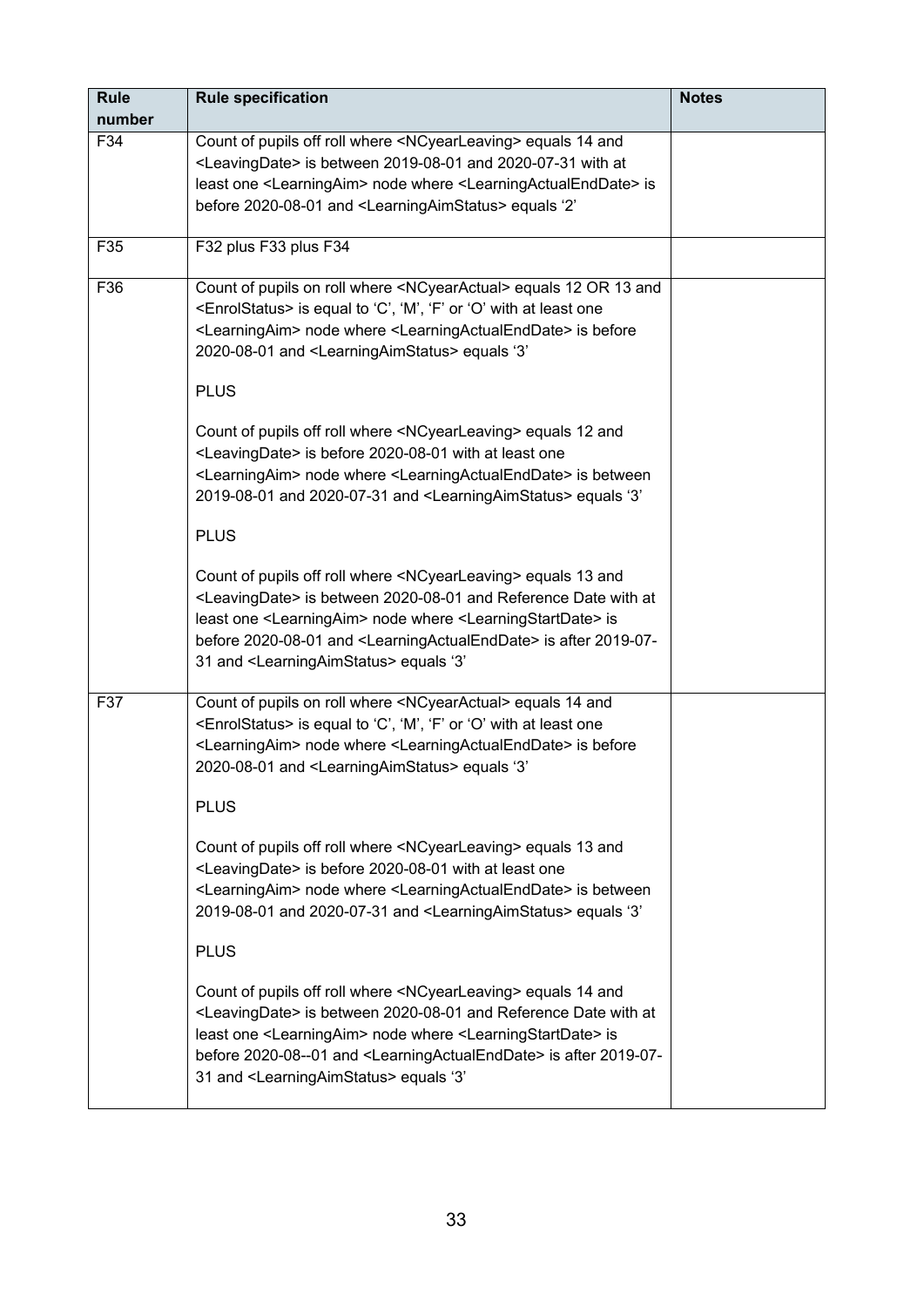| <b>Rule</b> | <b>Rule specification</b>                                                                                                                                                                                                                                                                                                                                                                                               | <b>Notes</b> |
|-------------|-------------------------------------------------------------------------------------------------------------------------------------------------------------------------------------------------------------------------------------------------------------------------------------------------------------------------------------------------------------------------------------------------------------------------|--------------|
| number      |                                                                                                                                                                                                                                                                                                                                                                                                                         |              |
| F38         | Count of pupils off roll where <ncyearleaving> equals 14 and<br/><leavingdate> is between 2019-08-01 and 2020-07-31 with at<br/>least one <learningaim> node where <learningactualenddate> is<br/>between 2019-08-01 and 2020-07-31 and <learningaimstatus><br/>equals '3'</learningaimstatus></learningactualenddate></learningaim></leavingdate></ncyearleaving>                                                      |              |
| F39         | F36 plus F37 plus F38                                                                                                                                                                                                                                                                                                                                                                                                   |              |
| F40         | Count of pupils on roll where <ncyearactual> equals 12 OR 13 and<br/><enrolstatus> is equal to 'C', 'M', 'F' or 'O' with at least one<br/><learningaim> node where <learningactualenddate> is before<br/>2020-08-01 and <learningaimstatus> equals '4'</learningaimstatus></learningactualenddate></learningaim></enrolstatus></ncyearactual>                                                                           |              |
|             | <b>PLUS</b>                                                                                                                                                                                                                                                                                                                                                                                                             |              |
|             | Count of pupils off roll where <ncyearleaving> equals 12 and<br/><leavingdate> is before 2020-08-01 with at least one<br/><learningaim> node where <learningactualenddate> is between<br/>2019-08-01 and 2020-07-31 and <learningaimstatus> equals '4'</learningaimstatus></learningactualenddate></learningaim></leavingdate></ncyearleaving>                                                                          |              |
|             | <b>PLUS</b>                                                                                                                                                                                                                                                                                                                                                                                                             |              |
|             | Count of pupils off roll where <ncyearleaving> equals 13 and<br/><leavingdate> is between 2020-08-01 and Reference Date with at<br/>least one <learningaim> node where <learningstartdate> is<br/>before 2020-08-01 and <learningactualenddate> is after 2019-07-<br/>31 and <learningaimstatus> equals '4'</learningaimstatus></learningactualenddate></learningstartdate></learningaim></leavingdate></ncyearleaving> |              |
| F41         | Count of pupils on roll where <ncyearactual> equals 14 and<br/><enrolstatus> is equal to 'C', 'M', 'F' or 'O' with at least one<br/><learningaim> node where <learningactualenddate> is before<br/>2020-08-01 and <learningaimstatus> equals '4'</learningaimstatus></learningactualenddate></learningaim></enrolstatus></ncyearactual>                                                                                 |              |
|             | <b>PLUS</b>                                                                                                                                                                                                                                                                                                                                                                                                             |              |
|             | Count of pupils off roll where <ncyearleaving> equals 13 and<br/><leavingdate> is before 2020-08-01 with at least one<br/><learningaim> node where <learningactualenddate> is between<br/>2019-08-01 and 2020-07-31 and <learningaimstatus> equals '4'</learningaimstatus></learningactualenddate></learningaim></leavingdate></ncyearleaving>                                                                          |              |
|             | <b>PLUS</b>                                                                                                                                                                                                                                                                                                                                                                                                             |              |
|             | Count of pupils off roll where <ncyearleaving> equals 14 and<br/><leavingdate> is between 2020-08-01 and Reference Date with at<br/>least one <learningaim> node where <learningstartdate> is<br/>before 2020-08-01 and <learningactualenddate> is after 2019-07-<br/>31 and <learningaimstatus> equals '4'</learningaimstatus></learningactualenddate></learningstartdate></learningaim></leavingdate></ncyearleaving> |              |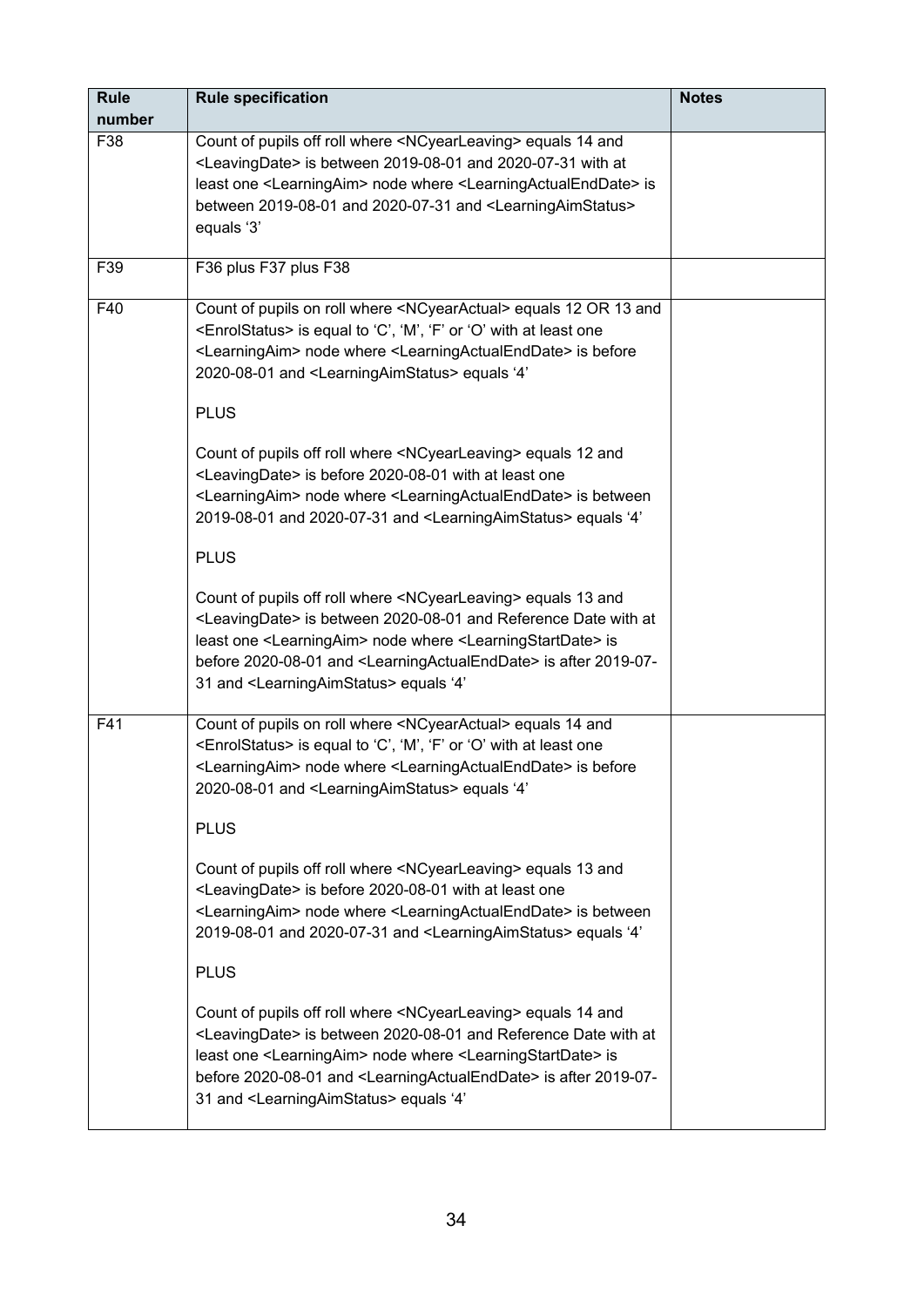| <b>Rule</b> | <b>Rule specification</b>                                                                                                                                                                                                                                                                                                                                                                                         | <b>Notes</b> |
|-------------|-------------------------------------------------------------------------------------------------------------------------------------------------------------------------------------------------------------------------------------------------------------------------------------------------------------------------------------------------------------------------------------------------------------------|--------------|
| number      |                                                                                                                                                                                                                                                                                                                                                                                                                   |              |
| F42         | Count of pupils off roll where <ncyearleaving> equals 14 and<br/><leavingdate> is between 2019-08-01 and 2020-07-31 with at<br/>least one <learningaim> node where <learningactualenddate> is<br/>before 2020-08-01 and <learningaimstatus> equals '4'</learningaimstatus></learningactualenddate></learningaim></leavingdate></ncyearleaving>                                                                    |              |
| F43         | F40 plus F41 plus F42                                                                                                                                                                                                                                                                                                                                                                                             |              |
| F44         | Count of pupils on roll where <ncyearactual> equals 12 OR 13 and<br/><enrolstatus> is equal to 'C', 'M', 'F' or 'O' with at least one<br/><learningaim> node where <learningstartdate> is before 2020-<br/>08-01 and <learningactualenddate> is blank or after 2019-07-31<br/>and <coreaim> equals '1'</coreaim></learningactualenddate></learningstartdate></learningaim></enrolstatus></ncyearactual>           |              |
|             | <b>PLUS</b>                                                                                                                                                                                                                                                                                                                                                                                                       |              |
|             | Count of pupils off roll where <ncyearleaving> equals 12 and<br/><leavingdate> is before 2020-08-01 with at least one<br/><learningaim> node where <learningstartdate> is before 2020-<br/>08-01 and <learningactualenddate> is between 2019-08-01 and<br/>2020-07-31 and <coreaim> equals '1'</coreaim></learningactualenddate></learningstartdate></learningaim></leavingdate></ncyearleaving>                  |              |
|             | <b>PLUS</b>                                                                                                                                                                                                                                                                                                                                                                                                       |              |
|             | Count of pupils off role where <ncyearleaving> equals 13 and<br/><leavingdate> is between 2020-08-01 and Reference Date with at<br/>least one <learningaim> node where <learningstartdate> is<br/>before 2020-08-01 and <learningactualenddate> is after 2019-07-<br/>31 and <coreaim> equals '1'</coreaim></learningactualenddate></learningstartdate></learningaim></leavingdate></ncyearleaving>               |              |
| F45         | Count of pupils on roll where <ncyearactual> equals 14 and<br/><enrolstatus> is equal to 'C', 'M', 'F' or 'O' with at least one<br/><learningaim> node where <learningstartdate> is before 2020-<br/>08-01 and <learningactualenddate> is blank or after 2019-07-31<br/>and <coreaim> equals '1'<br/><b>PLUS</b></coreaim></learningactualenddate></learningstartdate></learningaim></enrolstatus></ncyearactual> |              |
|             | Count of pupils off roll where <ncyearleaving> equals 13 and<br/><leavingdate> is before 2020 -08-01 with at least one<br/><learningaim> node where <learningstartdate> is before 2020-<br/>08-01 and <learningactualenddate> is between 2019-08-01 and<br/>2020-07-31 and <coreaim> equals '1'</coreaim></learningactualenddate></learningstartdate></learningaim></leavingdate></ncyearleaving>                 |              |
|             | <b>PLUS</b>                                                                                                                                                                                                                                                                                                                                                                                                       |              |
|             | Count of pupils off role where <ncyearleaving> equals 14 and<br/><leavingdate> is between 2020-08-01 and Reference Date with at<br/>least one <learningaim> node where <learningstartdate> is<br/>before 2020-08-01 and <learningactualenddate> is after 2019-07-<br/>31 and <coreaim> equals '1'</coreaim></learningactualenddate></learningstartdate></learningaim></leavingdate></ncyearleaving>               |              |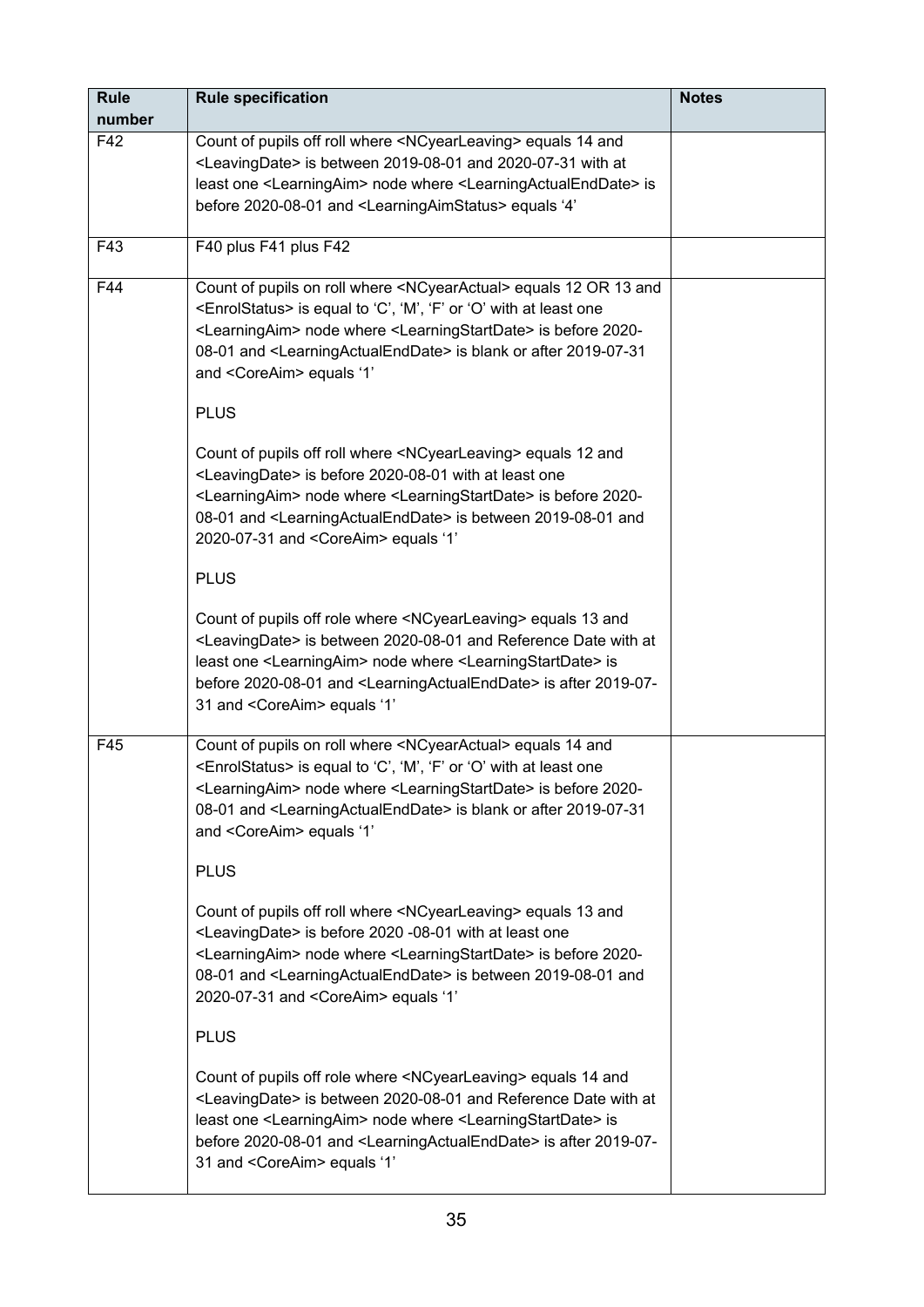| <b>Rule</b><br>number | <b>Rule specification</b>                                                                                                                                                                                                                                                                                                                                                                        | <b>Notes</b> |
|-----------------------|--------------------------------------------------------------------------------------------------------------------------------------------------------------------------------------------------------------------------------------------------------------------------------------------------------------------------------------------------------------------------------------------------|--------------|
| F46                   | Count of pupils off roll where <ncyearleaving> equals 14 and<br/><leavingdate> is before 2020-08-01 with at least one<br/><learningaim> node where <learningstartdate> is before 2020-<br/>08-01 and <learningactualenddate> is between 2019-08-01 and<br/>2020-07-31 and <coreaim> equals '1'</coreaim></learningactualenddate></learningstartdate></learningaim></leavingdate></ncyearleaving> |              |
| F47                   | F44 plus F45 plus F46                                                                                                                                                                                                                                                                                                                                                                            |              |

#### <span id="page-35-0"></span>**Table 25: Post 16 learning aims - number of learning aims that started this academic year - from 1 August 2020 or continued from previous academic year(s) [For: Secondary, all-through and PRU]**

# **Output**

**Table 25: Post 16 learning aims - number of learning aims that started this academic year- from 1 August 2020 or continued from previous academic year(s) For: Secondary, all-through and PRU]** 

|                                                                             | On roll    |            |            |                                                                                                   |              |
|-----------------------------------------------------------------------------|------------|------------|------------|---------------------------------------------------------------------------------------------------|--------------|
| NC year group in 2020/21<br>academic year                                   | Year<br>12 | Year<br>13 | Year<br>14 | No longer on roll<br>(left between the end<br>of the previous<br>academic year and<br>census day) | <b>Total</b> |
| Number of learning aims started<br>from 1 August 2020                       | [F48]      | [F49]      | [F50]      | [F51]                                                                                             | [F52]        |
| Number of learning aims that<br>continued from previous<br>academic year(s) | [F53]      | [F54]      | [F55]      | [F56]                                                                                             | [F57]        |

Note: These may include some learning aims that were completed or for learners who transferred or withdrew from learning before census day.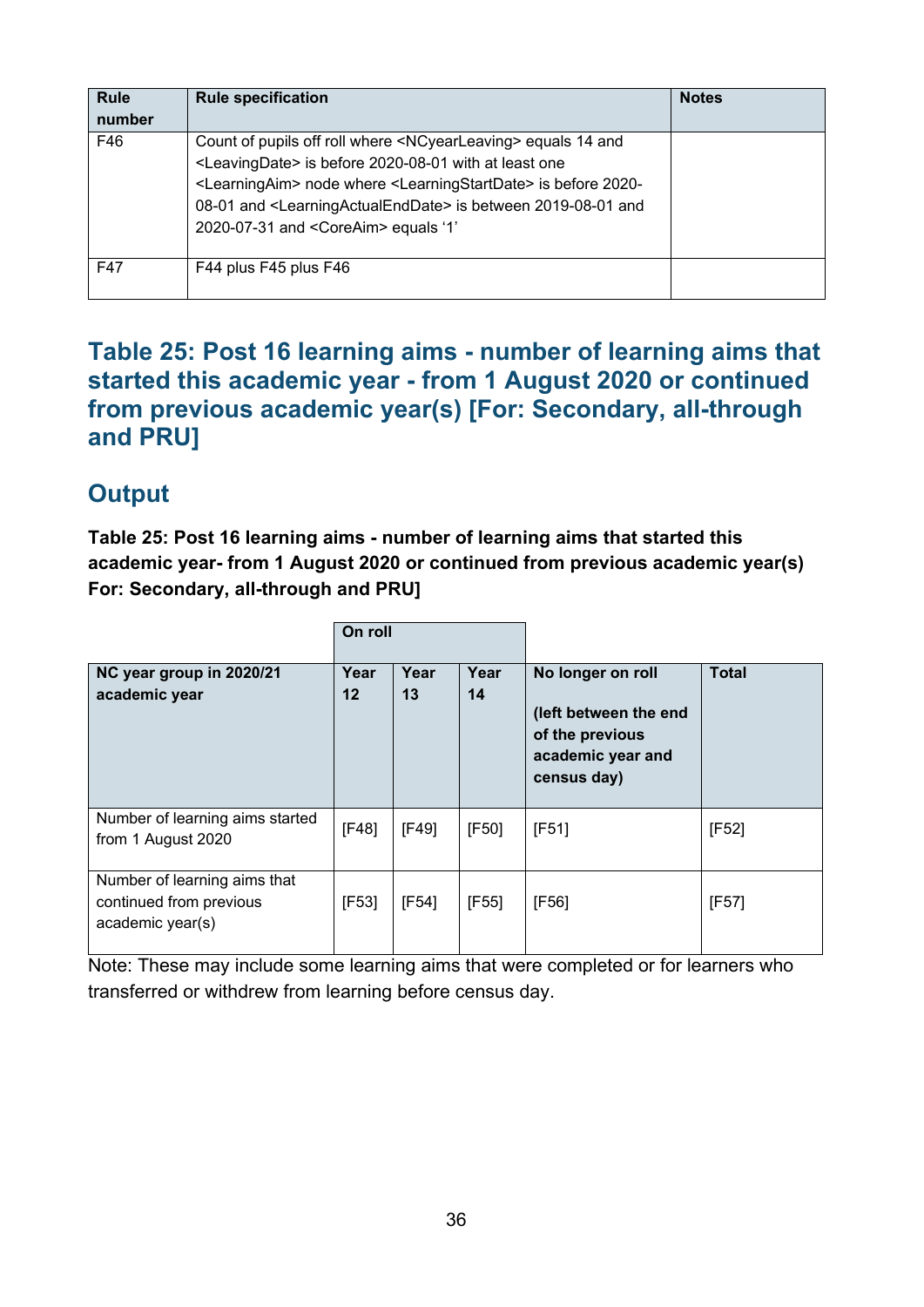Applies to schools with <Phase> equals 'SS', 'PR' or 'AT' and Maximum Year Group is greater than or equal to 12.

| <b>Rule</b>     | <b>Rule specification</b>                                                                                                                                                                                                                                                                                         | <b>Notes</b> |
|-----------------|-------------------------------------------------------------------------------------------------------------------------------------------------------------------------------------------------------------------------------------------------------------------------------------------------------------------|--------------|
| number          |                                                                                                                                                                                                                                                                                                                   |              |
| F48             | Count learning aims for pupils on roll where <ncyearactual> equals<br/>12 and <enrolstatus> is equal to 'C', 'M', 'F' or 'O' and<br/><learningstartdate> is on or after 2020-08-01</learningstartdate></enrolstatus></ncyearactual>                                                                               |              |
| F49             | Count learning aims for pupils on roll where <ncyearactual> equals<br/>13 and <enrolstatus> is equal to 'C', 'M', 'F' or 'O' and<br/><learningstartdate> is on or after 2020-08-01</learningstartdate></enrolstatus></ncyearactual>                                                                               |              |
| F <sub>50</sub> | Count learning aims for pupils on roll where <ncyearactual> equals<br/>14 and <enrolstatus> is equal to 'C', 'M', 'F' or 'O' and<br/><learningstartdate> is on or after 2020-08-01</learningstartdate></enrolstatus></ncyearactual>                                                                               |              |
| F <sub>51</sub> | Count learning aims for pupils off roll where <leavingdate> is<br/>between 2019-08-01 and Reference Date and where<br/><learningstartdate> is on or after 2020-08-01 and<br/><learningactualenddate> is between 2020-08-01 and Reference<br/>Date</learningactualenddate></learningstartdate></leavingdate>       |              |
| F <sub>52</sub> | F48 plus F49 plus F50 plus F51                                                                                                                                                                                                                                                                                    |              |
| F <sub>53</sub> | Count learning aims for pupils on roll where <ncyearactual> equals<br/>12 and <enrolstatus> is equal to 'C', 'M', 'F' or 'O' with<br/><learningstartdate> before 2020-08-01 and<br/><learningactualenddate> after 2020-07-31 or blank</learningactualenddate></learningstartdate></enrolstatus></ncyearactual>    |              |
| F <sub>54</sub> | Count learning aims for pupils on roll where <ncyearactual> equals<br/>13 and <enrolstatus> is equal to 'C', 'M', 'F' or 'O' with<br/><learningstartdate> before 2020-08-01 and<br/><learningactualenddate> is after 2020-07-31 or blank</learningactualenddate></learningstartdate></enrolstatus></ncyearactual> |              |
| F <sub>55</sub> | Count learning aims for pupils on roll where <ncyearactual> equals<br/>14 and <enrolstatus> is equal to 'C', 'M', 'F' or 'O' with<br/><learningstartdate> before 2020-08-01 and<br/><learningactualenddate> after 2020-07-31 or blank</learningactualenddate></learningstartdate></enrolstatus></ncyearactual>    |              |
| F56             | Count learning aims for pupils off roll where <leavingdate> is<br/>between 2020-08-01 and Reference Date and where<br/><learningstartdate> is before 2020-08-01 and<br/><learningactualenddate> is between 2020-08-01 and Reference<br/>Date</learningactualenddate></learningstartdate></leavingdate>            |              |
| F <sub>57</sub> | F53 plus F54 plus F55 plus F56                                                                                                                                                                                                                                                                                    |              |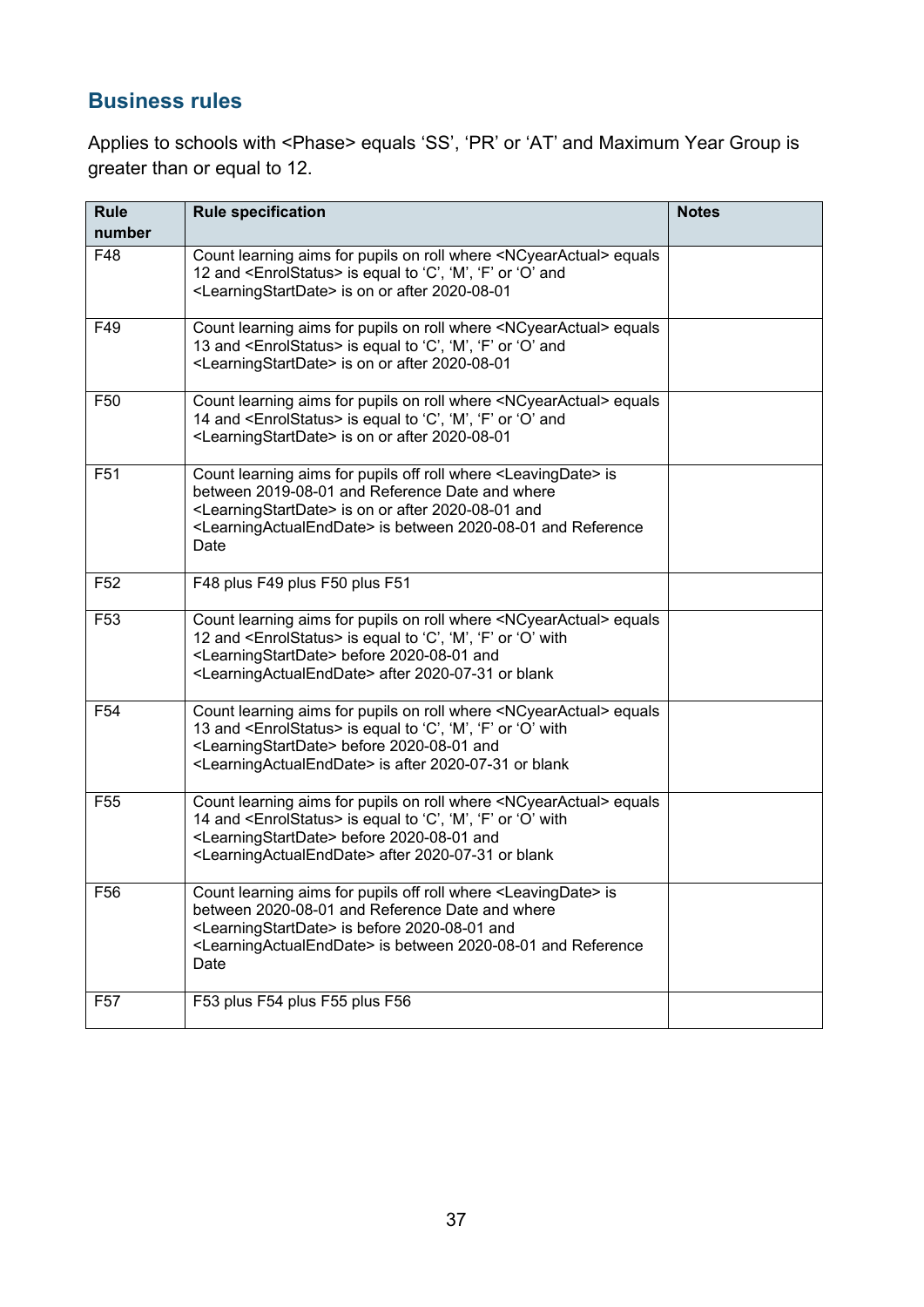#### <span id="page-37-0"></span>**Table 26: Post 16 learning aims - number of learning aims which were active in the previous academic year from 1 August 2019 to 31 July 2020 [For: Secondary, all-through and PRU]**

# **Output**

**Table 26: Post 16 learning aims - number of learning aims which were active in the previous academic year from 1 August 2019 to 31 July 2020 [For: Secondary, allthrough and PRU]**

| NC year group in 2019/20 academic year. For on<br>roll pupils this is derived from their NC year<br>group on census day | Year 12  | Year 13 | Year 14 | Total    |
|-------------------------------------------------------------------------------------------------------------------------|----------|---------|---------|----------|
| Number of learning aims which were active in the<br>previous academic year                                              | [F58]    | [F59]   | [F60]   | [FG1]    |
| Of which during the 2019/20 academic year                                                                               |          |         |         |          |
| Number completed                                                                                                        | [F62]    | [F63]   | [F64]   | [FG5]    |
| Number withdrawn from                                                                                                   | [F66]    | [FG7]   | [F68]   | [FG9]    |
| Number transferred from                                                                                                 | $[$ F70] | [F71]   | [F72]   | $[$ F73] |

Note: For on roll pupils the NC year group for the previous academic year is derived from their NC year group on census day. Learning aims for pupils that did not progress up a national curriculum year group from NC year 13 or 14 will be shown in the year group below the one the pupils are in on census day. For example, if pupils were in NC year group 13 for the academic year 2019-20 and on census day were still in NC year group 13, their learning aims would be included in the column labelled Year 12 in this table.

In the case of pupils that were previously in NC year group 12 and are currently still in NC year group 12, their learning aims will be included in the column labelled Year 12 in this table.

This does not mean that the learning aims have been incorrectly recorded in the MIS merely that it is not possible to automatically allocate them to the correct year group in this table.

#### **Business rules**

Applies to schools with <Phase> equals 'SS', 'PR' or 'AT' and Maximum Year Group is greater than or equal to 12.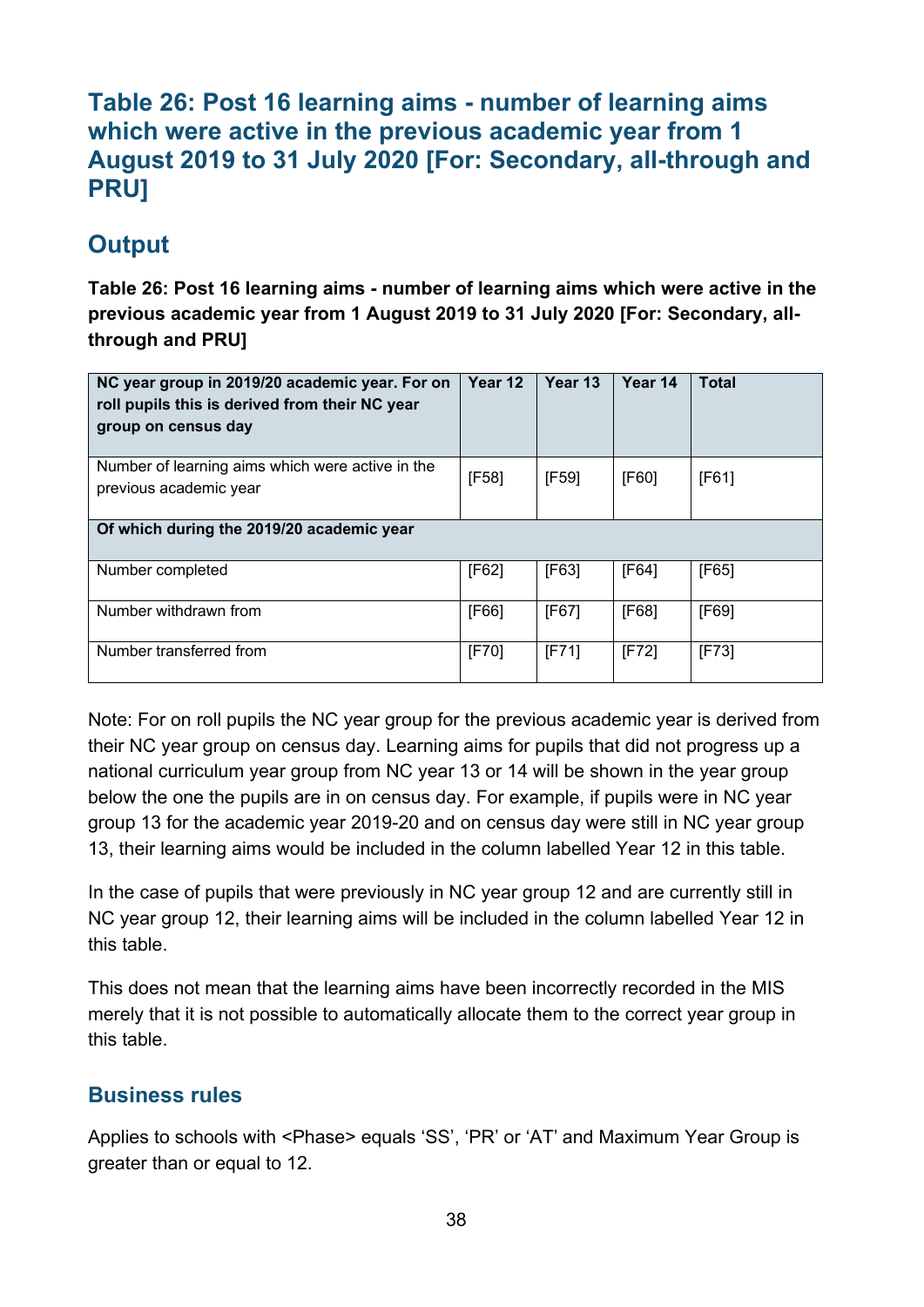| <b>Rule</b><br>number | <b>Rule specification</b>                                                                                                                                                                                                                                                                                                                                                                        | <b>Notes</b> |
|-----------------------|--------------------------------------------------------------------------------------------------------------------------------------------------------------------------------------------------------------------------------------------------------------------------------------------------------------------------------------------------------------------------------------------------|--------------|
| F <sub>58</sub>       | Count learning aims for pupils on roll where <ncyearactual> equals 12<br/>OR 13 and <enrolstatus> is equal to 'C', 'M', 'F' or 'O' where<br/><learningstartdate> is before 2020-08-01 and<br/><learningactualenddate> is blank or after 2019-07-31</learningactualenddate></learningstartdate></enrolstatus></ncyearactual>                                                                      |              |
|                       | <b>PLUS</b>                                                                                                                                                                                                                                                                                                                                                                                      |              |
|                       | Count learning aims for pupils off roll where <ncyearleaving> equals<br/>12 and <leavingdate> is before 2020-08-01 and <learningstartdate><br/>is before 2020-08-01 and <learningactualenddate> is between 2019-<br/>08-01 and 2020-07-31</learningactualenddate></learningstartdate></leavingdate></ncyearleaving>                                                                              |              |
|                       | <b>PLUS</b>                                                                                                                                                                                                                                                                                                                                                                                      |              |
|                       | Count learning aims for pupils off roll where <ncyearleaving> equals<br/>13 and <leavingdate> is between 2020-08-01 and Reference Date<br/>with at least one <learningaim> node where <learningstartdate> is<br/>before 2020-08-01 and <learningactualenddate> is between 2019-08-<br/>01 and 2020-07-31</learningactualenddate></learningstartdate></learningaim></leavingdate></ncyearleaving> |              |
| F <sub>59</sub>       | Count learning aims for pupils on roll where <ncyearactual> equals 14<br/>and <enrolstatus> is equal to 'C', 'M', 'F' or 'O' where<br/><learningstartdate> is before 2020-08-01 and<br/><learningactualenddate> is blank or after 2019-07-31</learningactualenddate></learningstartdate></enrolstatus></ncyearactual>                                                                            |              |
|                       | <b>PLUS</b>                                                                                                                                                                                                                                                                                                                                                                                      |              |
|                       | Count learning aims for pupils off roll where <ncyearleaving> equals<br/>13 and <leavingdate> is before 2020-08-01 and <learningstartdate><br/>is before 2020-08-01 and <learningactualenddate> is between 2019-<br/>08-01 and 2020-07-31</learningactualenddate></learningstartdate></leavingdate></ncyearleaving>                                                                              |              |
|                       | <b>PLUS</b>                                                                                                                                                                                                                                                                                                                                                                                      |              |
|                       | Count learning aims for pupils off roll where <ncyearleaving> equals<br/>14 and <leavingdate> is between 2020-08-01 and Reference Date<br/>with at least one <learningaim> node where <learningstartdate> is<br/>before 2020-08-01 and <learningactualenddate> is between 2019-08-<br/>01 and 2020-07-31</learningactualenddate></learningstartdate></learningaim></leavingdate></ncyearleaving> |              |
|                       |                                                                                                                                                                                                                                                                                                                                                                                                  |              |
| F60                   | Count learning aims for pupils off roll where <ncyearleaving> equals<br/>14 and <leavingdate> is between 2019-08-01 and 2020-07-31 and<br/><learningstartdate> is before 2020-08-01 and<br/><learningactualenddate> is between 2019-08-01 and Reference Date</learningactualenddate></learningstartdate></leavingdate></ncyearleaving>                                                           |              |
| F61                   | F58 plus F59 plus F60                                                                                                                                                                                                                                                                                                                                                                            |              |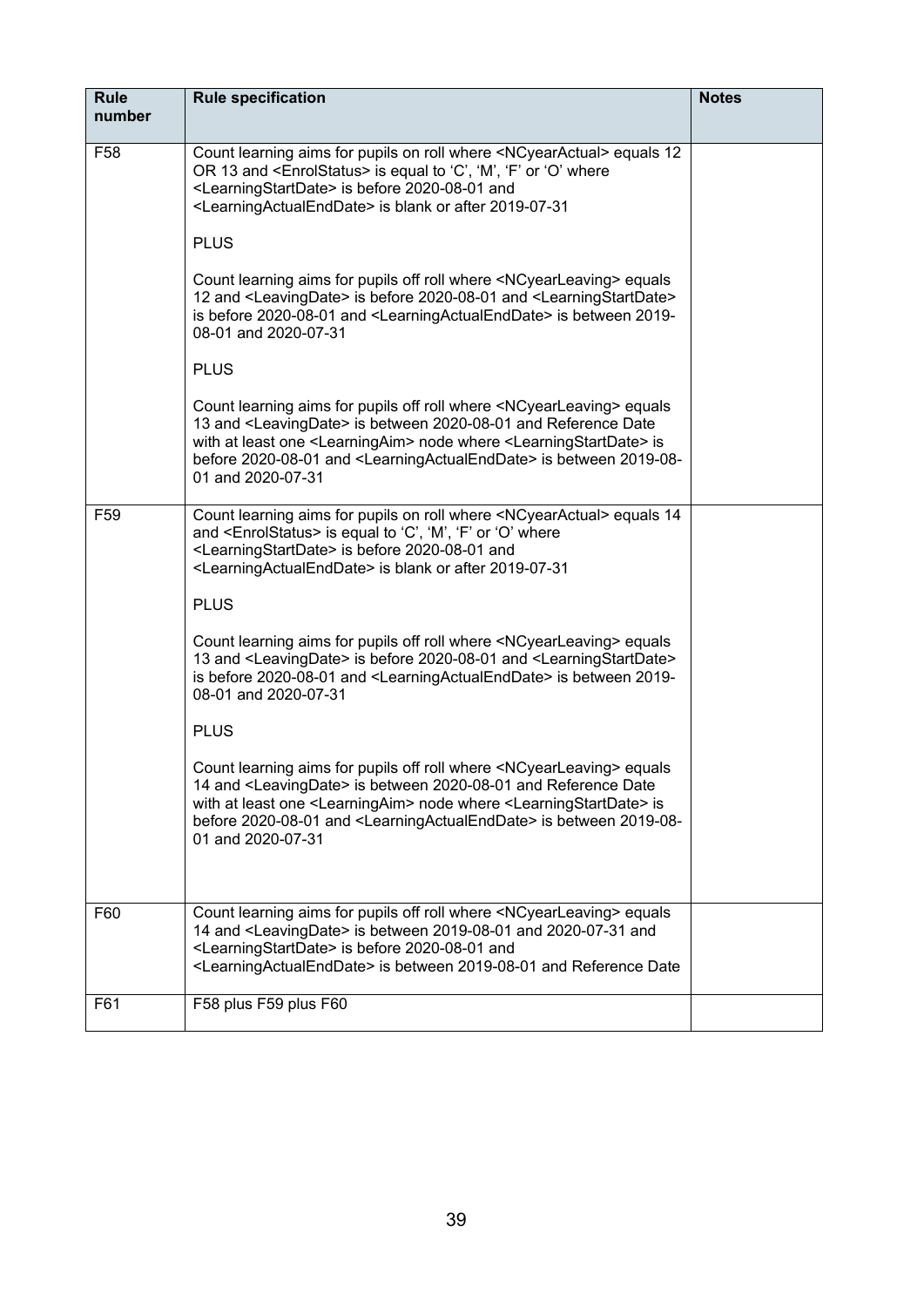| <b>Rule</b><br>number | <b>Rule specification</b>                                                                                                                                                                                                                                                                                                                                                                                                             | <b>Notes</b> |
|-----------------------|---------------------------------------------------------------------------------------------------------------------------------------------------------------------------------------------------------------------------------------------------------------------------------------------------------------------------------------------------------------------------------------------------------------------------------------|--------------|
| F62                   | Count learning aims for pupils on roll where <ncyearactual> equals 12</ncyearactual>                                                                                                                                                                                                                                                                                                                                                  |              |
|                       | OR 13 and <enrolstatus> is equal to 'C', 'M', 'F' or 'O' where<br/><learningactualenddate> is between 2019-08-01 and 2020-07-31 and<br/><learningaimstatus> equals '2'</learningaimstatus></learningactualenddate></enrolstatus>                                                                                                                                                                                                      |              |
|                       | <b>PLUS</b>                                                                                                                                                                                                                                                                                                                                                                                                                           |              |
|                       | Count learning aims for pupils off roll where <ncyearleaving> equals<br/>12 and <leavingdate> is before 2020-08-01 and<br/><learningactualenddate> is between 2019-08-01 and 2020-07-31 and<br/><learningaimstatus> equals '2'</learningaimstatus></learningactualenddate></leavingdate></ncyearleaving>                                                                                                                              |              |
|                       | <b>PLUS</b>                                                                                                                                                                                                                                                                                                                                                                                                                           |              |
|                       | Count learning aims for pupils off roll where <ncyearleaving> equals<br/>13 and <leavingdate> is between 2020-08-01 and Reference Date<br/>with at least one <learningaim> node where <learningstartdate> is<br/>before 2020-08-01 and <learningactualenddate> is after 2019-07-31<br/>and <learningaimstatus> equals '2'</learningaimstatus></learningactualenddate></learningstartdate></learningaim></leavingdate></ncyearleaving> |              |
| F63                   | Count learning aims for pupils on roll where <ncyearactual> equals 14<br/>and <enrolstatus> is equal to 'C', 'M', 'F' or 'O' where<br/><learningactualenddate> is between 2019-08-01 and 2020-07-31 and<br/><learningaimstatus> equals '2'</learningaimstatus></learningactualenddate></enrolstatus></ncyearactual>                                                                                                                   |              |
|                       | <b>PLUS</b>                                                                                                                                                                                                                                                                                                                                                                                                                           |              |
|                       | Count learning aims for pupils off roll where <ncyearleaving> equals<br/>13 and <leavingdate> is before 2020-08-01 and<br/><learningactualenddate> is between 2019-08-01 and 2020-07-31 and<br/><learningaimstatus> equals '2'</learningaimstatus></learningactualenddate></leavingdate></ncyearleaving>                                                                                                                              |              |
|                       | <b>PLUS</b>                                                                                                                                                                                                                                                                                                                                                                                                                           |              |
|                       | Count learning aims for pupils off roll where <ncyearleaving> equals<br/>14 and <leavingdate> is between 2020-08-01 and Reference Date<br/>with at least one <learningaim> node where <learningstartdate> is<br/>before 2020-08-01 and <learningactualenddate> is after 2019-07-31<br/>and <learningaimstatus> equals '2'</learningaimstatus></learningactualenddate></learningstartdate></learningaim></leavingdate></ncyearleaving> |              |
| F64                   | Count learning aims for pupils off roll where <ncyearleaving> equals<br/>14 and <leavingdate> is between 2019-08-01 and 2020-07-31 and<br/><learningactualenddate> is between 2019-08-01 and 2020-07-31 and<br/><learningaimstatus> equals '2'</learningaimstatus></learningactualenddate></leavingdate></ncyearleaving>                                                                                                              |              |
| F65                   | F62 plus F63 plus F64                                                                                                                                                                                                                                                                                                                                                                                                                 |              |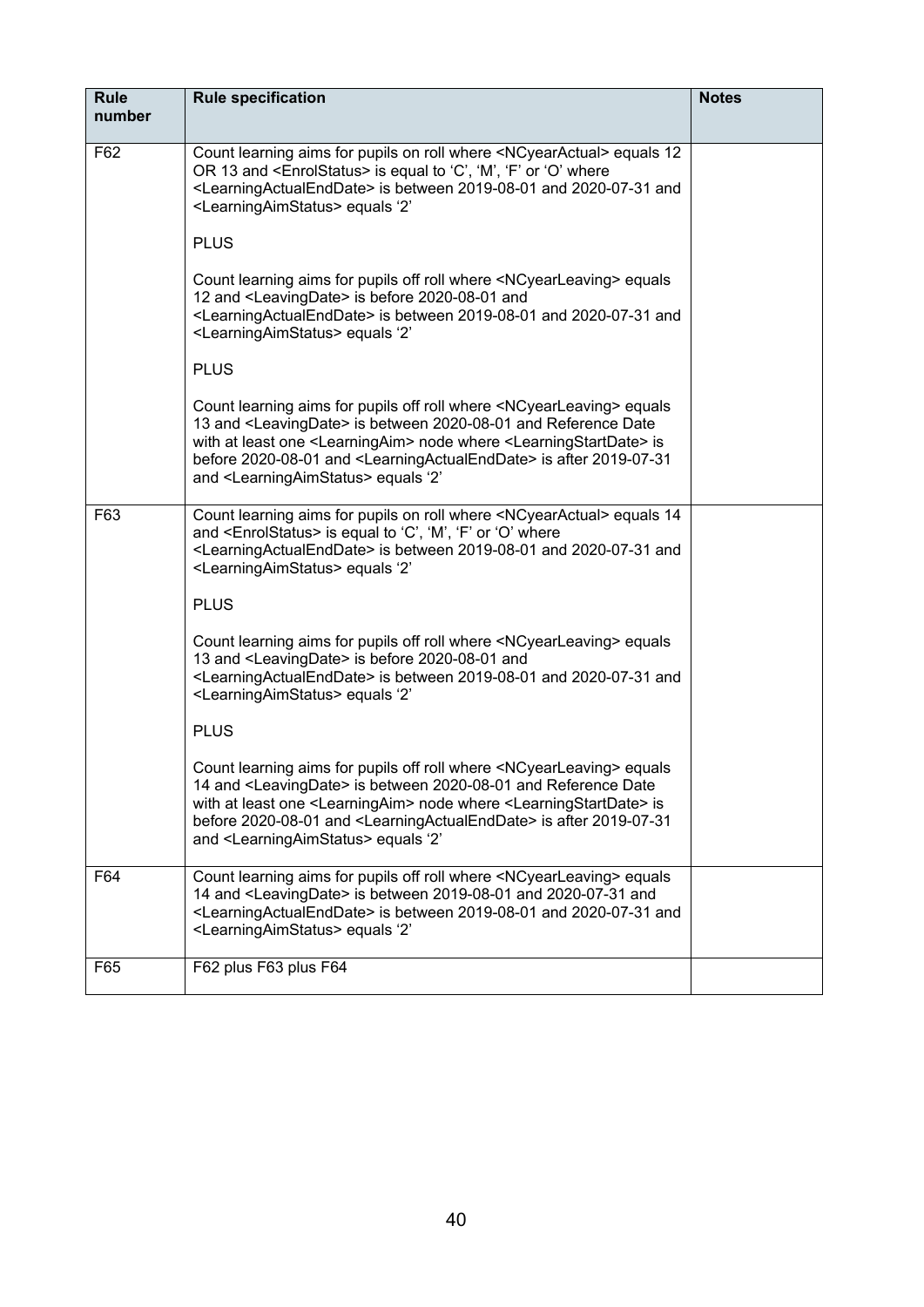| <b>Rule</b><br>number | <b>Rule specification</b>                                                                                                                                                                                                                                                                                                                                                                                                              | <b>Notes</b> |
|-----------------------|----------------------------------------------------------------------------------------------------------------------------------------------------------------------------------------------------------------------------------------------------------------------------------------------------------------------------------------------------------------------------------------------------------------------------------------|--------------|
| F66                   | Count learning aims for pupils on roll where <ncyearactual> equals 12</ncyearactual>                                                                                                                                                                                                                                                                                                                                                   |              |
|                       | OR 13 and <enrolstatus> is equal to 'C', 'M', 'F' or 'O' where<br/><learningactualenddate> is between 2019-08-01 and 2020-07-31 and<br/><learningaimstatus> equals '3'</learningaimstatus></learningactualenddate></enrolstatus>                                                                                                                                                                                                       |              |
|                       | <b>PLUS</b>                                                                                                                                                                                                                                                                                                                                                                                                                            |              |
|                       | Count learning aims for pupils off roll where <ncyearleaving> equals<br/>12 and <leavingdate> is before 2019-08-01 and<br/><learningactualenddate> is between 2019-08-01 and 2020-07-31 and<br/><learningaimstatus> equals '3'</learningaimstatus></learningactualenddate></leavingdate></ncyearleaving>                                                                                                                               |              |
|                       | <b>PLUS</b>                                                                                                                                                                                                                                                                                                                                                                                                                            |              |
|                       | Count learning aims for pupils off roll where <ncyearleaving> equals<br/>13 and <leavingdate> is between 2020-08-01 and Reference Date<br/>with at least one <learningaim> node where <learningstartdate> is<br/>before 2020-08-01 and <learningactualenddate> is after 2019-07-31<br/>and <learningaimstatus> equals '3'</learningaimstatus></learningactualenddate></learningstartdate></learningaim></leavingdate></ncyearleaving>  |              |
| F67                   | Count learning aims for pupils on roll where <ncyearactual> equals 14<br/>and <enrolstatus> is equal to 'C', 'M', 'F' or 'O' where<br/><learningactualenddate> is between 2019-08-01 and 2020-07-31 and<br/><learningaimstatus> equals '3'</learningaimstatus></learningactualenddate></enrolstatus></ncyearactual>                                                                                                                    |              |
|                       | <b>PLUS</b>                                                                                                                                                                                                                                                                                                                                                                                                                            |              |
|                       | Count learning aims for pupils off roll where <ncyearleaving> equals<br/>13 and <leavingdate> is before 2020-08-01 and<br/><learningactualenddate> is between 2019-08-01 and 2020-07-31 and<br/><learningaimstatus> = 3</learningaimstatus></learningactualenddate></leavingdate></ncyearleaving>                                                                                                                                      |              |
|                       | <b>PLUS</b>                                                                                                                                                                                                                                                                                                                                                                                                                            |              |
|                       | Count learning aims for pupils off roll where <ncyearleaving> equals<br/>14 and <leavingdate> is between 2020-08-01 and Reference Date<br/>with at least one <learningaim> node where <learningstartdate> is<br/>before 2020-08-01 and <learningactualenddate> is after 2019-07--31<br/>and <learningaimstatus> equals '3'</learningaimstatus></learningactualenddate></learningstartdate></learningaim></leavingdate></ncyearleaving> |              |
| F68                   | Count learning aims for pupils off roll where <ncyearleaving> equals<br/>14 and <leavingdate> is between 2019-08-01 and 2020-07-31 and<br/><learningactualenddate> is between 2019-08-01 and 2020-07-31 and<br/><learningaimstatus> equals '3'</learningaimstatus></learningactualenddate></leavingdate></ncyearleaving>                                                                                                               |              |
| F69                   | F66 plus F67 plus F68                                                                                                                                                                                                                                                                                                                                                                                                                  |              |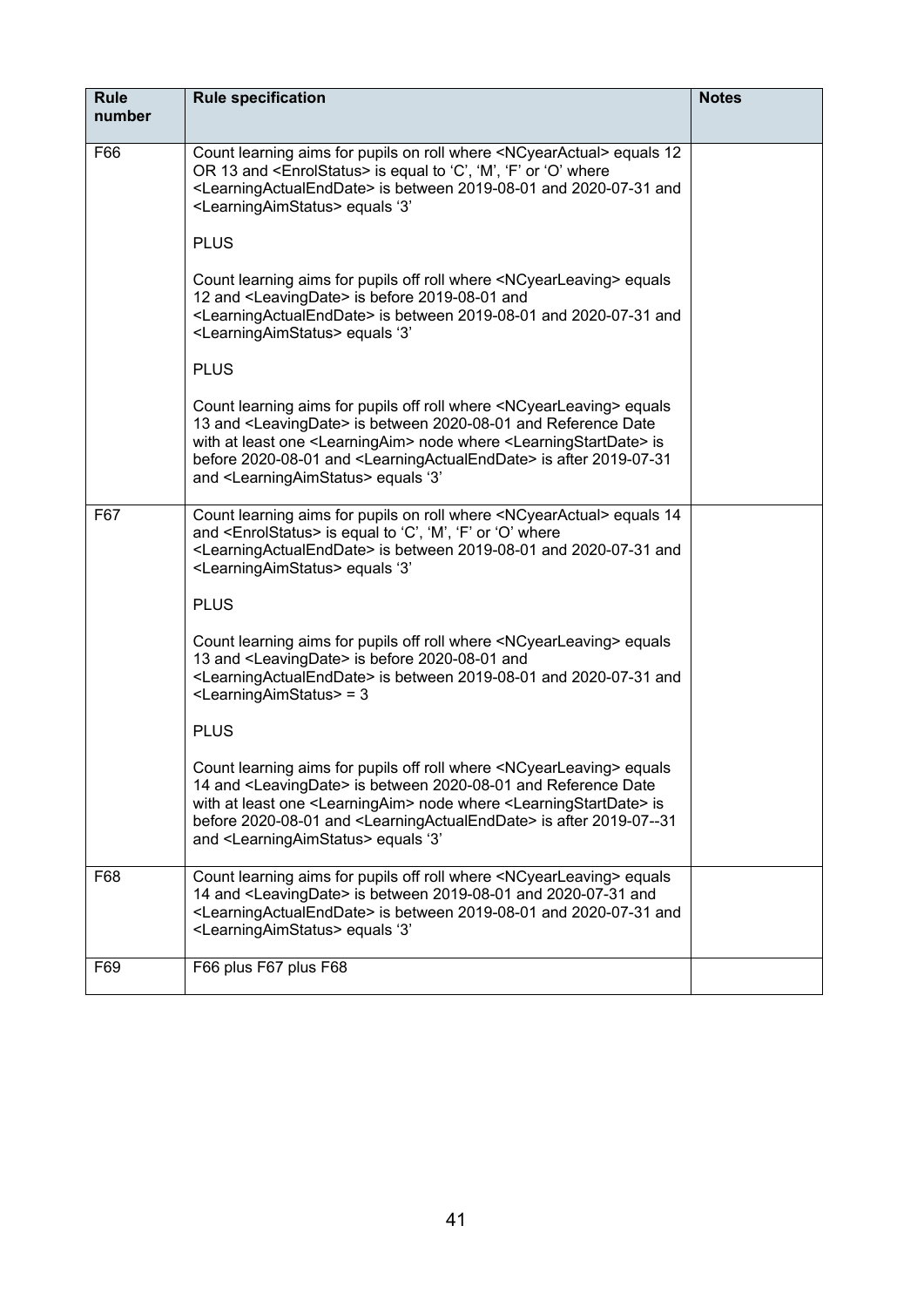| <b>Rule</b><br>number | <b>Rule specification</b>                                                                                                                                                                                                                                                                                                                                                                                                             | <b>Notes</b> |
|-----------------------|---------------------------------------------------------------------------------------------------------------------------------------------------------------------------------------------------------------------------------------------------------------------------------------------------------------------------------------------------------------------------------------------------------------------------------------|--------------|
|                       |                                                                                                                                                                                                                                                                                                                                                                                                                                       |              |
| F70                   | Count learning aims for pupils on roll where <ncyearactual> equals 12<br/>OR 13 and <enrolstatus> is equal to 'C', 'M', 'F' or 'O' where<br/><learningactualenddate> is between 2019-08-01 and 2020-07-31 and<br/><learningaimstatus> equals '4'</learningaimstatus></learningactualenddate></enrolstatus></ncyearactual>                                                                                                             |              |
|                       | <b>PLUS</b>                                                                                                                                                                                                                                                                                                                                                                                                                           |              |
|                       | Count learning aims for pupils off roll where <ncyearleaving> equals<br/>12 and <leavingdate> is before 2020-08-01 and<br/><learningactualenddate> is between 2019-08-01 and 2020-07-31 and<br/><learningaimstatus> equals '4'</learningaimstatus></learningactualenddate></leavingdate></ncyearleaving>                                                                                                                              |              |
|                       | <b>PLUS</b>                                                                                                                                                                                                                                                                                                                                                                                                                           |              |
|                       | Count learning aims for pupils off roll where <ncyearleaving> equals<br/>13 and <leavingdate> is between 2020-08-01 and Reference Date<br/>with at least one <learningaim> node where <learningstartdate> is<br/>before 2020-08-01 and <learningactualenddate> is after 2019-07-31<br/>and <learningaimstatus> equals '4'</learningaimstatus></learningactualenddate></learningstartdate></learningaim></leavingdate></ncyearleaving> |              |
| F71                   | Count learning aims for pupils on roll where <ncyearactual> equals 14<br/>and <enrolstatus> is equal to 'C', 'M', 'F' or 'O' where<br/><learningactualenddate> is between 2019-08-01 and 2020-07-31 and<br/><learningaimstatus> equals '4'</learningaimstatus></learningactualenddate></enrolstatus></ncyearactual>                                                                                                                   |              |
|                       | <b>PLUS</b>                                                                                                                                                                                                                                                                                                                                                                                                                           |              |
|                       | Count learning aims for pupils off roll where <ncyearleaving> equals<br/>13 and <leavingdate> is before 2020-08-01 and<br/><learningactualenddate> is between 2019-08-01 and 2020-07-31 and<br/><learningaimstatus> equals '4'</learningaimstatus></learningactualenddate></leavingdate></ncyearleaving>                                                                                                                              |              |
|                       | <b>PLUS</b>                                                                                                                                                                                                                                                                                                                                                                                                                           |              |
|                       | Count learning aims for pupils off roll where <ncyearleaving> equals<br/>14 and <leavingdate> is between 2020-08-01 and Reference Date<br/>with at least one <learningaim> node where <learningstartdate> is<br/>before 2020-08-01 and <learningactualenddate> is after 2019-07-31<br/>and <learningaimstatus> equals '4'</learningaimstatus></learningactualenddate></learningstartdate></learningaim></leavingdate></ncyearleaving> |              |
| F72                   | Count learning aims for pupils off roll where <ncyearleaving> equals<br/>14 and <leavingdate> is between 2019-08-01 and 2020-07-31 and<br/><learningactualenddate> is between 2019-08-01 and 2020-07-31 and<br/><learningaimstatus> equals '4'</learningaimstatus></learningactualenddate></leavingdate></ncyearleaving>                                                                                                              |              |
| F73                   | F70 plus F71 plus F72                                                                                                                                                                                                                                                                                                                                                                                                                 |              |

# <span id="page-41-0"></span>**Table 27: Maths and English prior attainment (for block 2 disadvantage funding) [For: Secondary, all-through and PRU]**

#### **Output**

**Table 27: Maths and English prior attainment (for block 2 disadvantage funding) [For: Secondary, all-through and PRU]**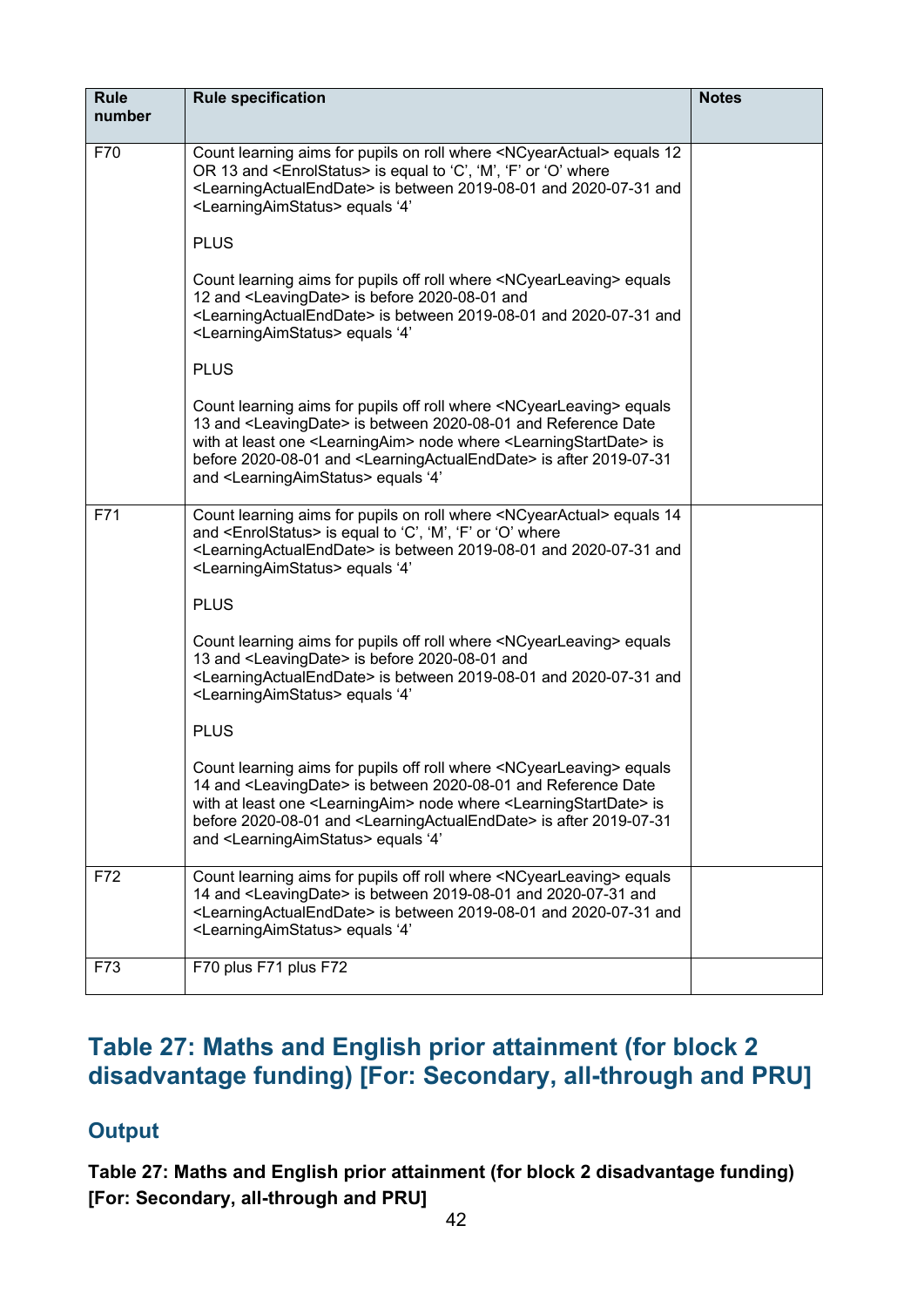| <b>Maths and English prior attainment</b>                                  | <b>Maths</b> | <b>English</b> |
|----------------------------------------------------------------------------|--------------|----------------|
| Number of learners who achieved grade 'A*'-'C' / '9'-'4' at end year 11    | [H1]         | [H2]           |
| Number of learners who achieved grade 'A*'-'C' / '9'-'4' since end year 11 | [H4]         | [H5]           |
| Number of learners who have not achieved grade 'A*'-'C' / '9'-'4'          | [H7]         | [H8]           |

Applies to schools with <Phase> equals 'SS', 'AT' or 'PR' and Maximum Year Group is greater than 11.

| Rule<br>number | <b>Rule specification</b>                                                                                                                                                                                 | <b>Notes</b>             |
|----------------|-----------------------------------------------------------------------------------------------------------------------------------------------------------------------------------------------------------|--------------------------|
| H1             | Count <mathsgcsehighestpriorattainment> for pupils on and off roll<br/>where <mathsgcsepriorattainmentyeargroup> equals '1'</mathsgcsepriorattainmentyeargroup></mathsgcsehighestpriorattainment>         | Codeset CS076<br>refers  |
| H <sub>2</sub> | Count <englishgcsehighestpriorattainment> for pupils on and off roll<br/>where <englishgcsepriorattainmentyeargroup> equals '1'</englishgcsepriorattainmentyeargroup></englishgcsehighestpriorattainment> | Codeset<br>CS0755 refers |
| H4             | Count <mathsgcsehighestpriorattainment> for pupils on and off roll<br/>where <mathsgcsepriorattainmentyeargroup> equals '2'</mathsgcsepriorattainmentyeargroup></mathsgcsehighestpriorattainment>         | Codeset CS076<br>refers  |
| H <sub>5</sub> | Count <englishgcsehighestpriorattainment> for pupils on and off roll<br/>where <englishgcsepriorattainmentyeargroup> equals '2'</englishgcsepriorattainmentyeargroup></englishgcsehighestpriorattainment> | Codeset CS075<br>refers  |
| H7             | Count <mathsgcsehighestpriorattainment> for pupils on and off roll<br/>where <mathsgcsepriorattainmentyeargroup> equals '3'</mathsgcsepriorattainmentyeargroup></mathsgcsehighestpriorattainment>         | Codeset CS076<br>refers  |
| H <sub>8</sub> | Count <englishgcsehighestpriorattainment> for pupils on and off roll<br/>where <englishgcsepriorattainmentyeargroup> equals '3'</englishgcsepriorattainmentyeargroup></englishgcsehighestpriorattainment> | Codeset CS075<br>refers  |

## <span id="page-42-0"></span>**Table 28: Maths and English funding exemptions [For: Secondary, all-through and PRU]**

#### **Output**

**Table 28: Maths and English funding exemptions [For: Secondary, all-through and PRU]**

| <b>Maths and English funding exemptions</b> | <b>Maths</b>       | <b>English</b> |
|---------------------------------------------|--------------------|----------------|
| Exempt due to learning difficulty           | [H10]              | [H11]          |
| Exempt due to overseas qualification        | [H <sub>12</sub> ] | [H13]          |
| Holds a UK equivalent qualification         | [H14]              | [H15]          |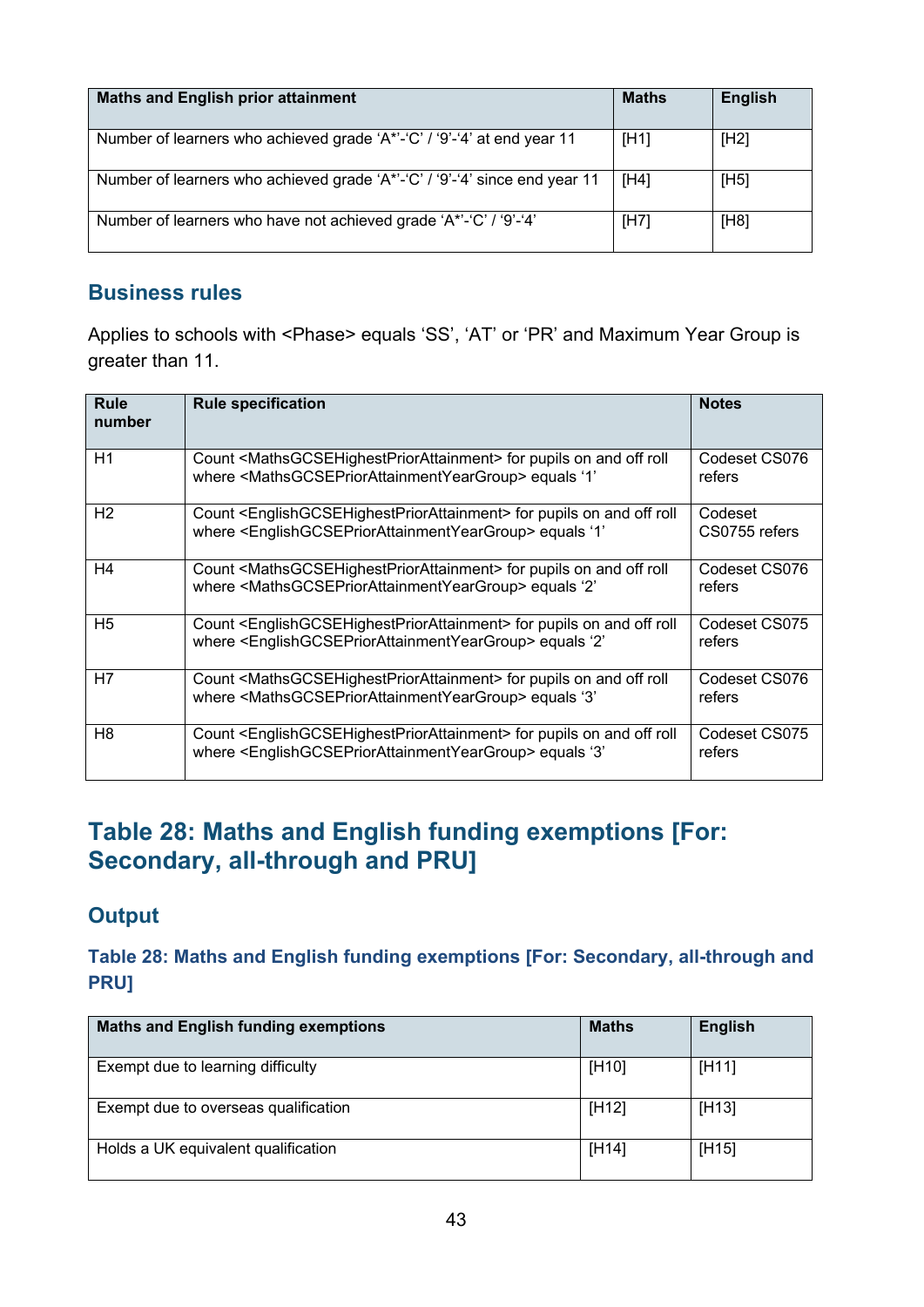| Learner holds a pass grade for functional skills level 2 | [H16]              | [H <sub>17</sub> ] |
|----------------------------------------------------------|--------------------|--------------------|
| No exemption                                             | [H <sub>18</sub> ] | [H19]              |

Applies to schools with <Phase> equals 'SS', 'AT' or 'PR' and Maximum Year Group is greater than 11.

| <b>Rule</b><br>number | <b>Rule specification</b>                                                                                                | <b>Notes</b>            |
|-----------------------|--------------------------------------------------------------------------------------------------------------------------|-------------------------|
| H <sub>10</sub>       | Count of pupils on roll where <mathsgcsefundingexemption> equals<br/><math>\mathbf{L}</math></mathsgcsefundingexemption> | Codeset CS079<br>refers |
| H11                   | Count of pupils on roll where <englishgcsefundingexemption><br/>equals 'L'</englishgcsefundingexemption>                 | Codeset CS079<br>refers |
| H <sub>12</sub>       | Count of pupils on roll where <mathsgcsefundingexemption> equals<br/>'O'</mathsgcsefundingexemption>                     | Codeset CS079<br>refers |
| $\overline{H13}$      | Count of pupils on roll where <englishgcsefundingexemption><br/>equals 'O'</englishgcsefundingexemption>                 | Codeset CS079<br>refers |
| H <sub>14</sub>       | Count of pupils on roll where <mathsgcsefundingexemption> equals<br/>T'</mathsgcsefundingexemption>                      | Codeset CS079<br>refers |
| H <sub>15</sub>       | Count of pupils on roll where <englishgcsefundingexemption><br/>equals 'U'</englishgcsefundingexemption>                 | Codeset CS079<br>refers |
| H <sub>16</sub>       | Count of pupils on roll where <mathsgcsefundingexemption> equals<br/>'F'</mathsgcsefundingexemption>                     | Codeset CS079<br>refers |
| H <sub>17</sub>       | Count of pupils on roll where <englishgcsefundingexemption><br/>equals 'F'</englishgcsefundingexemption>                 | Codeset CS079<br>refers |
| H <sub>18</sub>       | Count of pupils on roll where <mathsgcsefundingexemption> equals<br/>'N'</mathsgcsefundingexemption>                     | Codeset CS079<br>refers |
| H <sub>19</sub>       | Count of pupils on roll where <englishgcsefundingexemption><br/>equals 'N'</englishgcsefundingexemption>                 | Codeset CS079<br>refers |

## <span id="page-43-0"></span>**Table 29: Number of pupils by planned learning; planned employability, enrichment and pastoral; and, planned learning**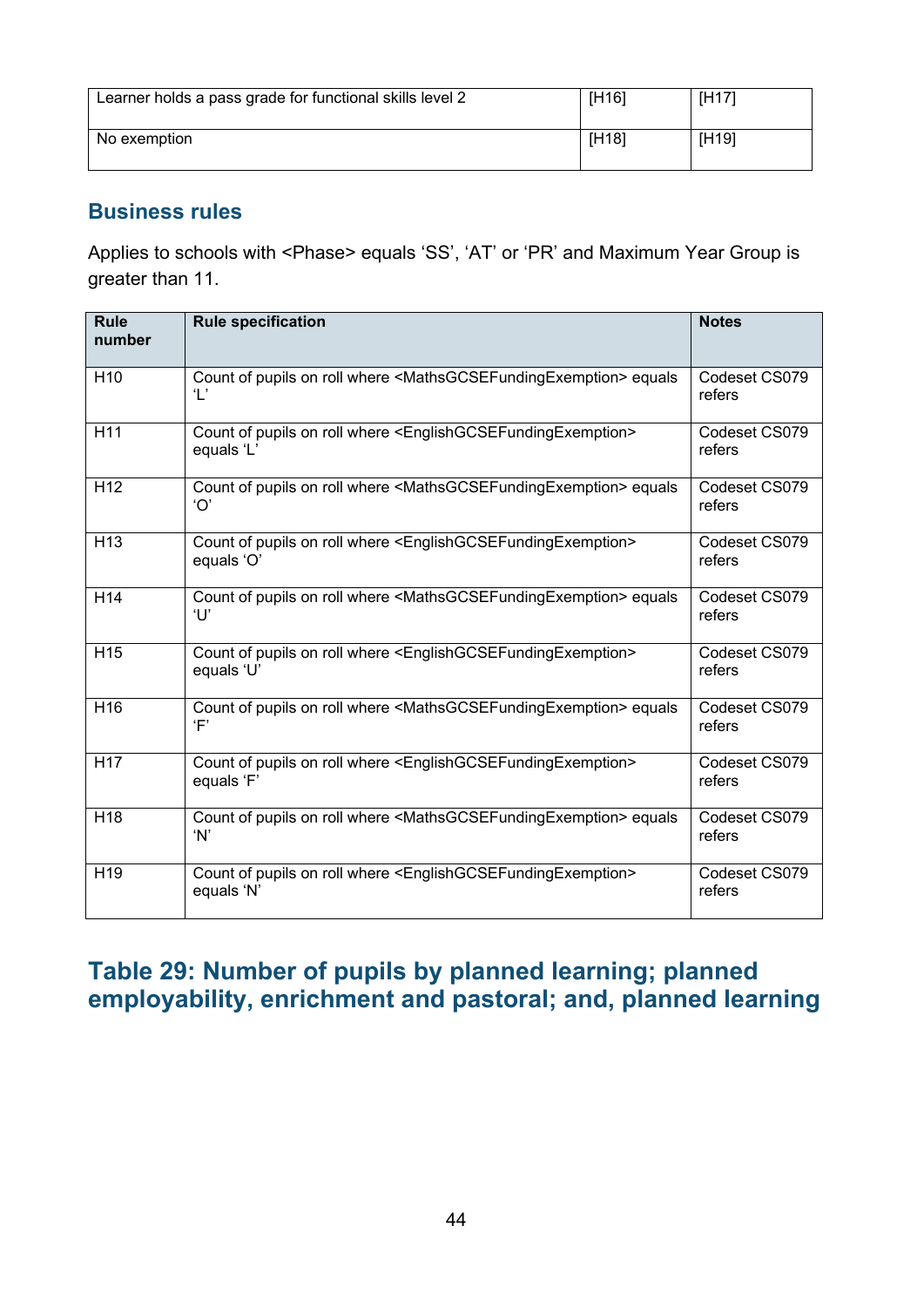# **and planned employability, enrichment and pastoral hours band [For: Secondary, all-through and PRU]**

#### **Output**

**Table 29: Number of pupils by planned learning; planned employability, enrichment and pastoral; and, planned learning and planned employability, enrichment and pastoral hours band [For: Secondary, all-through and PRU]**

| <b>Number of hours</b><br>by band | <b>Number of pupils</b><br>planned learning hours | <b>Number of pupils</b><br>planned employability,<br>enrichment and pastoral<br>hours | Number of pupils by<br>total planned hours |
|-----------------------------------|---------------------------------------------------|---------------------------------------------------------------------------------------|--------------------------------------------|
| 540 plus hours                    | [H20]                                             | [H26]                                                                                 | [H32]                                      |
| 450 to 539 hours                  | [H21]                                             | $[H27]$                                                                               | $[H33]$                                    |
| 360 to 449 hours                  | [H22]                                             | [H28]                                                                                 | [H34]                                      |
| 280 to 359 hours                  | [H23]                                             | [H29]                                                                                 | [H35]                                      |
| 1 to 279 hours                    | [H24]                                             | [H30]                                                                                 | [H36]                                      |
| Zero hours                        | [H25]                                             | [H31]                                                                                 | [H37]                                      |

#### **Business rules**

Applies to schools with <Phase> equals 'SS', 'AT' or 'PR' and Maximum Year Group is greater than 11.

| <b>Rule</b><br>number | <b>Rule specification</b>                                                              | <b>Notes</b> |
|-----------------------|----------------------------------------------------------------------------------------|--------------|
| H <sub>20</sub>       | Count of pupils on roll where <qualhrs> greater than or equal to 540</qualhrs>         |              |
| H <sub>21</sub>       | Count of pupils on roll where < QualHrs> is between 450 and 539<br>inclusive           |              |
| H <sub>22</sub>       | Count of pupils on roll where < QualHrs> is between 360 and 449<br>inclusive           |              |
| H <sub>23</sub>       | Count of pupils on roll where <qualhrs> is between 280 and 359<br/>inclusive</qualhrs> |              |
| H <sub>24</sub>       | Count of pupils on roll where <qualhrs> is between 1 and 279<br/>inclusive</qualhrs>   |              |
| H <sub>25</sub>       | Count of pupils on roll where <qualhrs> equals zero</qualhrs>                          |              |
| H <sub>26</sub>       | Count of pupils on roll where <non qualhrs=""> greater than or equal to</non>          |              |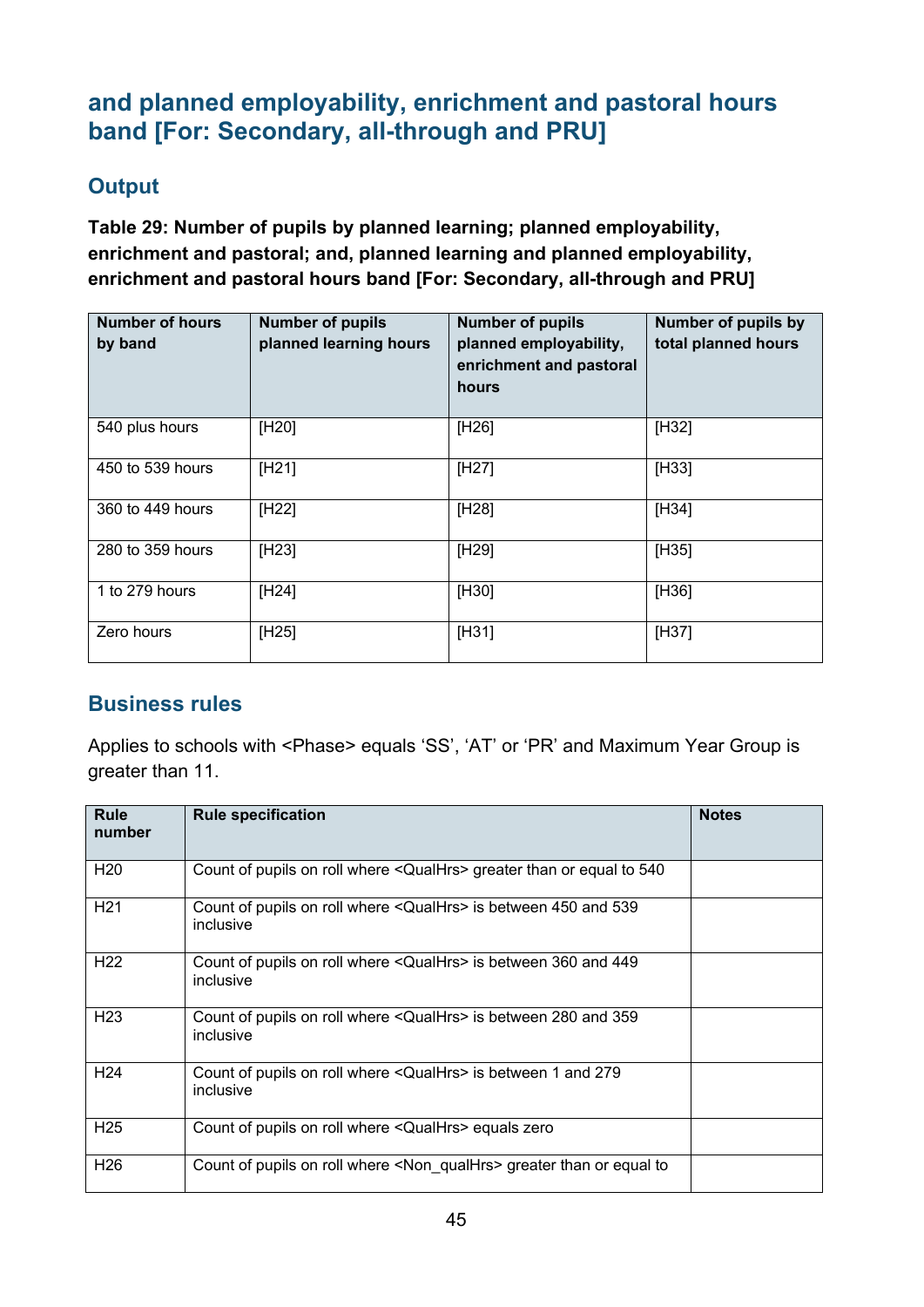| <b>Rule</b><br>number | <b>Rule specification</b>                                                                                          | <b>Notes</b> |
|-----------------------|--------------------------------------------------------------------------------------------------------------------|--------------|
|                       |                                                                                                                    |              |
|                       | 540                                                                                                                |              |
| H <sub>27</sub>       | Count of pupils on roll where <non qualhrs=""> is between 450 and 539<br/>inclusive</non>                          |              |
| H <sub>28</sub>       | Count of pupils on roll where <non qualhrs=""> is between 360 and 449<br/>inclusive</non>                          |              |
| H <sub>29</sub>       | Count of pupils on roll where <non qualhrs=""> is between 280 and 359<br/>inclusive</non>                          |              |
| H <sub>30</sub>       | Count of pupils on roll where <non qualhrs=""> is between 1 and 279<br/>inclusive</non>                            |              |
| H31                   | Count of pupils on roll where <non_qualhrs> equals zero</non_qualhrs>                                              |              |
| H <sub>32</sub>       | Count of pupils on roll where <qualhrs> plus <non qualhrs=""> greater<br/>than or equal to 540</non></qualhrs>     |              |
| H33                   | Count of pupils on roll where <qualhrs> plus <non qualhrs=""> is<br/>between 450 and 539 inclusive</non></qualhrs> |              |
| H34                   | Count of pupils on roll where <qualhrs> plus <non qualhrs=""> is<br/>between 360 and 449 inclusive</non></qualhrs> |              |
| H <sub>35</sub>       | Count of pupils on roll where <qualhrs> plus <non qualhrs=""> is<br/>between 280 and 359 inclusive</non></qualhrs> |              |
| H36                   | Count of pupils on roll where <qualhrs> plus <non qualhrs=""> is<br/>between 1 and 279 inclusive</non></qualhrs>   |              |
| H37                   | Count of pupils on roll where $\leq$ QualHrs> + $\leq$ Non qualHrs> = 0                                            |              |